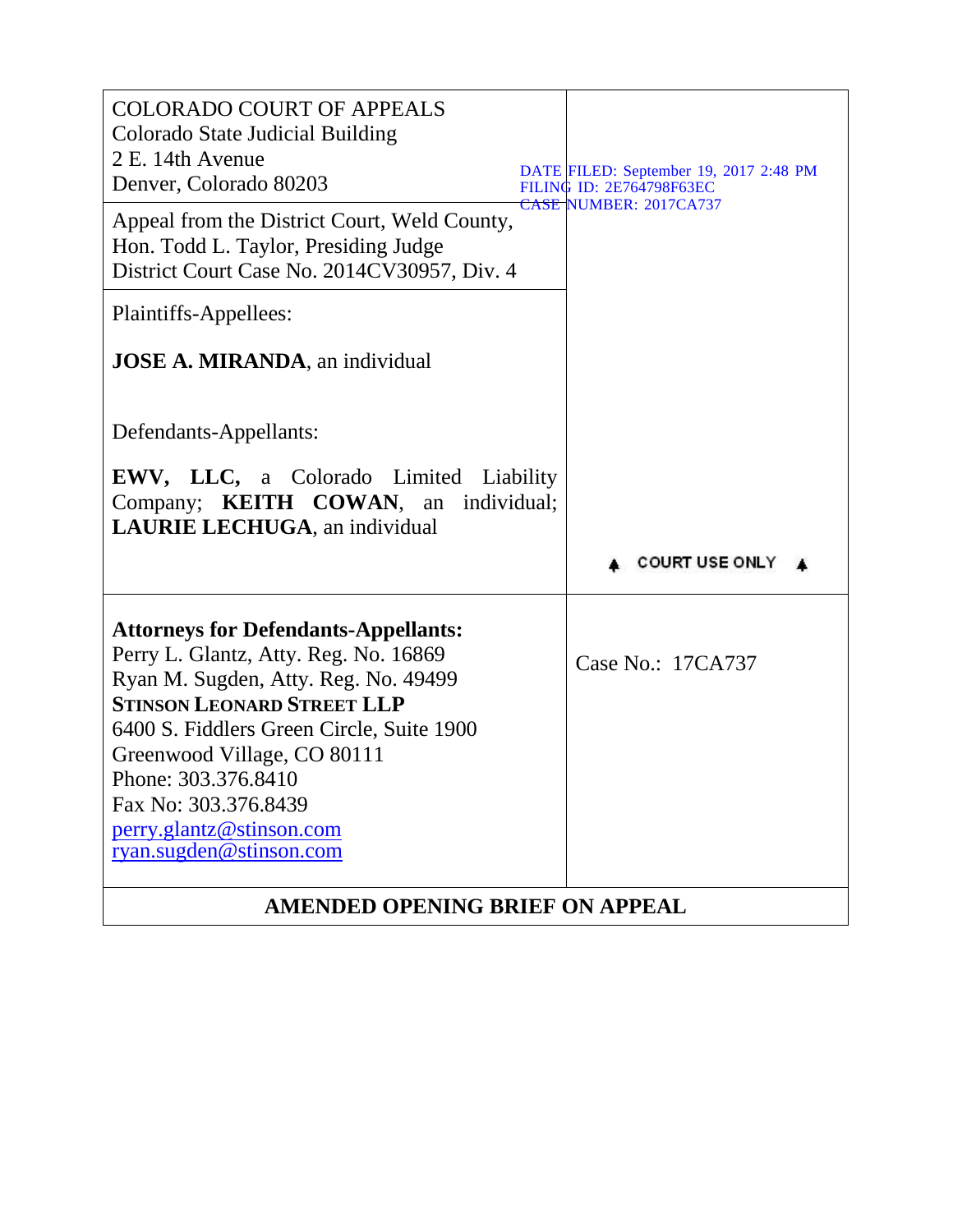# **CERTIFICATE OF COMPLIANCE**

I hereby certify that this brief complies with all requirements of C.A.R. 28 or C.A.R. 28.1, and C.A.R. 32, including all formatting requirements set forth in these rules. Specifically, the undersigned certifies that:

# **The brief complies with the applicable word limits set forth in C.A.R. 28(g) or C.A.R. 28.1(g).**

It contains 9,499 words (principal brief does not exceed 9,500 words; reply brief does not exceed 5,700 words).

# **The brief complies with the standard of review requirements set forth in C.A.R. 28(a)(7)(A) and/or C.A.R. 28(b).**

**For each issue raised by the appellant**, the brief contains under a separate heading before the discussion of the issue, a concise statement: (1) of the applicable standard of appellate review with citation to authority; and (2) whether the issue was preserved, and, if preserved, the precise location in the record where the issue was raised and where the court ruled, not to an entire document.

**In response to each issue raised, the appellee** must provide under a separate heading before the discussion of the issue, a statement indicating whether appellee agrees with appellant's statements concerning the standard of review and preservation for appeal and, if not, why not.

**I acknowledge that my brief may be stricken if it fails to comply with any of the requirements of C.A.R. 28 or 28.1, and C.A.R. 32.**

> *s/ Perry L. Glantz* Perry L. Glantz (Atty. Reg. #16869)

> Attorney for Defendants-Appellants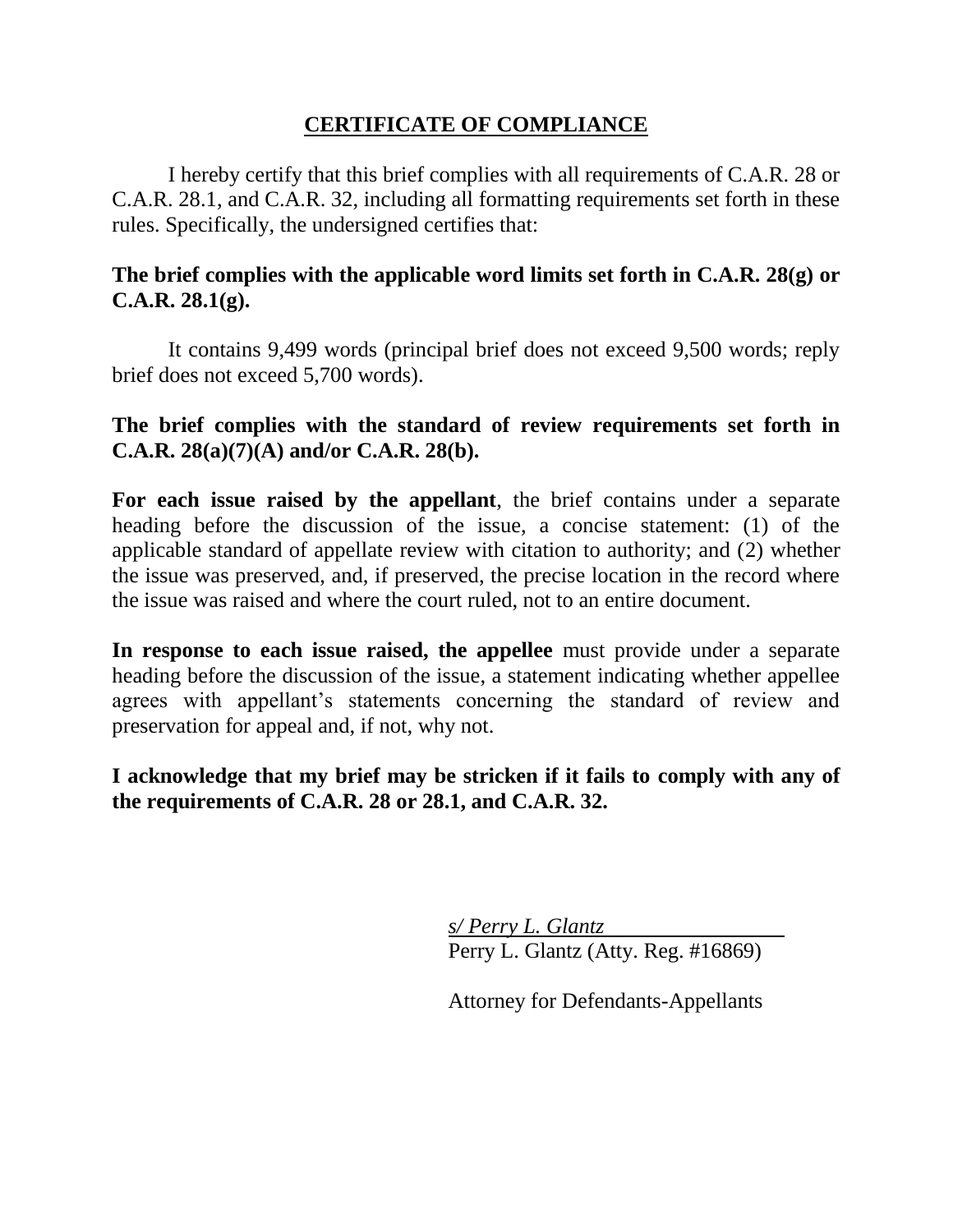# **TABLE OF CONTENTS**

| I.  |                                                                                                                                      | EWV files lawsuit to reopen Eastwood after the September 2013                                                  |  |
|-----|--------------------------------------------------------------------------------------------------------------------------------------|----------------------------------------------------------------------------------------------------------------|--|
| II. | The City claims that EWV "refused" to cleanup Eastwood after the                                                                     |                                                                                                                |  |
| Ш.  |                                                                                                                                      |                                                                                                                |  |
| IV. |                                                                                                                                      |                                                                                                                |  |
| V.  | On the eve of trial, Miranda claimed, for the first time, that the<br>Contract is invalid and unenforceable because EWV did not hold |                                                                                                                |  |
|     |                                                                                                                                      |                                                                                                                |  |
|     |                                                                                                                                      |                                                                                                                |  |
| I.  |                                                                                                                                      | The Contract is a valid and legal contract because the mobile                                                  |  |
|     | A.                                                                                                                                   |                                                                                                                |  |
|     | <b>B.</b>                                                                                                                            |                                                                                                                |  |
|     | $\mathcal{C}$ .                                                                                                                      |                                                                                                                |  |
| II. |                                                                                                                                      | The Court erred in concluding that the Contract was void because                                               |  |
|     | A.                                                                                                                                   |                                                                                                                |  |
|     | <b>B.</b>                                                                                                                            |                                                                                                                |  |
|     | C.                                                                                                                                   |                                                                                                                |  |
|     |                                                                                                                                      | The Court erred in applying the doctrine of judicial<br>1.<br>admissions because EWV cannot judicially admit a |  |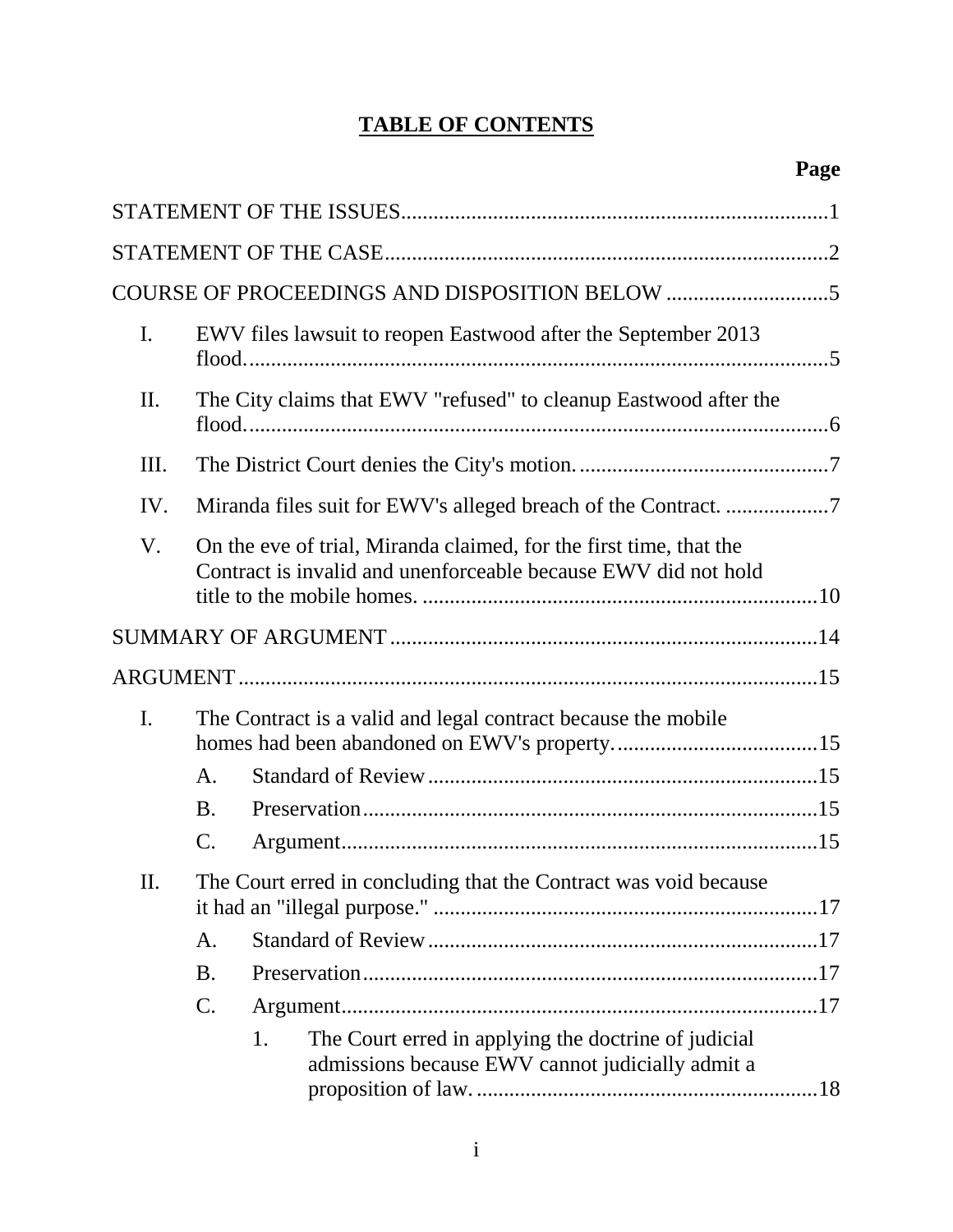|     |           | 2. |    |                | Under City of Evans Municipal Code, it was lawful<br>for Miranda to remove mobile homes from Eastwood          |     |
|-----|-----------|----|----|----------------|----------------------------------------------------------------------------------------------------------------|-----|
|     |           |    | a. |                | There is no genuine dispute of material fact that<br>Miranda lawfully removed 19 mobile homes                  |     |
|     |           |    | b. |                | The Court erred in its interpretation of EWV's                                                                 |     |
|     |           | 3. |    |                | The Court erred in holding that EWV was judicially<br>estopped from claiming that the Contract was valid       | .25 |
|     |           |    |    | a.             | Judicial estoppel does not apply to                                                                            |     |
|     |           |    |    | b.             | EWV has not taken inconsistent                                                                                 |     |
|     |           |    |    | $\mathbf{c}$ . | The Court's finding that EWV<br>intentionally misled the Court is<br>not supported by the evidence. 28         |     |
| Ш.  |           |    |    |                | EWV was not required to transfer title to mobile homes that were                                               |     |
|     | A.        |    |    |                |                                                                                                                |     |
|     | <b>B.</b> |    |    |                |                                                                                                                |     |
|     | C.        |    |    |                |                                                                                                                |     |
|     |           | 1. |    |                | Landowners are not required to transfer title to mobile<br>homes when the landowner does not hold title to the |     |
|     |           | 2. |    |                | The Court erred by disregarding material facts<br>concerning its interpretation of C.R.S. § 38-29-106. 32      |     |
| IV. |           |    |    |                | The Court erred in concluding that the Contract was voidable34                                                 |     |
|     | A.        |    |    |                |                                                                                                                |     |
|     | <b>B.</b> |    |    |                |                                                                                                                |     |
|     | C.        |    |    |                |                                                                                                                |     |
|     |           | 1. |    |                | The Contract did not lack consideration and was not                                                            |     |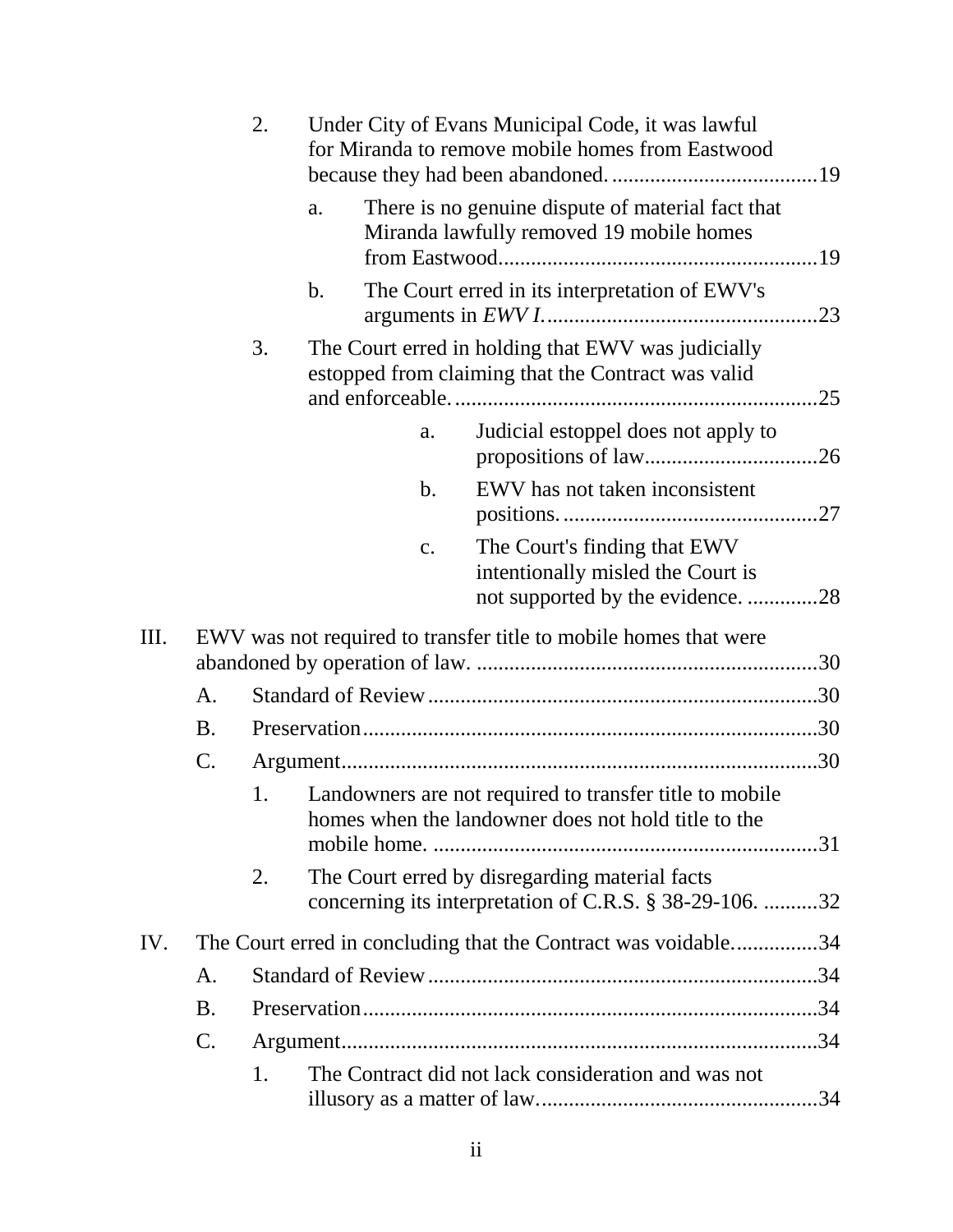|    | The Court disregarded evidence that Miranda<br>2.             |  |
|----|---------------------------------------------------------------|--|
| V. | The Court of Appeals should reverse the Order and remand with |  |
|    | instructions to reassign this matter to a different judge. 38 |  |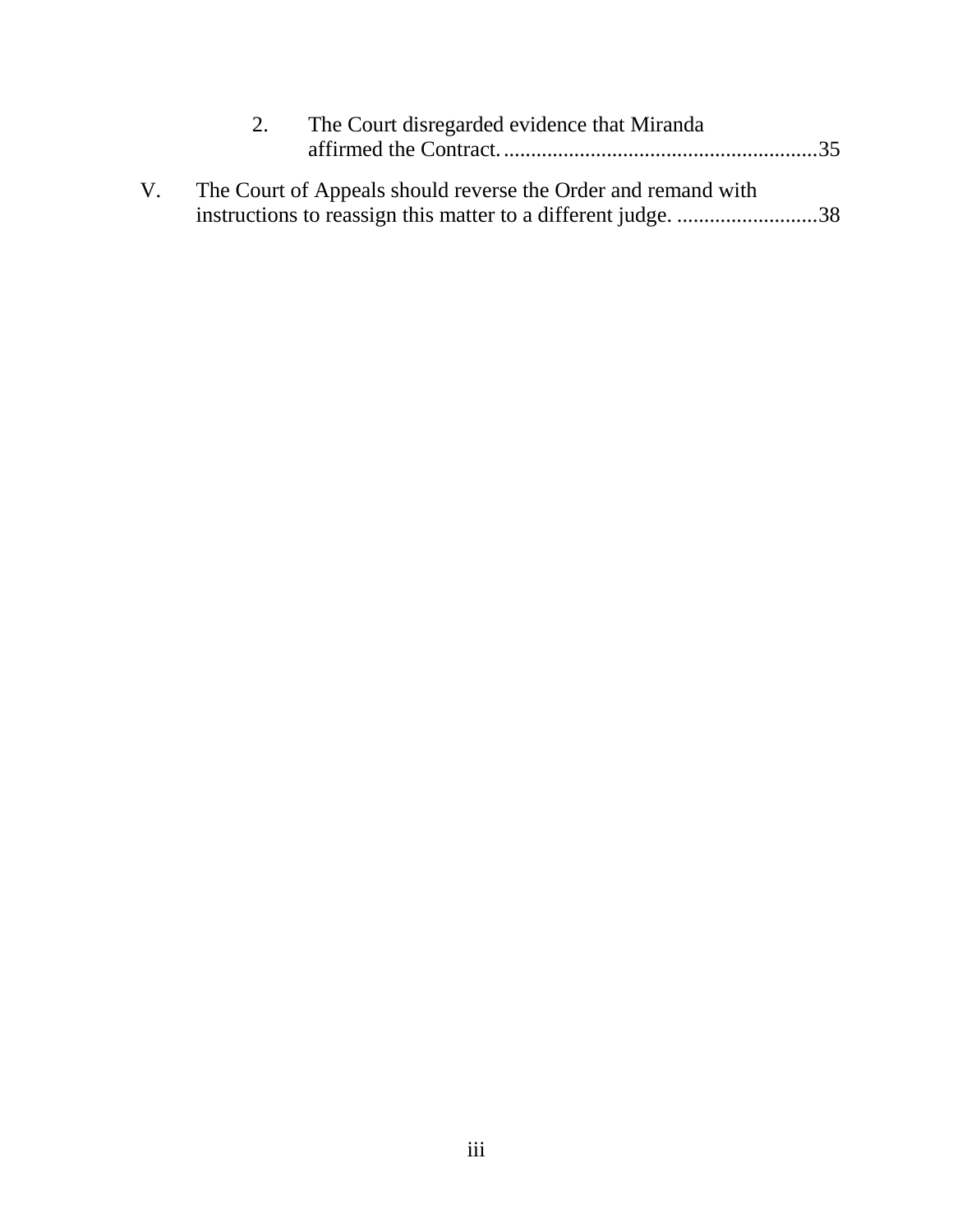# **TABLE OF AUTHORITIES**

**Cases**

| Arko v. People                                         |  |
|--------------------------------------------------------|--|
| Averyt v. Wal-Mart Stores, Inc.                        |  |
| <i>Estate of Burford v. Burford</i>                    |  |
| c.f. People v. Shell                                   |  |
| Emley v. Tenenbone                                     |  |
| In re Estate of Foiles                                 |  |
| Gerbaz v. Hulsey                                       |  |
| Gibbons v. Ludlow                                      |  |
| Grant v. Oten                                          |  |
| Grimm Const. Co., Inc. v. Denver Bd. of Water Comm'rs  |  |
| Guidry v. Sheet Metal Workers Int'l Ass'n, Local No. 9 |  |
| Gulf Ins. Co. v. State                                 |  |
| Hall v. Am. Standard Ins. Co. of Wisconsin             |  |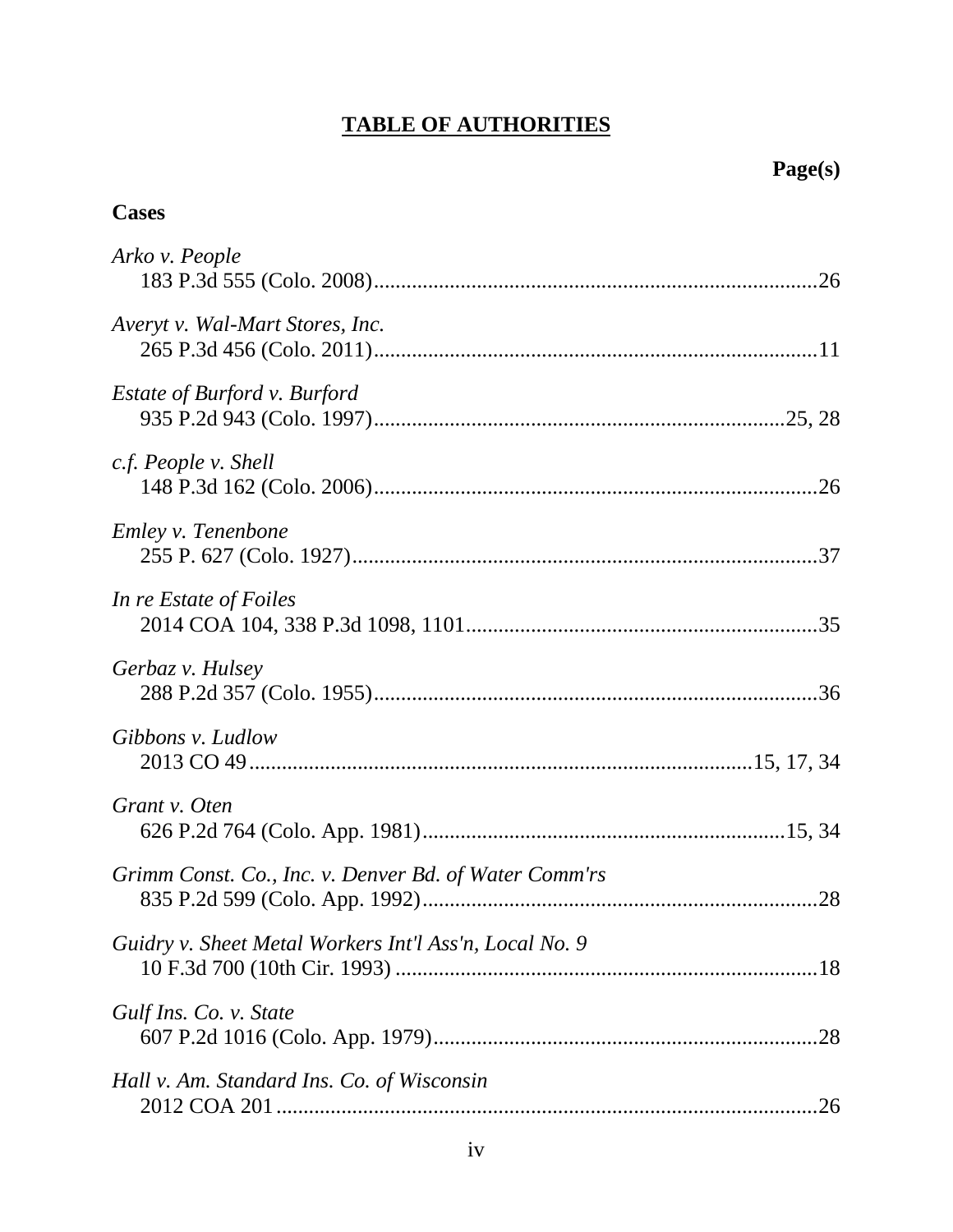| Halm v. Wright                                                 |  |
|----------------------------------------------------------------|--|
| Jones v. Dressel                                               |  |
| Kovac v. Farmers Ins. Exch.                                    |  |
| Lucht's Concrete Pumping, Inc. v. Horner                       |  |
| Miller v. Brannon                                              |  |
| Mitchell v. Maynard                                            |  |
| Olson v. Dev. Properties, Inc.                                 |  |
| People In Interest of S.N. v. S.N.                             |  |
| Pinnacol Assurance v. Hoff                                     |  |
| Ponder v. Altura Farms Co.                                     |  |
| <b>Sherritt v. Rocky Mountain Fire Dist.</b>                   |  |
| Trappers Lake Lodge & Resort, LLC v. Colorado Dep't of Revenue |  |
| W. Fed. Sav. & Loan Ass'n of Denver v. Nat'l Homes Corp.       |  |
| Wark v. Bopp                                                   |  |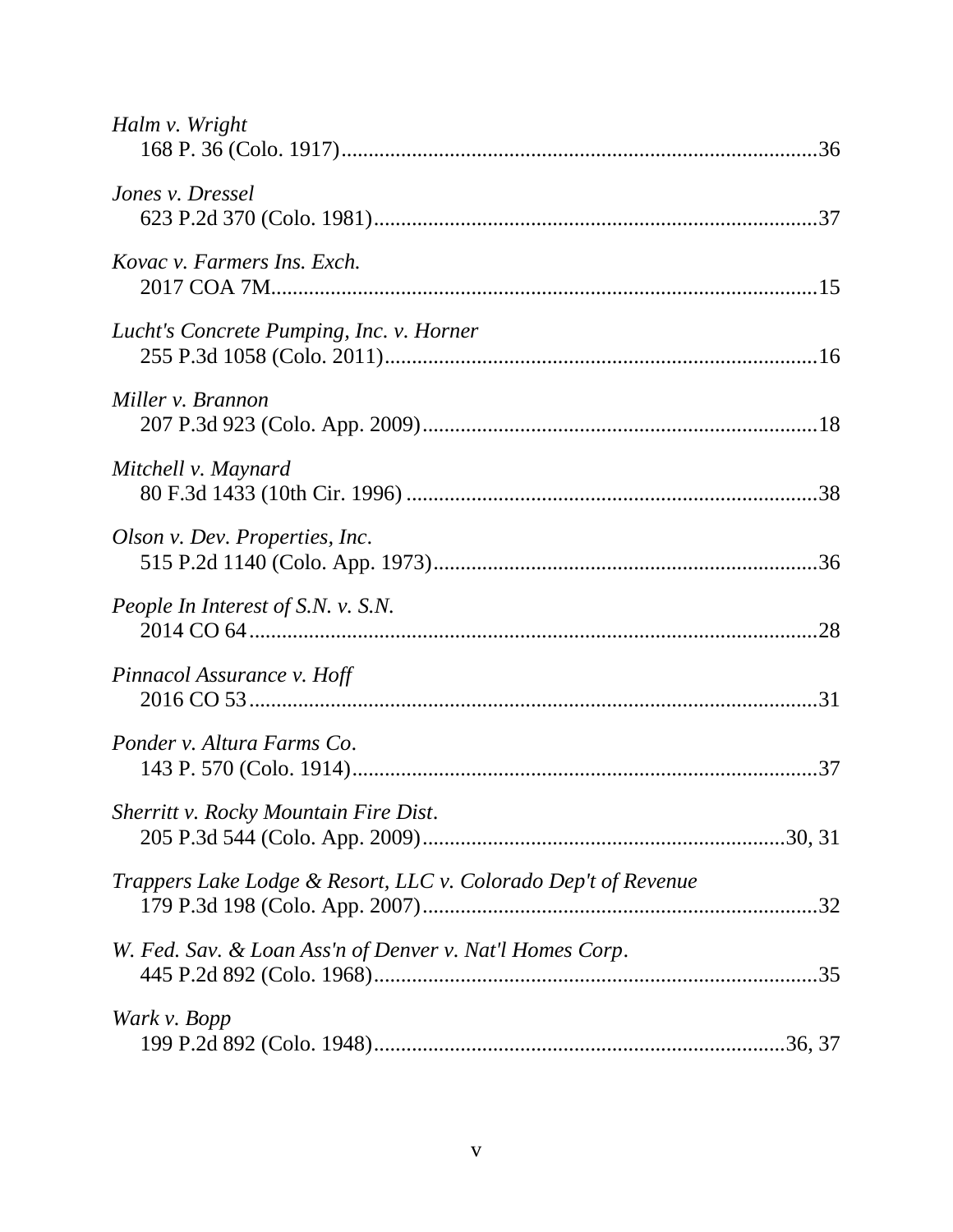# **Statutes**

| <b>Other Authorities</b> |  |
|--------------------------|--|
|                          |  |
|                          |  |
|                          |  |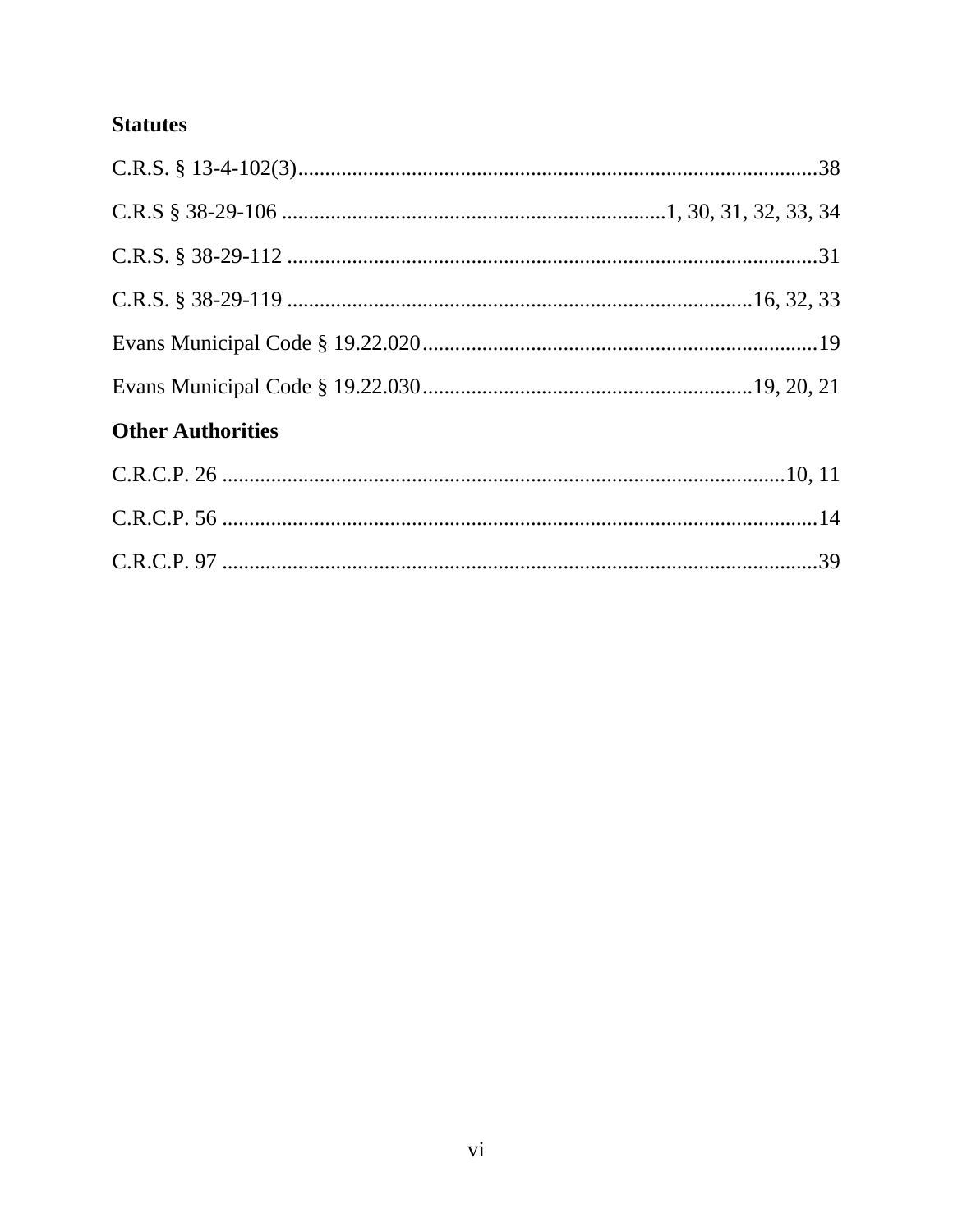### **STATEMENT OF THE ISSUES**

- <span id="page-8-0"></span>1. Whether the Court erred in finding the Contract is void and unenforceable because it required Miranda to engage in illegal acts when the applicable law indisputably permits performance of the contract.
- 2. Whether the Court erred in finding EWV made judicial admissions or is judicially estopped from arguing that the mobile homes in Eastwood could legally be removed as of the date of the Contract in light of extensive evidence contradicting this conclusion and the fact that neither doctrine can be applied to an alleged admission of law.
- 3. Whether the Court erred in finding the Contract was illusory and lacked valid consideration when the evidence presented on summary judgment belied this conclusion.
- <span id="page-8-1"></span>4. Whether the Court erred in finding the Contract was invalid because it violated the statutory requirements of C.R.S § 38-29-106 because C.R.S. § 38-29-106 does not apply to a landowner contracting for the removal of abandoned mobile homes from its property.
- 5. Whether the Court erred in entering summary judgment in Appellee's favor on Claims 1, 2, 10, 11 and 12 in Plaintiff's Fourth Amended Complaint and on EWV's counterclaims for breach of contract and indemnity.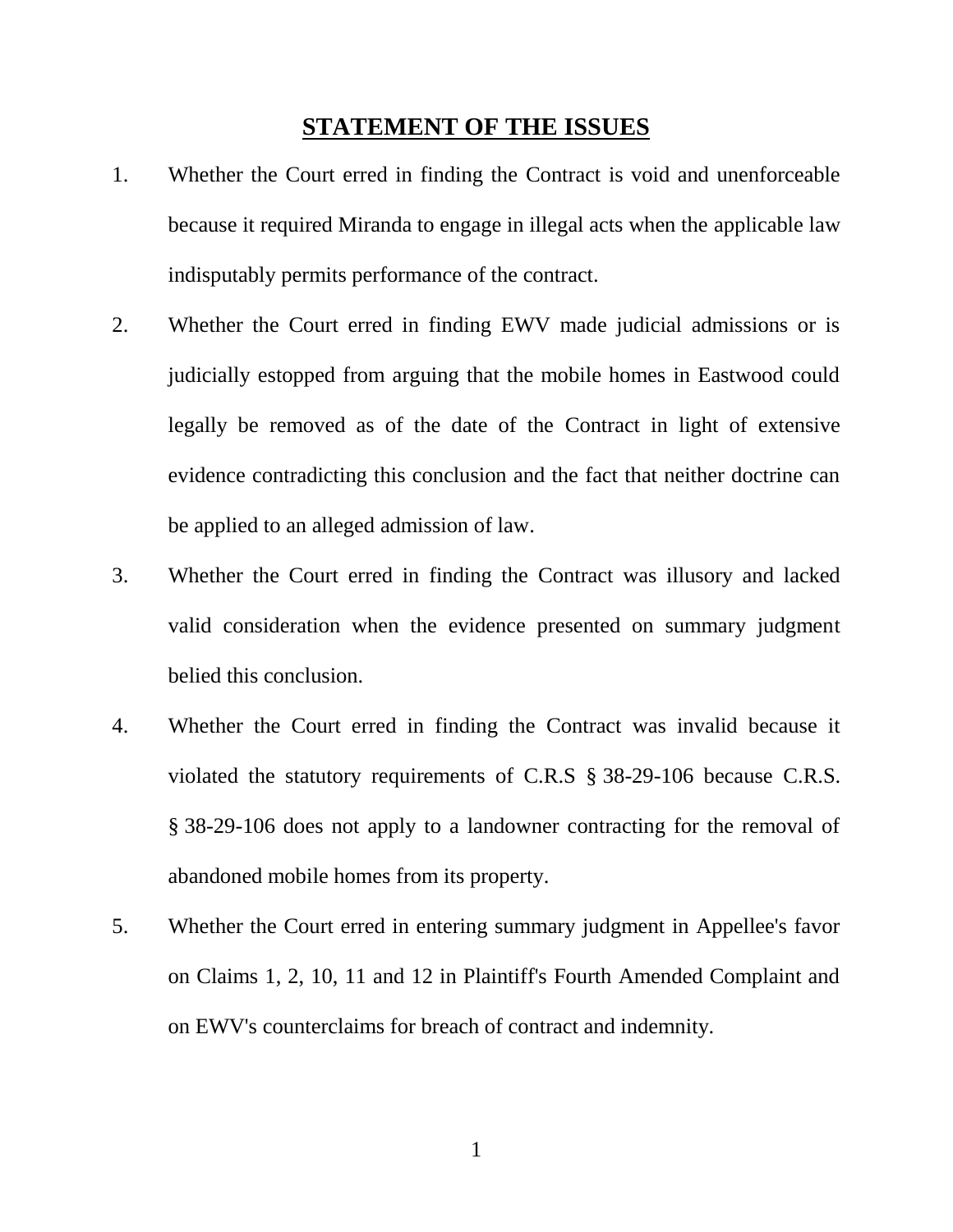6. Whether the case should be re-assigned to another judicial officer upon remand because the presiding judicial officer, Judge Todd Taylor, has exhibited actual bias toward Appellants and their counsel and Appellants will be unable to receive a fair hearing upon remand because of the District Court's actual bias or appearance of bias against Appellants and their counsel.

## **STATEMENT OF THE CASE**

<span id="page-9-0"></span>EWV, LLC ("EWV") owns a mobile home park in Evans, Colorado that was flooded in 2013. Jose A. Miranda ("Miranda") contracted with EWV to remove flood-damaged mobile homes from the park. The relationship between EWV and Miranda is governed by a two-page "Quit Claim Bill of Sale" (the "Contract"). After Miranda commenced an action against EWV, the District Court entered summary judgment in EWV's favor enforcing the terms of the Contract. Subsequently, the Court reversed itself and entered summary judgment that the *exact same contract* was illegal, illusory, and not supported by adequate consideration.

The Court's reversal was based entirely on the Court's misunderstanding of an argument EWV made in another case. The Court concluded that EWV made a judicial admission in the other case that it was unlawful to remove the flooddamaged mobile homes, and also concluded that EWV intended to mislead the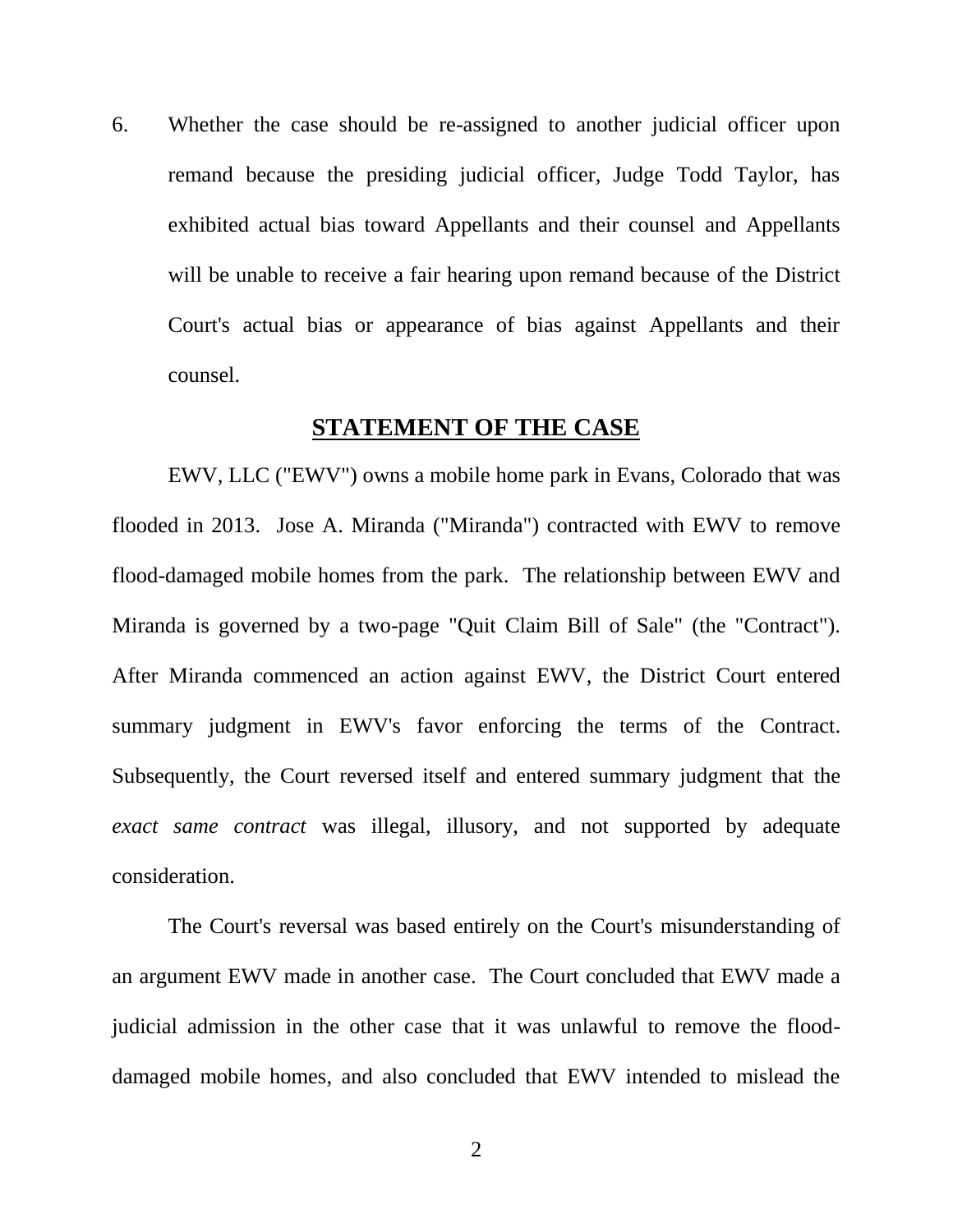Court in the other case. Based on these disputed findings, the Court applied the principle of judicial estoppel to bar EWV from even arguing the Contract was legal. In spite of numerous requests, at no point in either proceeding did the Court hold an evidentiary hearing.

The Court's second summary judgment order constituted error by: (1) ignoring the applicable law which indisputably demonstrates the Contract could legally be performed when signed; (2) misapplying the law of judicial admission and judicial estoppel; (3) failing to view the evidence of the prior case in the manner most favorable to EWV; (4) failing to consider facts favorable to EWV and disregarding material fact disputes, including Miranda's affirmance of the parties' contract, expert witness testimony, and evidence that the parties' contract was legal and enforceable; and (5) failing to give EWV the benefit of every favorable inference. The second summary judgment order should be reversed, and the Court's first summary judgment order affirmed.

#### **STATEMENT OF THE FACTS**

EWV owns the Eastwood Village Mobile Home Park ("Eastwood") in Evans, Colorado. R. CF., p. 3373 ¶ 3. On September 13, 2013, Eastwood was flooded. R. CF., p. 3221. The mobile homes in Eastwood were damaged by the flood and abandoned. Ultimately, it fell to EWV to have the mobile homes removed from the property. Supp. R. CF., p. 572 ¶ 2.

3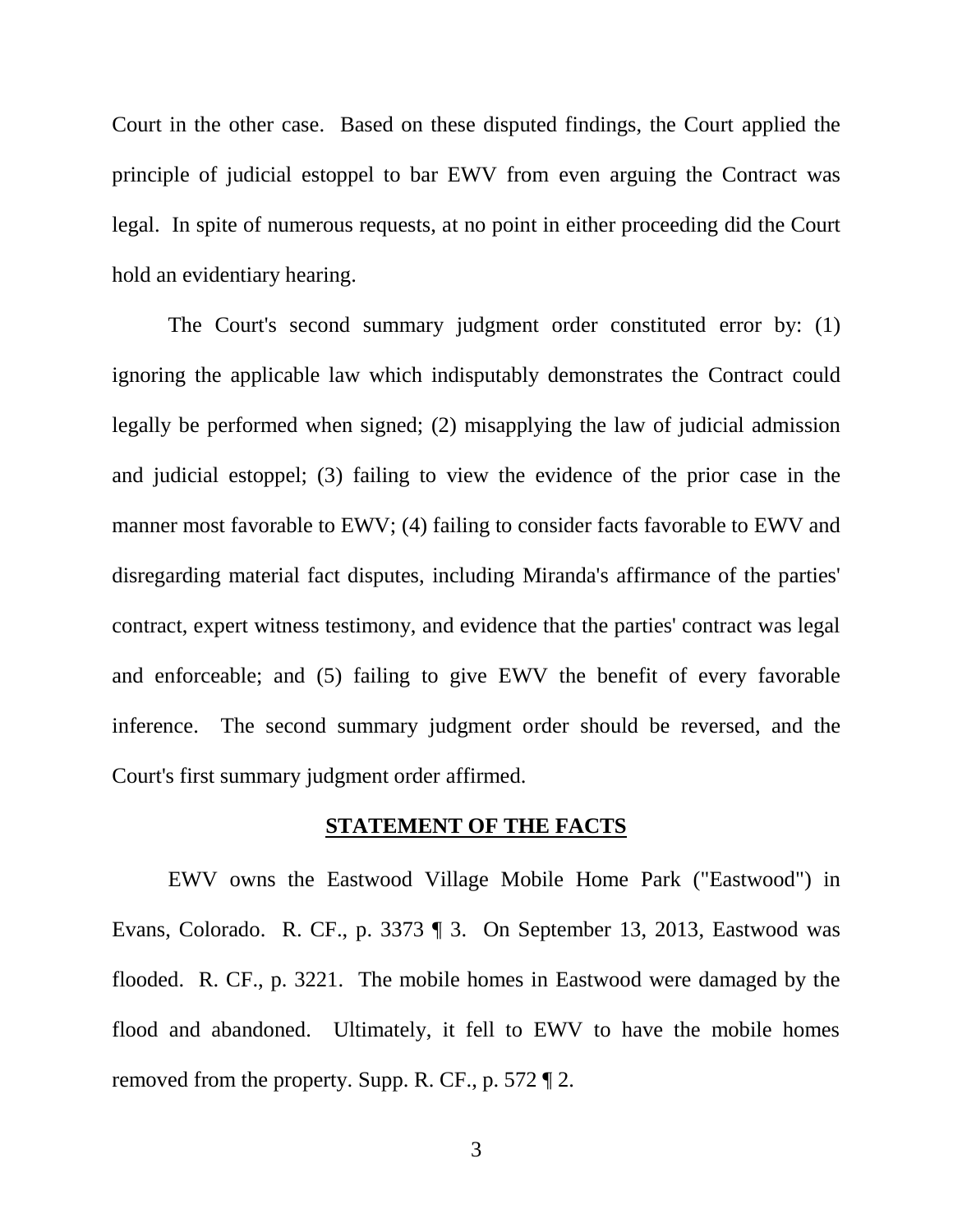On April 15, 2014, Riverside Storage and Recycling Center, LLC ("Riverside") agreed to remove 34 mobile homes from Eastwood. R. CF., p. 3369. Thereafter, Miranda and his mother toured Eastwood and expressed interest in removing the mobile homes Riverside had not spoken for. R. CF., p. 3362 at 56:20-:25.<sup>1</sup> Miranda and his mother ultimately agreed to remove 64 mobile homes. R. CF., pp. 3366-67 at 84:11-85:6. On April 24, 2014, EWV and Miranda signed the Contract. R. CF., pp. 65-66.

In the Contract, EWV assigned Miranda all of EWV's rights in the mobile homes. *Id*. In exchange, Miranda did not pay EWV. Instead, Miranda agreed, "at [his] sole cost and expense, [to] remove the [mobile homes] from [EWV's] property on or before August 31, 2014." *Id*.

EWV disclaimed all warranties for the mobile homes, including of title, and Miranda "acknowledge[d] and agree[d]" that the mobile homes had suffered "extensive flood damage." *Id.* Miranda further agreed to accept the mobile homes "'as is' and 'where is', and 'with all faults." *Id.* Miranda also agreed that if he failed to remove all 64 mobile homes before August 31, 2014, he would indemnify EWV for all costs to remove those that remained. 2 *Id*.

 $\overline{a}$ 

<sup>&</sup>lt;sup>1</sup> Miranda's mother is a purported expert in "evaluating and rehabilitating mobile homes." R. CF., p. 731.

<sup>&</sup>lt;sup>2</sup> The August 31, 2014 deadline for the removal of the mobile homes was required by the City of Evans. Supp. R. CF., p. 1214 ¶ 2.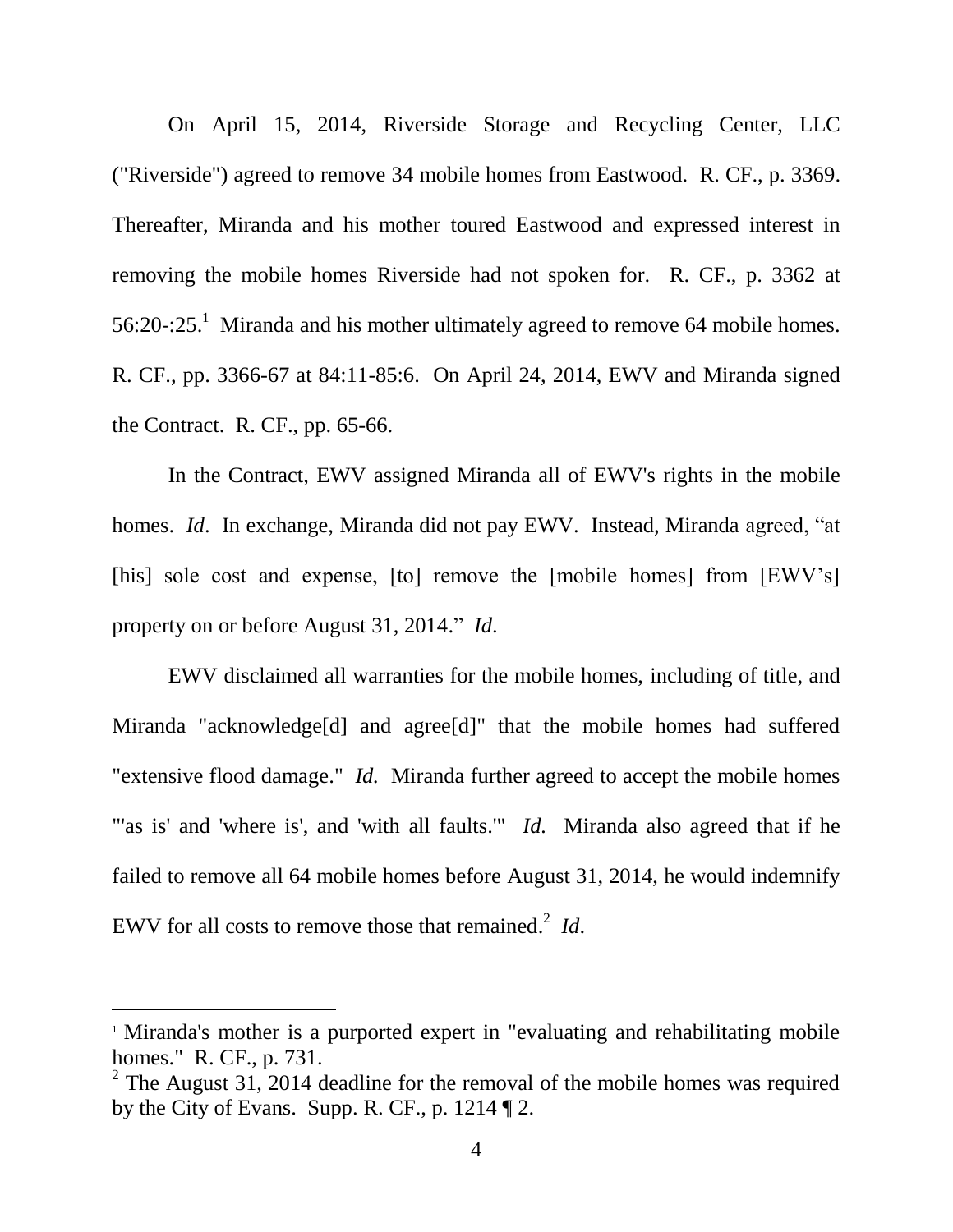Miranda did not begin work at Eastwood until June 2014, two months after signing the Contract. R. CF., p. 3514 at 53:2-55:11. Miranda admitted the *only thing* preventing him from starting work at Eastwood when he signed the Contract was his lack of preparation. *Id.* Ultimately, Miranda obtained moving permits from Weld County to remove 19 mobile homes from Eastwood before the August 31, 2014 deadline. R. CF., p. 3566 (Response to Interrogatory No. 9). City building officials toured Eastwood regularly while Miranda and Riverside removed the mobile homes, and they never raised any issue regarding the legality of the removal of the mobile homes. R. CF., p. 3506 at 106:10-107:2. Miranda remains in possession of those 19 mobile homes. R. CF., p. 967 at 113:4-8. Miranda failed to remove 45 mobile homes subject to the Contract. R. CF., p. 3129 at 105:5-13. EWV arranged for the removal of the 45 mobile homes that Miranda failed to remove. EWV incurred \$273,920 in costs to do so. R. CF., p. 653, ¶ 15, 272-92.

### <span id="page-12-0"></span>**COURSE OF PROCEEDINGS AND DISPOSITION BELOW**

#### <span id="page-12-1"></span>**I. EWV files lawsuit to reopen Eastwood after the September 2013 flood.**

Prior to the September 2013 flood, Eastwood operated as an "existing manufactured home park," which was akin to status as a legally nonconforming use. R. CF., p. 3191. After the flood, the City declared Eastwood was no longer an existing manufactured home park and could not reopen. R. CF., p. 3373, ¶ 6-7. EWV filed suit against the City on December 16, 2013, seeking a declaration that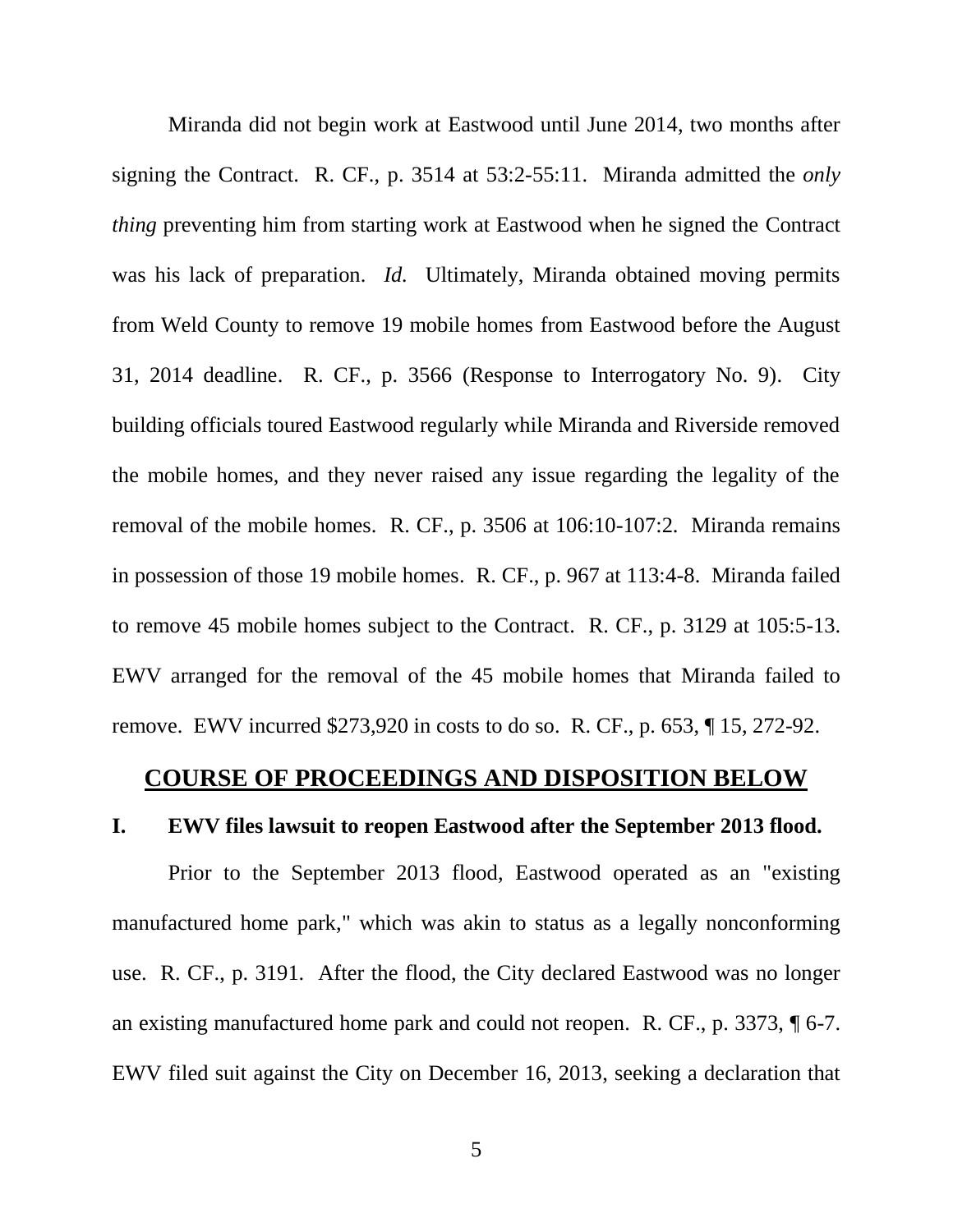Eastwood remained an "existing manufactured home park" and could reopen (hereinafter "*EWV I*"). Supp. R. CF., p. 6, ¶ C. EWV later amended its complaint to add claims for inverse condemnation. R. CF., p. 3521. The City counterclaimed, alleging nuisance violations existed at Eastwood because the flood-damaged mobile homes had not been removed. R. CF., pp. 3530-31.

# <span id="page-13-0"></span>**II. The City claims that EWV "refused" to cleanup Eastwood after the flood.**

On May 9, 2014, the City moved for partial summary judgment on its nuisance claim. Supp. R. CF., p. 106. The City alleged "the destroyed mobile homes … have not been cleaned up," and alleged that EWV "*refuses* to do anything to clean up the junk and trash that has accumulated on its property." Supp. R. CF., p. 109 (emphasis added). In opposition to the City's motion, EWV explained that while it had *previously* encountered barriers to removing the mobile homes from Eastwood, which explained why they were still on the property, those barriers were now gone and EWV was in the process of removing the homes. Supp. R. CF., p. 179-86. EWV submitted copies of contracts that it had entered into with Miranda, Riverside, and another contractor as proof of its cleanup efforts. Supp. R. CF., pp. 195-201.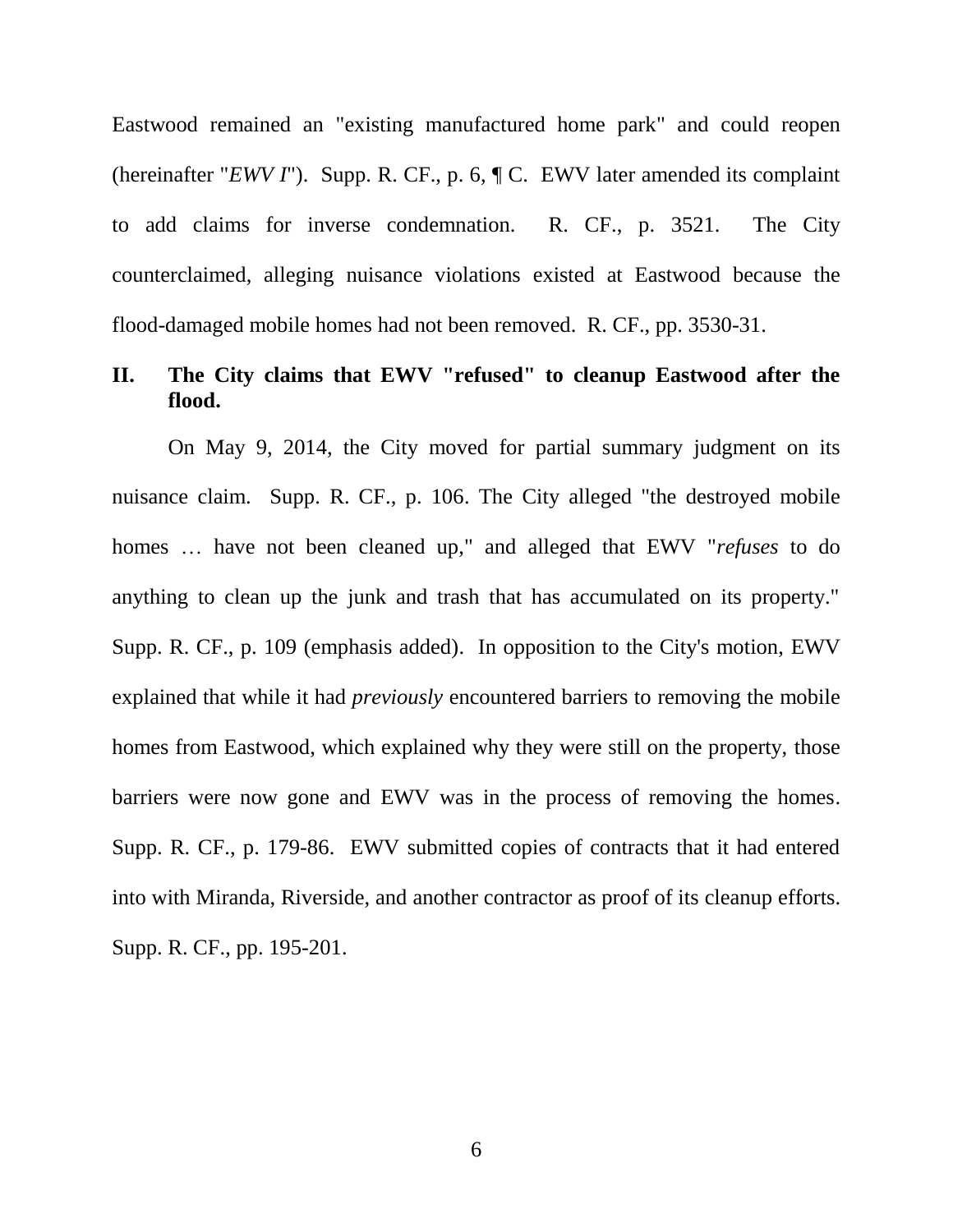#### <span id="page-14-0"></span>**III. The District Court denies the City's motion.**

The Court denied the City's motion for partial summary judgment. In its Order, the Court found that:

Through the affidavit of its managing member, Keith Cowan, EWV claims that it continues to cleanup Eastwood, but cannot cleanup a large portion of the manufactured homes because it does not hold title to those properties.

Supp. R. CF., p. 471. **This was not a correct statement of EWV's position**. EWV had stated that it *previously* could not remove mobile homes to which it did not hold title. However, "[n]ow that so much time has passed," EWV and its contractors could get permits to remove the mobile homes. Supp. R. CF., p. 227  $\P$  11.

Neither party challenged the District Court's erroneous finding because it was not germane to the core issues in *EWV I*. Moreover, EWV and the City *agreed* that the mobile homes could lawfully be removed from Eastwood because they had been abandoned. R. CF., pp. 3542-43 at 48:23-49:2. Tellingly, once the mobile homes were removed and Eastwood was cleaned up the City voluntarily dismissed its nuisance claims. Supp. R. CF., pp. 572-73.

#### <span id="page-14-1"></span>**IV. Miranda files suit for EWV's alleged breach of the Contract.**

On October 9, 2014, Miranda, filed suit alleging claims based on misrepresentation as well as for breach of contract and other claims for relief. R.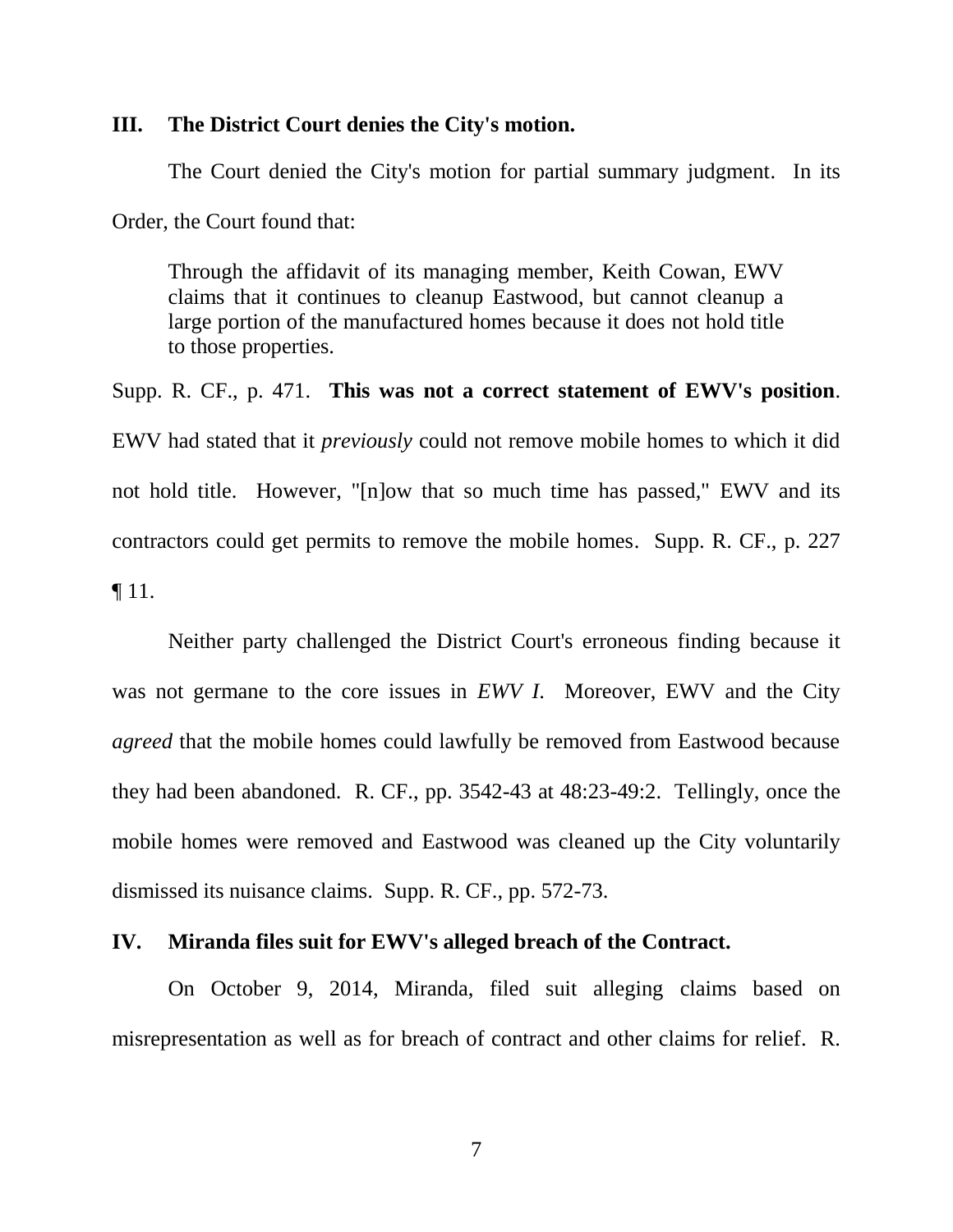CF., pp. 3-11. The Complaint confirmed the Contract was a valid and enforceable contract. R. CF., p. 9 ¶ 68.

Prior to any response, Plaintiffs amended the complaint by adding three statutory claims for relief. R. CF., pp. 21-32. The First Amended Complaint again alleged that the Contract was a valid and enforceable agreement. R. CF., pp. 27- 28. Defendants answered the claim for breach of contract, filed their own counterclaim for breach of contract, and moved to dismiss all of Plaintiffs' other claims. R. CF., pp. 43-84.

Plaintiffs were granted permission to file another amended complaint. R. CF., p. 177. The Second Amended Complaint contained the same allegations confirming the Contract was a valid and enforceable agreement. R. CF., p. 133. Defendants again answered the claim for breach of contract, reasserted their counterclaims, and moved to dismiss all other claims. R. CF., p. 191-217.

Thereafter, the Court issued an order converting the motion to dismiss to a motion for summary judgment. R. CF., p. 251. The Court granted the motion (the "First Summary Judgment Order") and ruled the Contract was a valid contract. R. CF., pp. 461-68. "In exchange for EWV quitclaiming any 'right, title and interest' it had in 64 mobile homes, Miranda agreed to remove the mobile homes by August 31, 2014." R. CF., p. 452. "In his fifth claim for relief, Miranda alleges that a valid contract exists. Defendant EWV likewise alleges that a valid and enforceable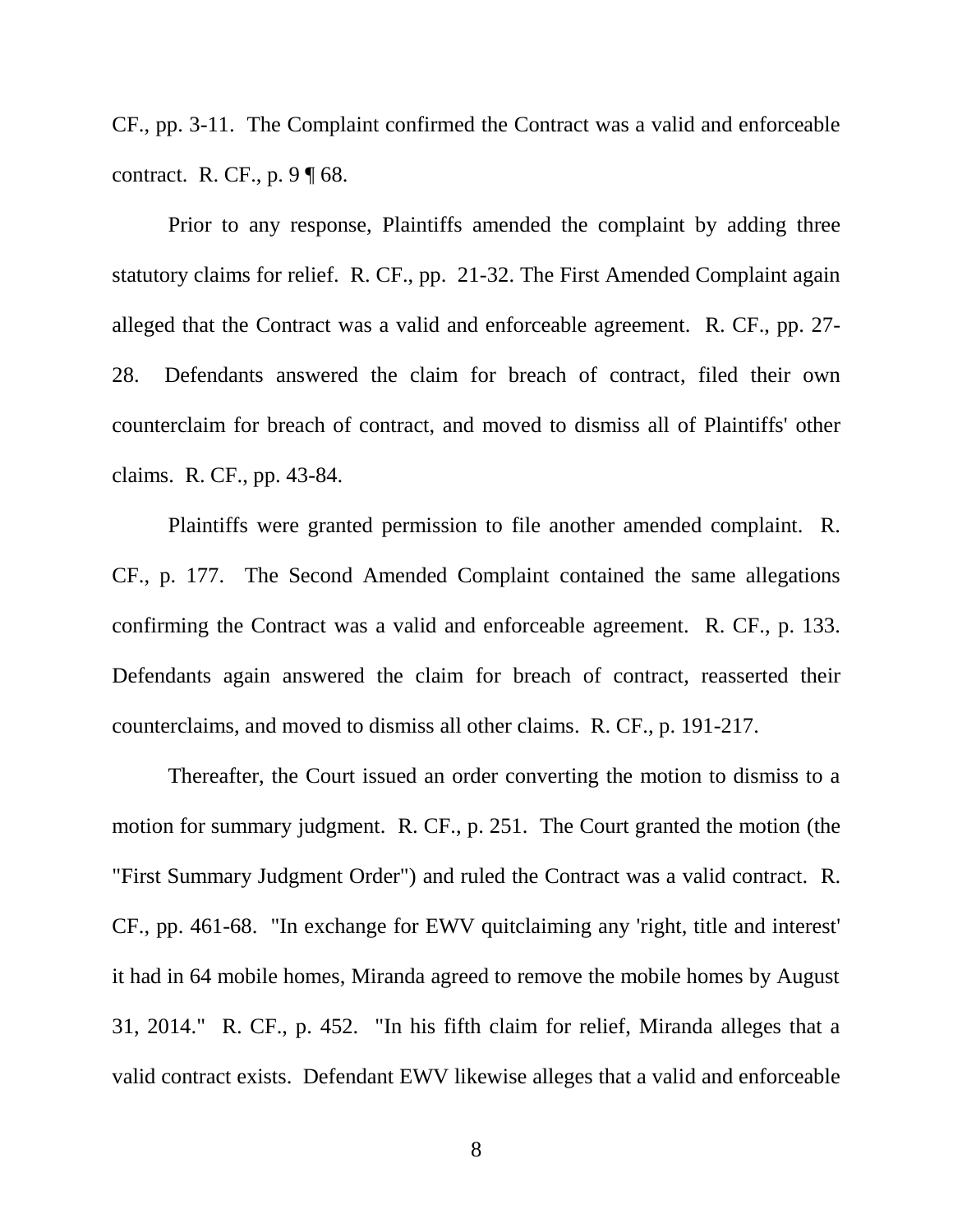contract exists in its first counterclaim for relief. **It is therefore undisputed that a** 

**written contract exists**." R. CF., p. 461 (emphasis added).

The Court ruled, "[u]nder these circumstances, where the only allegation of improper conduct is that Defendant EWV strictly enforced its rights under the contract with Miranda, I conclude that Plaintiffs' unjust enrichment claim fails as a matter of law." R. CF., p. 461. The Court rejected the misrepresentation claims based upon the Contract as well:

But it is undisputed that Miranda agreed he was buying the mobile homes "'as is' and 'where is', [sic] and 'with all faults.'" And it is undisputed that Miranda acknowledged that he "disclaim[ed] any and all express or implied warranties, including merchantability or fitness for a particular use or purpose."

…

Miranda acknowledged here that (1) he had an opportunity to independently inspect the mobile homes; (2) that Defendants were not making any express or implied promises that the mobile homes could be resold or used for any particular purpose; and (3) that he was not relying on any statements or representations made by Defendants to the contrary.

R. CF., p. 463. The Court further relied on the Contract to enter summary

judgment against Plaintiffs under the economic loss rule. R. CF., p. 465.

Thereafter, Miranda submitted a Third Amended Complaint. R. CF., p. 476-

83. Like his past three complaints, the Third Amended Complaint alleged that the

Contract was a valid and enforceable agreement. R. CF., p. 480  $\P$  52. At this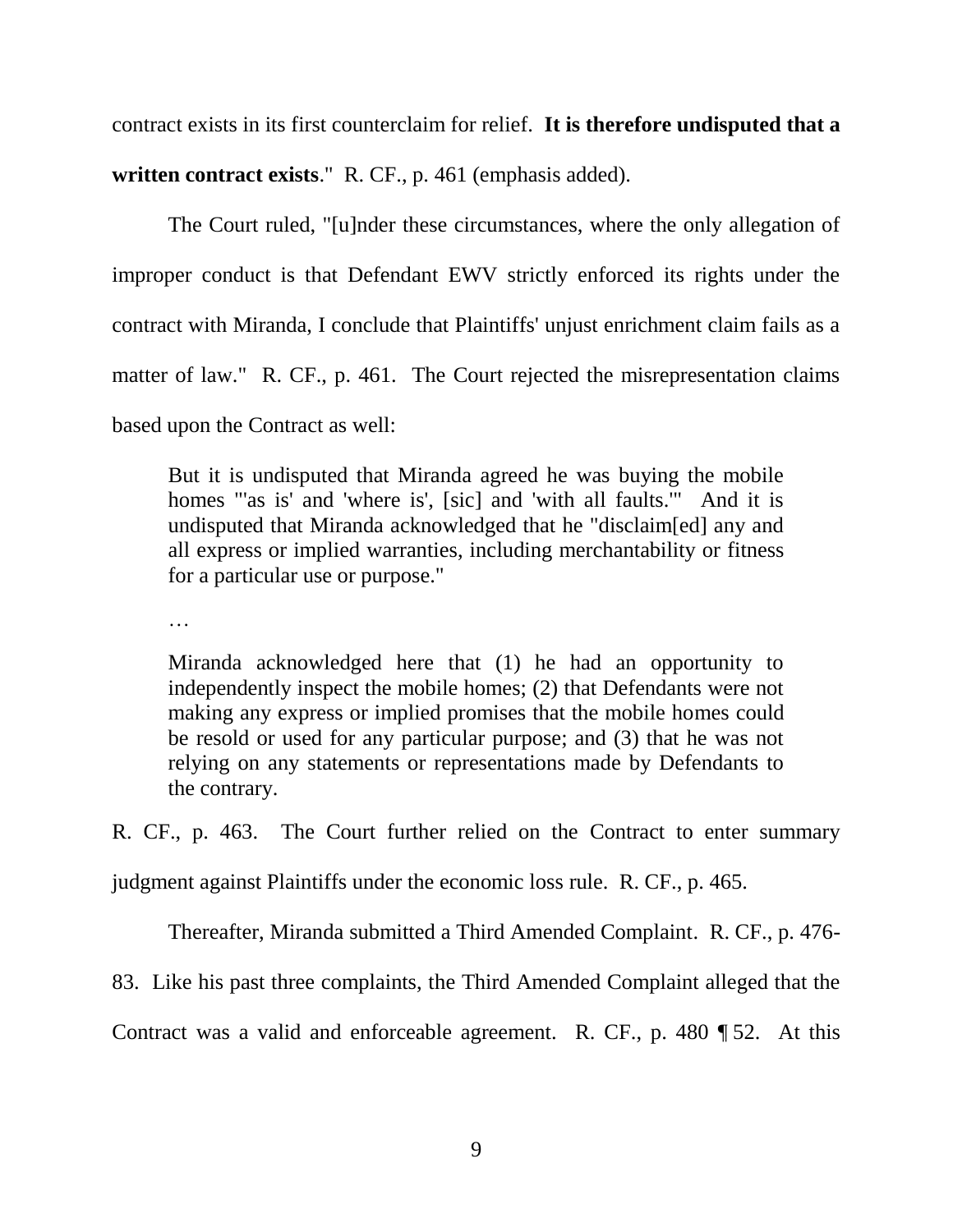point, Miranda's attorney filed a lien on the case and withdrew. R. CF., pp. 707- 12.

# <span id="page-17-0"></span>**V. On the eve of trial, Miranda claimed, for the first time, that the Contract is invalid and unenforceable because EWV did not hold title to the mobile homes.**

Miranda retained replacement counsel who, on the eve of trial, moved to file the fifth version of the complaint in this case. R. CF., p. 914. It was at this point that Miranda's entire theory of the case changed.

<span id="page-17-1"></span>Because the Court had already ruled that virtually all of Miranda's claims were barred by the terms of the Contract, Miranda sought to evade the contract. In his Fourth Amended Complaint, Miranda argued for the first time that the Contract was illegal and unenforceable because EWV did not hold title to the mobile homes at the time the Contract was executed. R. CF., p. 912 ¶ 56-57. In his prior complaints, replies to EWV's counterclaim, written discovery responses, and his own deposition, Miranda had *never* alleged or disclosed that EWV's lack of title to the mobile homes had *anything* to do with the Contract. In addition to moving to amend his complaint, Miranda moved for sanctions. Miranda alleged that EWV violated C.R.C.P. 26 by failing to disclose the affidavit of Keith Cowan (the "Cowan Affidavit") that EWV filed in *EWV I* to oppose the City's motion for partial summary judgment. R. CF., p. 1085.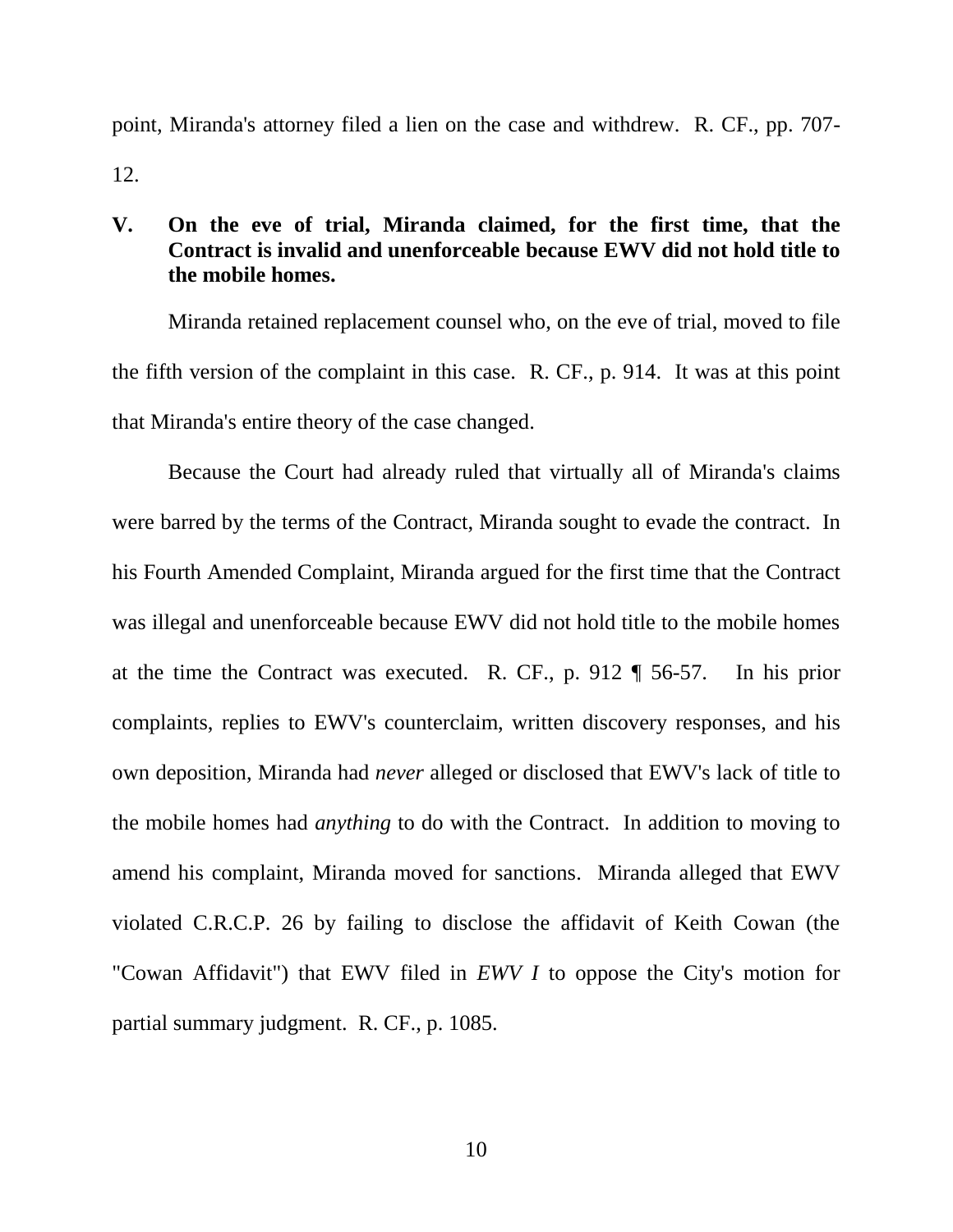The Court granted Miranda's sanctions motion (the "Sanctions Order") without holding any evidentiary hearings. R. CF., pp. 1928-47. The Sanctions Order is revealing and its impact on the rest of this case is undeniable. In the Sanctions Order, the Court held that EWV had an obligation under C.R.C.P. 26(a) to produce the Cowan Affidavit, even though it is a public document<sup>3</sup> and was only allegedly relevant to a legal theory that Miranda had never before alleged or disclosed. R. CF., pp. 1943-44. The Court then allowed Miranda to file an amended complaint (his sixth) and a dispositive motion based on the Cowan Affidavit. R. CF., pp. 1945-47. In the Sanctions Order, the Court gave Miranda a roadmap of claims and arguments to make:

The significance of these statements [in the Cowan Affidavit] to this case is that they appear to be judicial admissions by Cowan that, by the end of May 2014, EWV *did not hold title* to all but one of the mobile homes—which, presumably, would include the mobile homes promised to Miranda in April 2014—and that EWV was *prohibited by law* from removing these homes from its property, even it [sic] had given Miranda a deadline to remove them.

…

So Cowan's declarations appear to be judicial admissions that, at least by May 30, 2014, Miranda could not legally remove the mobile homes from EWV's property and that, instead, the mobile homes—the "personal property" described in the quitclaim bill of sale—had to be destroyed.

R. CF., pp. 1935-36.

 $\overline{a}$ 

<span id="page-18-0"></span><sup>3</sup> *See Averyt v. Wal-Mart Stores, Inc.*, 265 P.3d 456, 460 (Colo. 2011) ("As a general rule . . . discovery is not required for public documents that are equally available to all parties.").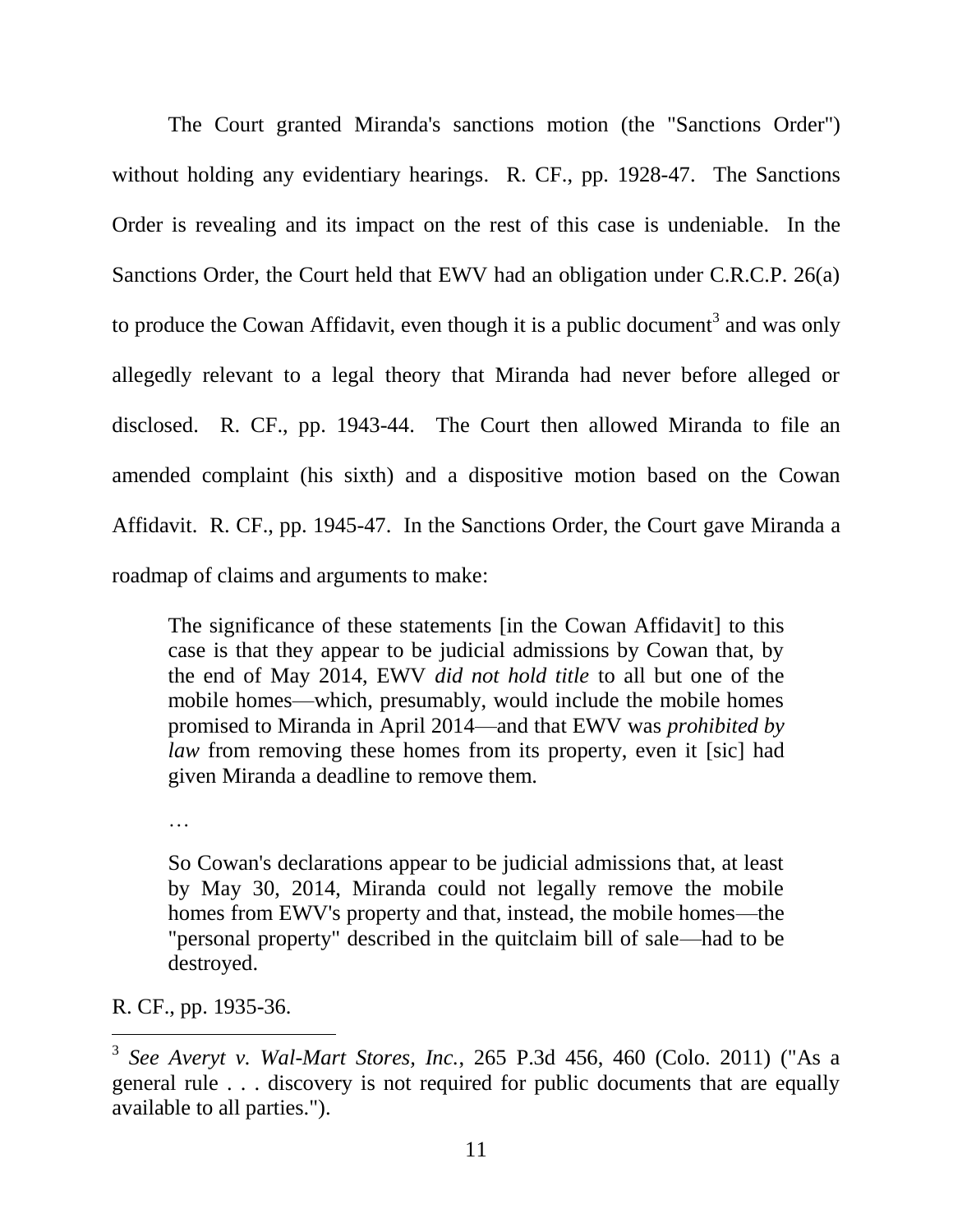So I will give Miranda the opportunity [sic] amend his complaint based on the information in the affidavit, and then the opportunity to file dispositive motions. Miranda has 21 days from the date of the Order in which to amend his complaint. Should Miranda elect to amend his complaint, then he will also have the right to file dispositive motions based on his amended allegations and the Cowan affidavit.

R. CF., p. 1946.

 $\overline{a}$ 

Predictably, Miranda filed a Fifth Amended Complaint and a motion for summary judgment that mirrored the Sanctions Order. R. CF., pp. 2458-72, 3220- 49. Miranda even cited the Sanctions Order for both *factual and legal support*, even though the Court never held an evidentiary hearing before issuing it. R. CF., pp. 3233-34.

The result was a foregone conclusion. The Court partially granted Miranda's motion for summary judgment (the "Second Summary Judgment Order"), finding that the Contract was illegal and void.<sup>4</sup> R. CF., pp. 3663-82. And although the Court had previously found that the parties *agreed* that the Contract was valid and enforceable, the Court alternatively held that the Contract was void as illusory and for lack of consideration. R. CF., p. 3669.

The connection between the Court's analysis in the Sanctions Order and its conclusions in the Second Summary Judgment Order is unmistakable. The

<sup>4</sup> The Court only denied Miranda's motion with respect to claims that were not originally included in the Court's roadmap in the Sanctions Order. R. CF., pp. 3679-81.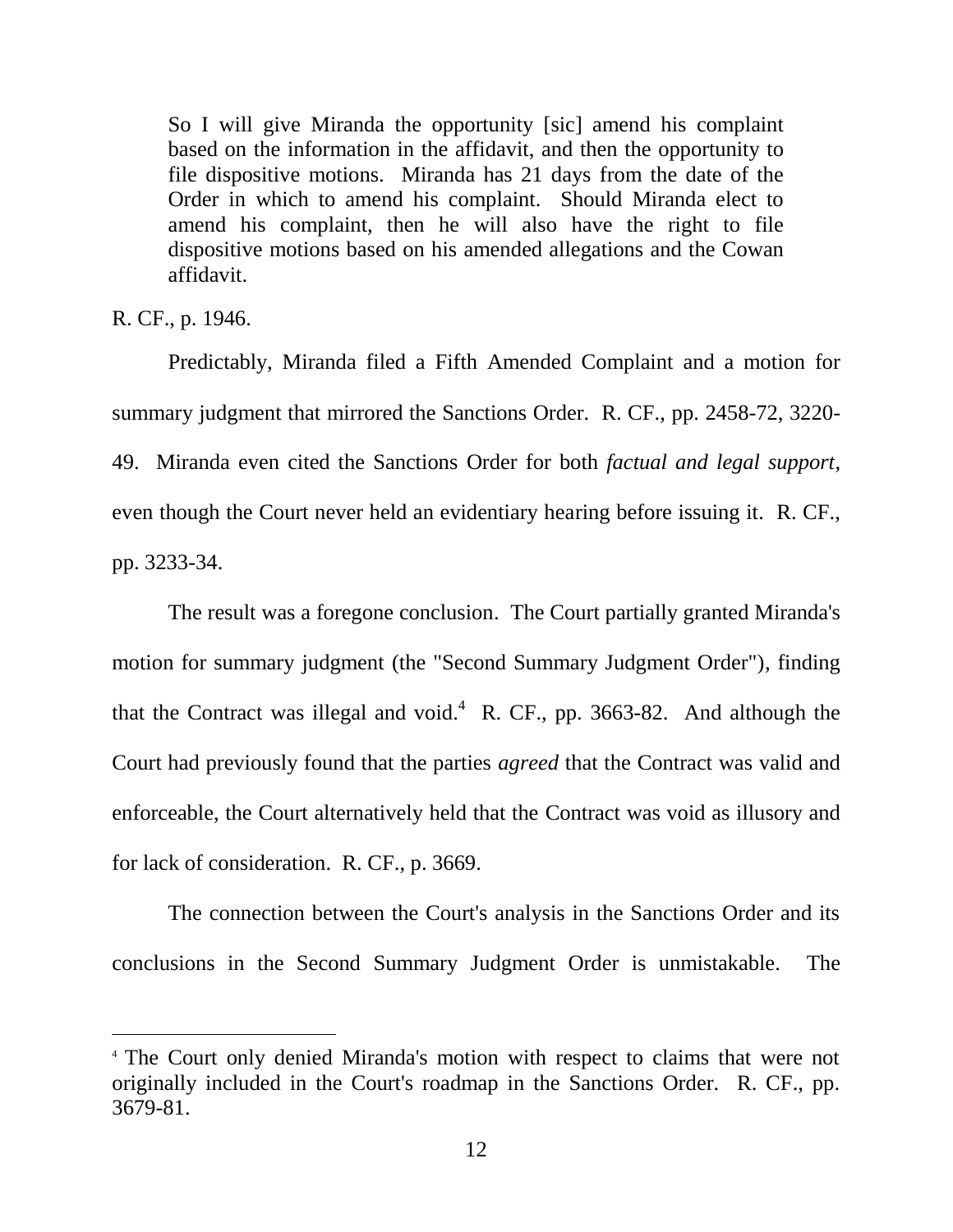contrast between the Court's First and Second Summary Judgment Orders also could not be starker. Whereas the First Summary Judgment Order enforced the parties' promises and extolled the virtues of the Contract's disclaimers, the Second Summary Judgment Order questioned EWV's motives and disparaged the terms of the parties' voluntary contractual agreement. In total, in the span of 19 months between the First and Second Summary Judgment Orders, the Court went from holding that there was no genuine dispute of material fact that the Contract was a valid and enforceable agreement, which barred nearly all of Miranda's claims, to holding on two alternative grounds *that the exact opposite was true*.<sup>5</sup> In those 19 months the Court refused to hold an evidentiary hearing.

On April 7, 2017, the District Court granted Appellants motion to enter final judgment on the claims subject to the second summary judgment order, and certified the second summary judgment order as a final order for purposes of appeal. R. CF., pp. 3756-57. Appellants timely filed this notice of appeal. R. CF., p. 3758.

l

<sup>&</sup>lt;sup>5</sup> The First Summary Judgment Order is located at R. CF., pp. 461-68. The Sanctions Order is located at R. CF., pp. 1928-47. The Second Summary Judgment Order is located at R. CF. pp. 3663-82. The Cowan Affidavit, on which the District Court based its Sanctions Order and the Second Summary Judgment Order, is available at Supp. R., pp. 226-28. The Contract is located at R. CF., pp. 3166-67.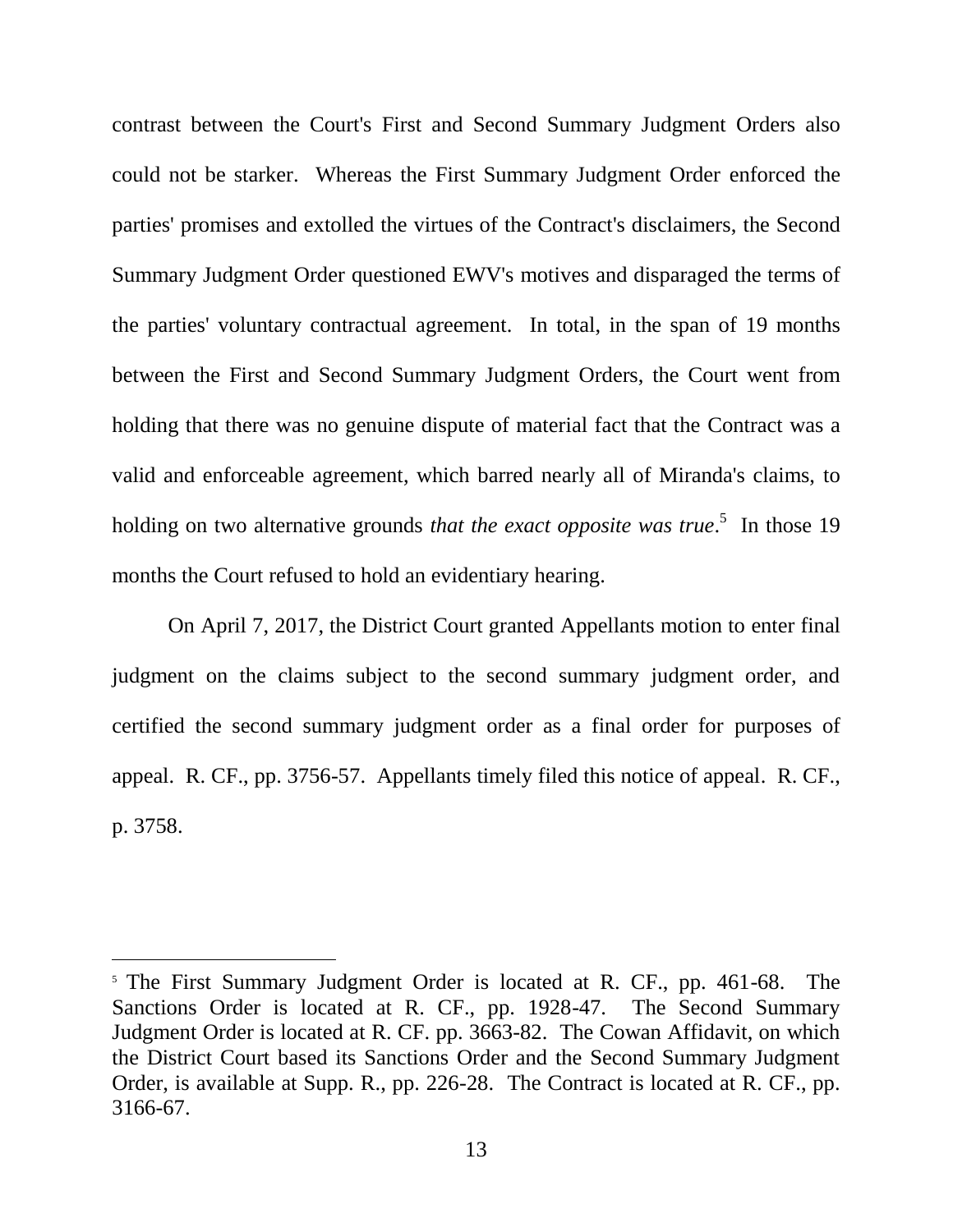### **SUMMARY OF ARGUMENT**

<span id="page-21-0"></span>The Court erred in concluding that the Contract was unenforceable. The Court misunderstood EWV's argument in *EWV I* and, as a direct result of that misunderstanding, failed to consider evidence that EWV's positions in both cases were consistent and that it was lawful to remove mobile homes from Eastwood when the Contract was signed. The Court also disregarded evidence of consideration and Miranda's ratification of the Contract which would eliminate his power to avoid the contract. The Court further erred in its interpretation and application of the doctrines of judicial admissions and judicial estoppel and of Colorado statutes. Above all, the Court made numerous findings of disputed fact and it failed to view the evidence in the light most favorable to Appellants and draw all reasonable inferences in their favor.

<span id="page-21-1"></span>Reading the First Summary Judgment Order against both the Sanctions Order and the Second Summary Judgment Order is illuminating. It shows that the Court did not adhere to the standard of review for motions under C.R.C.P. 56. Moreover, it demonstrates that the Second Summary Judgment Order was a product of conclusions the Court had already reached when it decided to enter sanctions against EWV. Accordingly, this Court should reverse the Second Summary Judgment Order and remand this case with instructions for reassignment to a new judicial officer to reinstate the First Summary Judgment Order.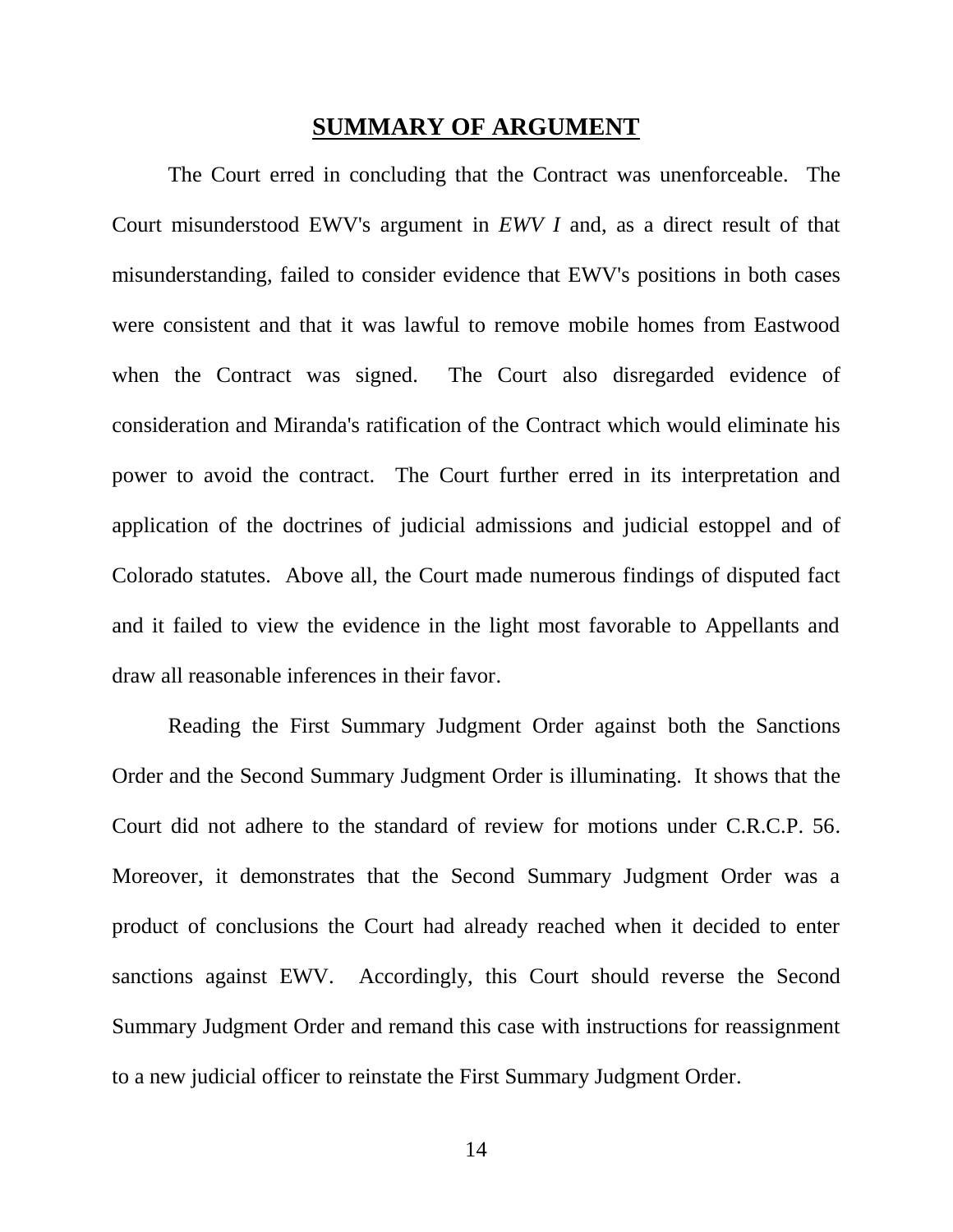### **ARGUMENT**

# <span id="page-22-1"></span><span id="page-22-0"></span>**I. The Contract is a valid and legal contract because the mobile homes had been abandoned on EWV's property.**

#### **A. Standard of Review**

<span id="page-22-2"></span>The Court of Appeals "reviews a trial court's order on a summary judgment motion de novo." *Gibbons v. Ludlow*, 2013 CO 49, ¶ 11.

#### <span id="page-22-5"></span><span id="page-22-3"></span>**B. Preservation**

This issue was preserved in the proceedings below. R. CF., p. 3606.

### <span id="page-22-7"></span>**C. Argument**

<span id="page-22-4"></span>To form a valid contract, there must be an accepted offer that is supported by consideration. *See, e.g., Kovac v. Farmers Ins. Exch.,* 2017 COA 7M, ¶ 23, *as modified on denial of reh'g* (Feb. 23, 2017). In the Contract, EWV agreed to "convey[], release[] and forever quit claim<sup>[]"</sup> to Miranda its "right, title and interest" in the homes without a cash payment from Miranda. R. CF., pp. 65-66. In exchange, Miranda agreed to remove the mobile homes that he selected from Eastwood by August 31, 2014 at his own cost. *Id*.

<span id="page-22-6"></span>These promises were supported by consideration. A signed agreement is presumed to be supported by adequate consideration. *Grant v. Oten*, 626 P.2d 764, 766 (Colo. App. 1981). If this presumption is rebutted with evidence of no consideration, whether there is consideration is "a question of fact for the trier of fact." *Id*. The Colorado Supreme Court "has long held that any benefit to a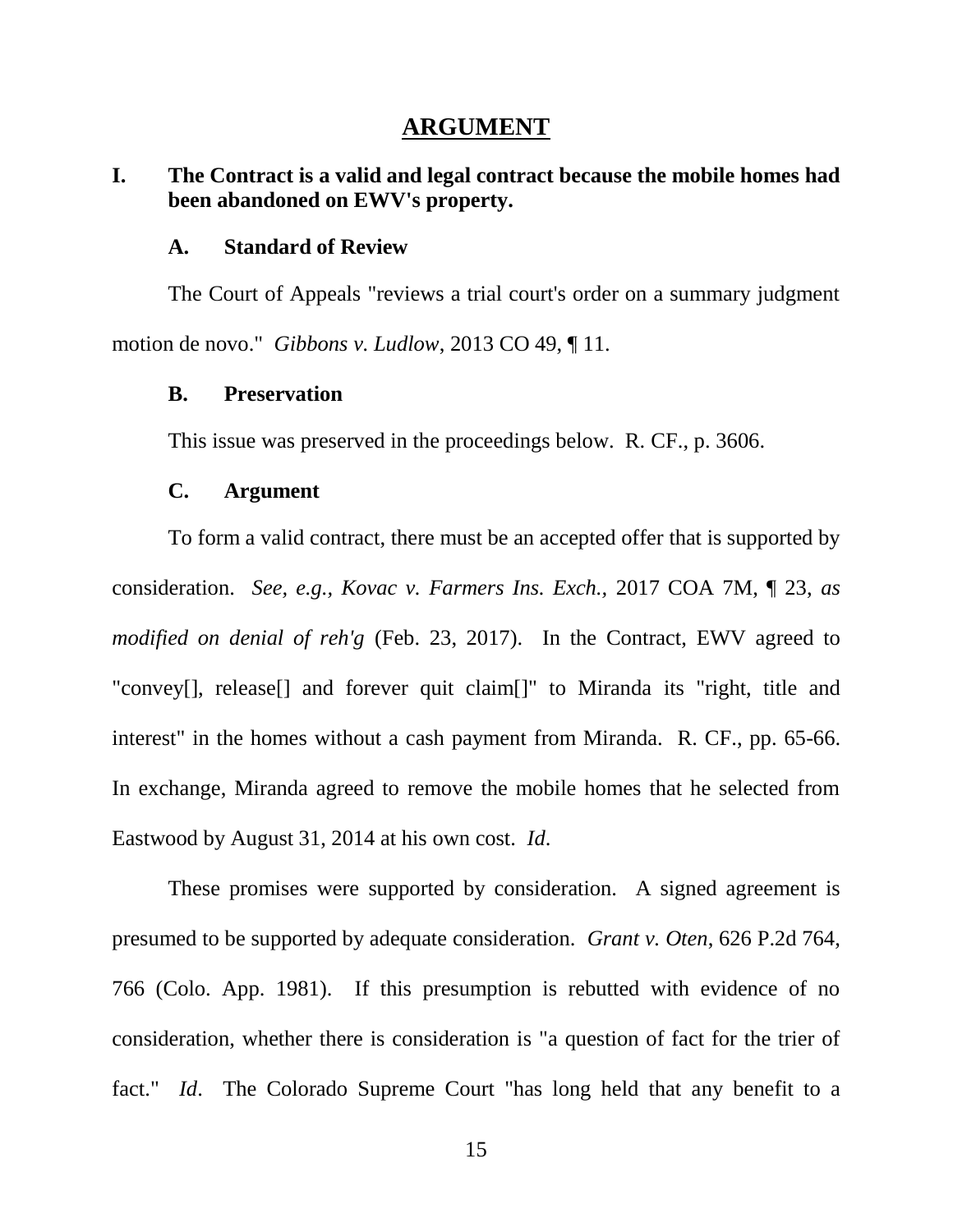<span id="page-23-0"></span>promisor or any detriment to a promisee at the time of the contract—no matter how slight—constitutes adequate consideration." *Lucht's Concrete Pumping, Inc. v. Horner*, 255 P.3d 1058, 1061 (Colo. 2011). "Except in extreme circumstances, such as those involving allegations of unconscionability, a court should not judge or attempt to assess the adequacy of the consideration." *Id*.

<span id="page-23-1"></span>The mobile homes had been abandoned on EWV's property. As property owner, EWV held the right to obtain a title to the abandoned mobile homes by posting a bond. *See* C.R.S. § 38-29-119. On account of the Contract, Miranda now stood in EWV's shoes and could obtain titles through the bonding procedure in C.R.S. § 38-29-119. In addition, Miranda testified that the mobile homes had scrap value. R. CF., p. 3121 at 72:24-75:7. Thus, the Contract had consideration, and it is a valid and enforceable agreement as a matter of law. *Id*. (court "need only find some consideration, regardless of its relative value" to be sufficient).

The Court previously reached this same conclusion. In its First Summary Judgment Order, the Court held it was "undisputed that a written contract exists." R. CF., p. 461. The Court's holding was based on the terms of the Contract as well as Miranda's pleadings, which confirm the existence of a valid agreement. In each of the first five versions of the complaint, Miranda alleged the Contract was valid. *See* Section **IV**. Indeed, in Third Amended Complaint, after dismissing his claim for premises liability, *Miranda only alleged claims for breach of contract*. R. CF.,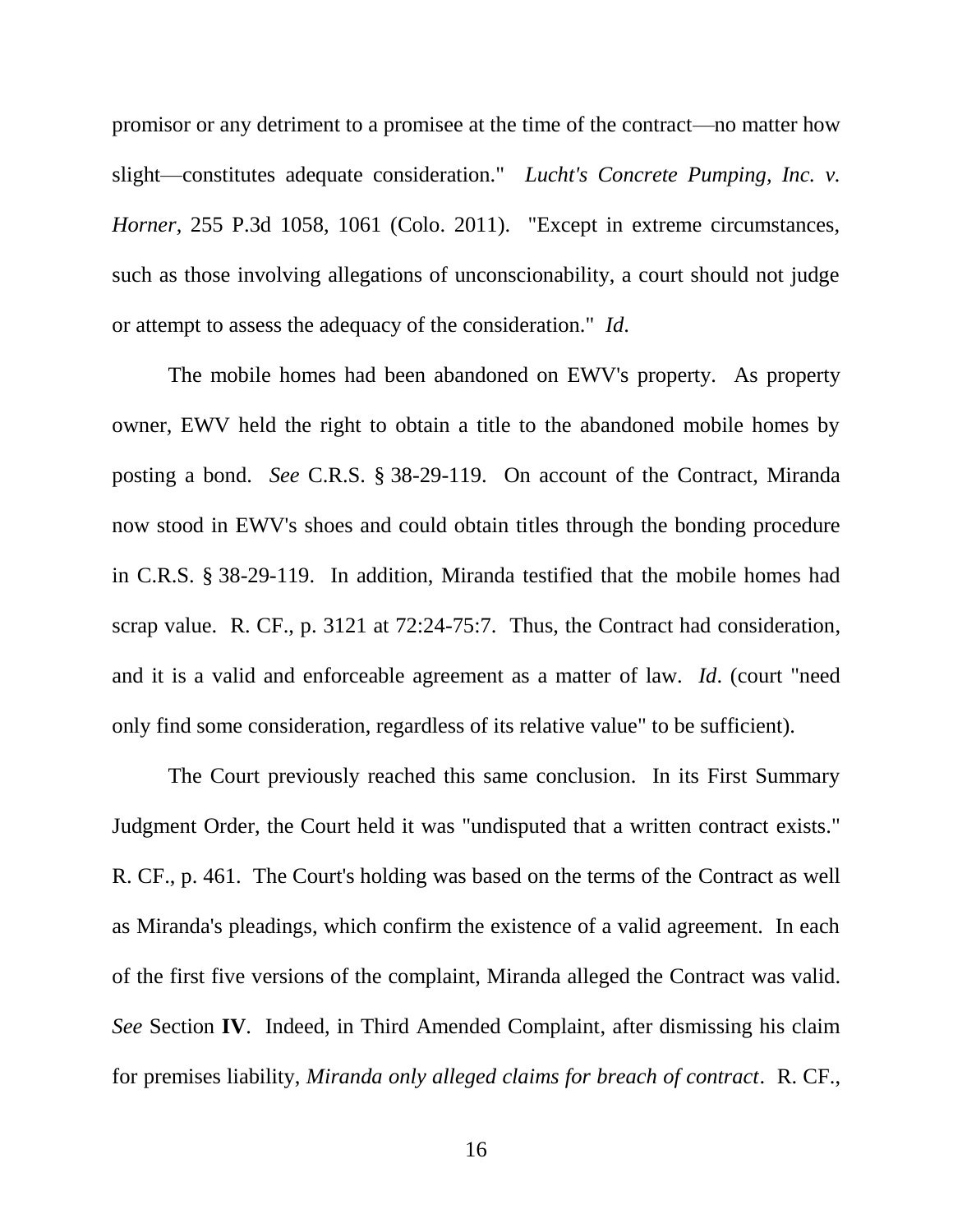pp. 476-83 (Third Amend. Compl.); 713-14 (Stipulation Dismissing Premises Liability Claim). He claimed that EWV breached the Contract by interfering with his removal of mobile homes from Eastwood, and he was owed \$2,520,601.42 in compensatory damages. R. CF., pp. 732-33. Miranda's actions also reflect the existence of a valid agreement. Miranda performed by removing 19 mobile homes from Eastwood. R. CF., p. 3129 at 105:5-:7. Miranda remains in possession of those mobile homes. R. CF., p. 967 at 113:4-:8.

Accordingly, there is no genuine dispute of any material fact that the Contract is a valid and enforceable agreement. The Second Summary Judgment Order should be reversed, and the First Summary Judgment Order should be reinstated.

## <span id="page-24-0"></span>**II. The Court erred in concluding that the Contract was void because it had an "illegal purpose."**

#### **A. Standard of Review**

<span id="page-24-1"></span>The Court of Appeals "reviews a trial court's order on a summary judgment motion de novo." *Gibbons*, 2013 CO 49, ¶ 11.

#### <span id="page-24-4"></span><span id="page-24-2"></span>**B. Preservation**

This issue was preserved in the proceedings below. R. CF., pp. 3606-18.

#### **C. Argument**

<span id="page-24-3"></span>The Court erred when it concluded that the Contract was void because it had an "illegal purpose." To reach this conclusion, the Court erroneously relied on the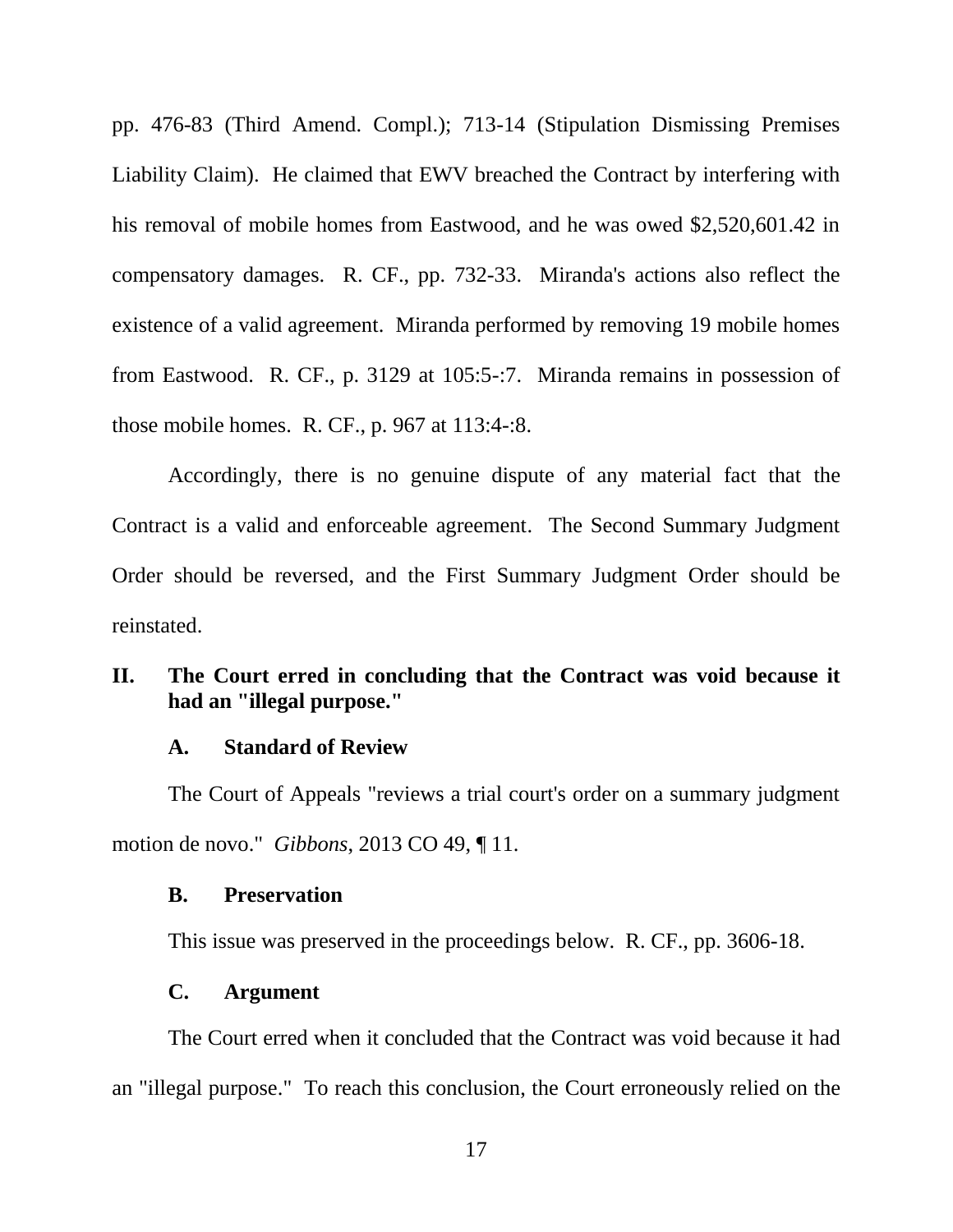alleged judicial admissions of EWV and its managing member, Keith Cowan. Under Colorado law, a party cannot judicially admit a proposition of law. Moreover, even if EWV's and Cowan's statements could be judicial admissions of law, the Court misconstrued the statements and positions in *EWV I*. Finally, the Court erred by disregarding disputed facts and failing to give EWV the benefit of every favorable inference.

## <span id="page-25-2"></span>**1. The Court erred in applying the doctrine of judicial admissions because EWV cannot judicially admit a proposition of law.**

<span id="page-25-1"></span><span id="page-25-0"></span>The Court relied on purported judicial admissions of EWV and Mr. Cowan to find that it was unlawful for Miranda to remove mobile homes from Eastwood. This was erroneous because "[t]he judicial admissions doctrine . . . does not apply to propositions of law." *Miller v. Brannon*, 207 P.3d 923, 929 (Colo. App. 2009); *see also Guidry v. Sheet Metal Workers Int'l Ass'n, Local No. 9*, 10 F.3d 700, 716 (10th Cir. 1993), *abrogated in part on other grounds on reh'g*, 39 F.3d 1078 n.3 (1994) (en banc) ("Because the matter . . . was admitted [as] a proposition of law, the doctrine of judicial admission is not applicable.").

Whether mobile homes could lawfully be removed from Eastwood is a proposition of law, not of fact. There was no dispute about whether it was *physically possible* to remove mobile homes from Eastwood (a fact); rather, Miranda alleged and the Court found that EWV admitted that it was *legally*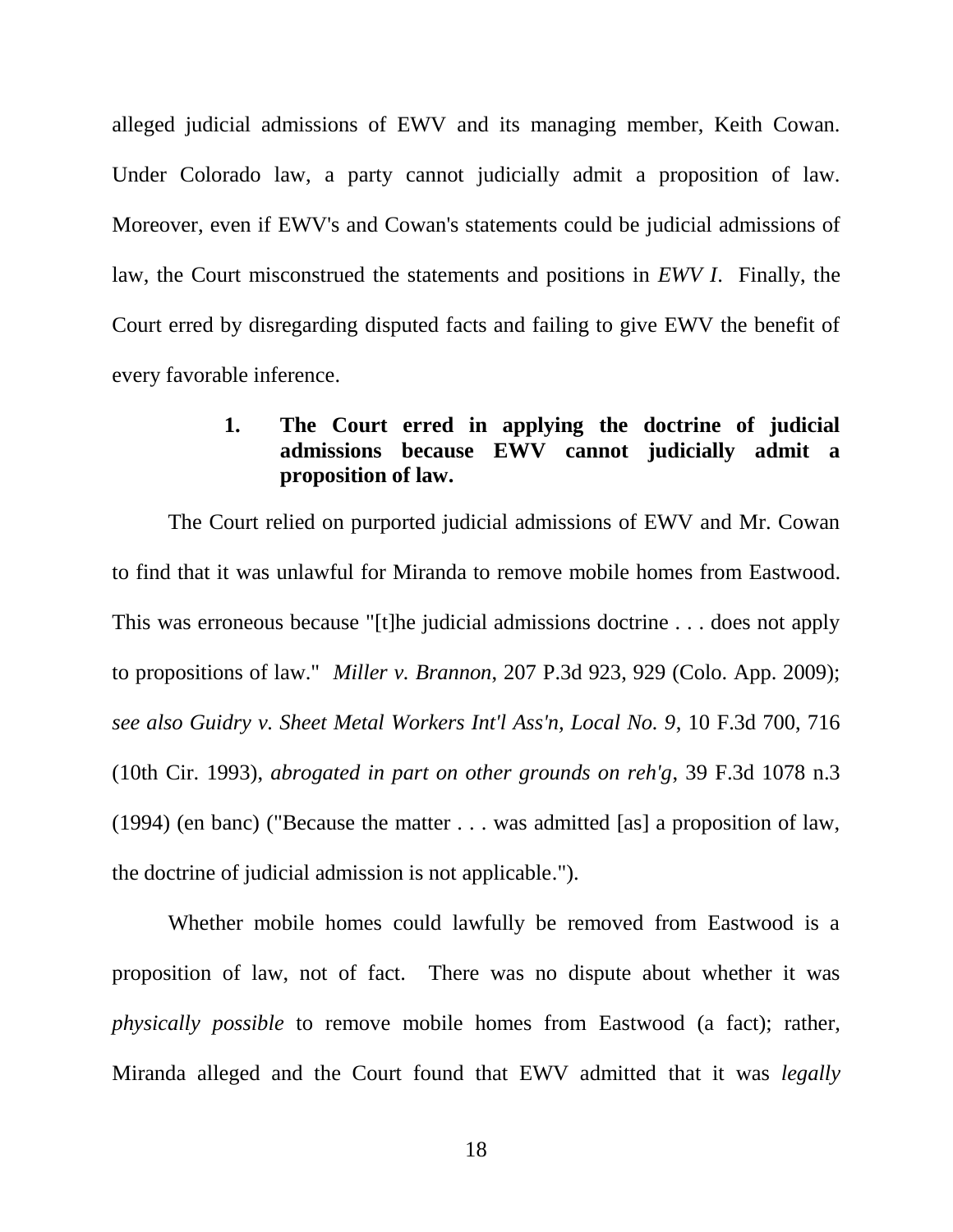*impossible* to do so because EWV did not hold title to the mobile homes. EWV cannot make an act unlawful through its own statements. Rather, the Court was required to engage in an independent analysis of applicable authorities to determine whether it was lawful to remove mobile homes from Eastwood on April 24, 2014, which the Court did not do. The Court did not do so because there is no authority that supports the proposition. Accordingly, the Court's reliance on EWV's and Cowan's purported judicial admissions was an erroneous application of Colorado law that should be reversed.

- <span id="page-26-0"></span>**2. Under City of Evans Municipal Code, it was lawful for Miranda to remove mobile homes from Eastwood because they had been abandoned.** 
	- **a. There is no genuine dispute of material fact that Miranda lawfully removed 19 mobile homes from Eastwood.**

<span id="page-26-1"></span>It was lawful for EWV to contract with Miranda for the removal of mobile homes from Eastwood on April 24, 2014 because the mobile homes had been abandoned, and it was erroneous for the Court to void the Contract.

<span id="page-26-3"></span><span id="page-26-2"></span>Evans Municipal Code Sections 19.22.020(A) and 19.22.030(C) provide three key guideposts for this analysis. R. CF., p. 3191. First, Code Section 19.22.020(A) defines an abandoned mobile home as one "that is cited under the abatement of Dangerous Building Code with a notice and order and is not brought into compliance with the building code within thirty-days' notice of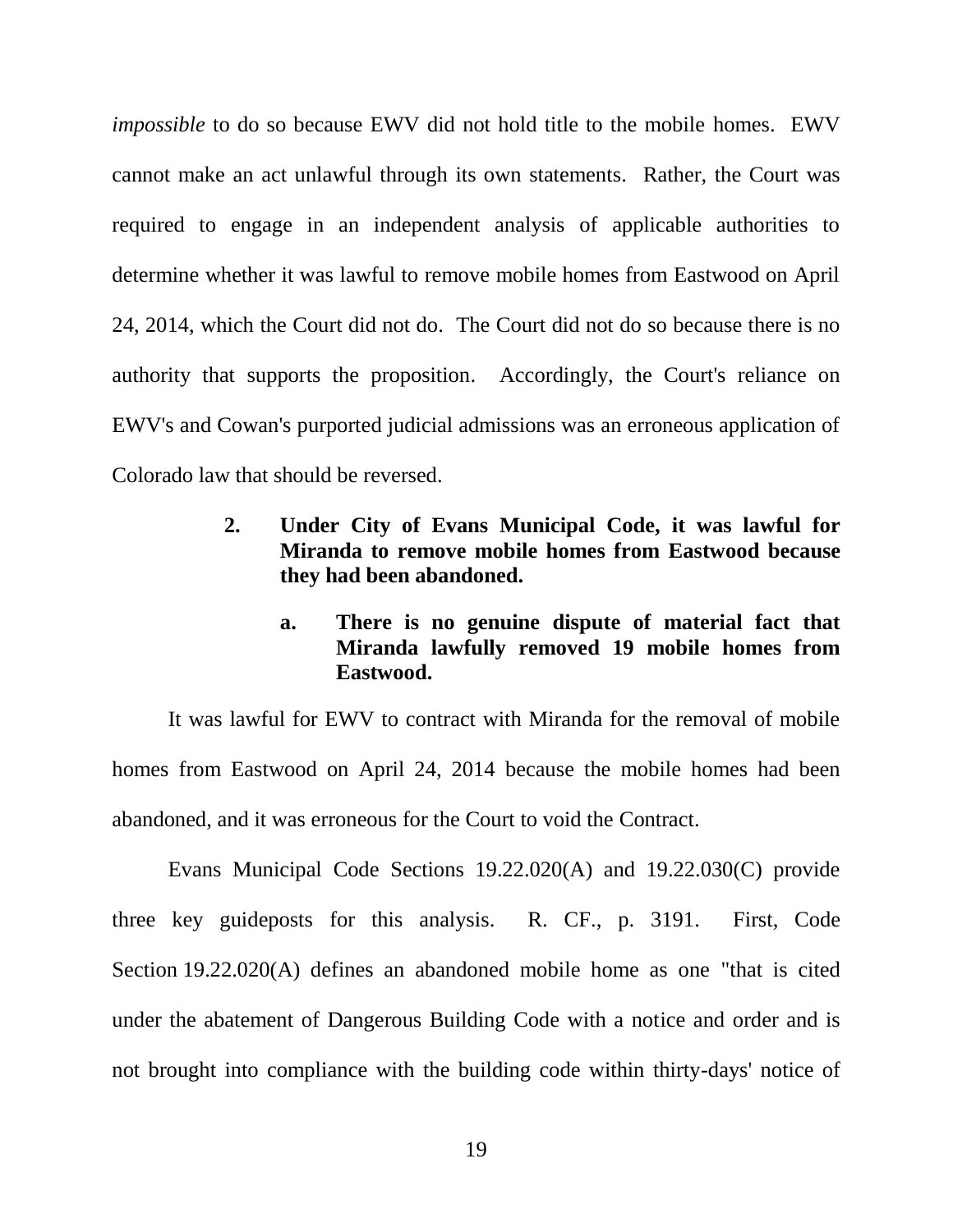<span id="page-27-0"></span>said violation." *Id.* Second, under Code Section 19.22.030(C), a landowner like EWV has 120 days after abandonment in which it must make "reasonable attempts" to obtain title to the abandoned mobile homes from their prior owners. Third, following expiration of the 120 day period, a mobile home park owner has a 30-day safe harbor to "contract[] with a mover to remove the home from the park." *Id.* By contracting for the removal of the homes during this 30-day period, the park owner "shall not be liable for **any** penalties." *Id*. (emphasis added).<sup>6</sup>

These provisions guided EWV's actions in *EWV I* and demonstrate why the Contract has a "lawful purpose." Eastwood flooded in September 2013. On December 16, 2013, the City issued a Notice of Violation ("NOV") to EWV for its alleged failure to remove the mobile homes from Eastwood. R. CF., p. 3099. On January 23, 2014, EWV's counsel responded to the NOV. R. CF., p. 3387. EWV stated its belief that it could not remove the homes until it obtained authority to do so. *Id*. This position was consistent with the City's understanding after the flood that only the title holder of the mobile homes could remove them from Eastwood. R. CF., p. 3378. EWV sought to circumvent this requirement, and expedite the removal process, by requesting "abandonment permits" from the City, which

 $\overline{a}$ 

 $6$  Code Section 19.22.030(C) refers to when a park owner obtains title to a manufactured home during the 120 day period. It is silent about a park owner's rights if he does not do so. A reasonable inference drawn from this silence, and one followed by EWV, is that the park owner has 30 days after the 120 day period expires to contract for the removal of the homes.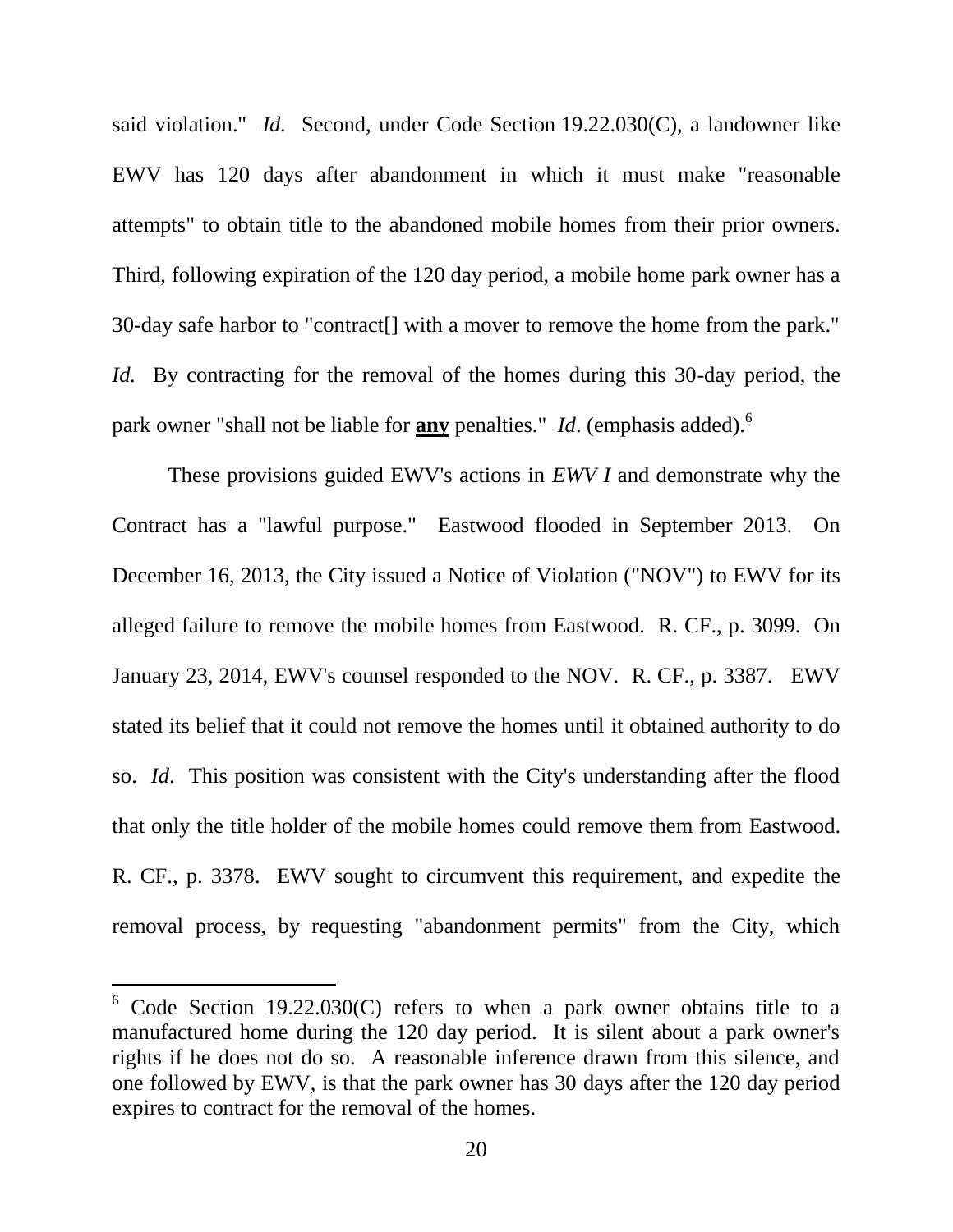would give EWV the legal authority to remove the mobile homes before the 120 day period had run. Supp. R., p. 227 ¶ 9. The City denied EWV's requests. *Id*.

<span id="page-28-0"></span>Accordingly, EWV had to wait until the mobile homes were abandoned by operation of law. Supp. R. CF., p. 227 ¶ 11. It was EWV's good faith understanding that the NOV date (December 16, 2013) commenced the 120 day abandonment period under City Code. R. CF., p. 3594. The 120 day abandonment period expired on April 15, 2014, and the 30-day safe harbor under Code Section 19.22.030(C) commenced. **At this point, EWV could lawfully contract for the removal of the mobile homes.** Nine days later, on April 24, 2014, EWV contracted with Miranda. R. CF., pp. 3166-67. EWV also contracted with Riverside and another individual to remove mobile homes from Eastwood. R. CF., pp. 2315-19. Together, these three contracts provided for the removal of every abandoned mobile home in Eastwood.

Based on these undisputed facts, the mobile homes had been abandoned under City Code and it was lawful for EWV to contract with Miranda to remove them from Eastwood. Indeed, under City Code Section 19.22.030(C), EWV's contracts relieved it of liability for "any penalties." Moreover, neither the Court nor Miranda has identified any statute, regulation or ordinance preventing EWV from contracting to remove the mobile homes from its property once they were abandoned.

21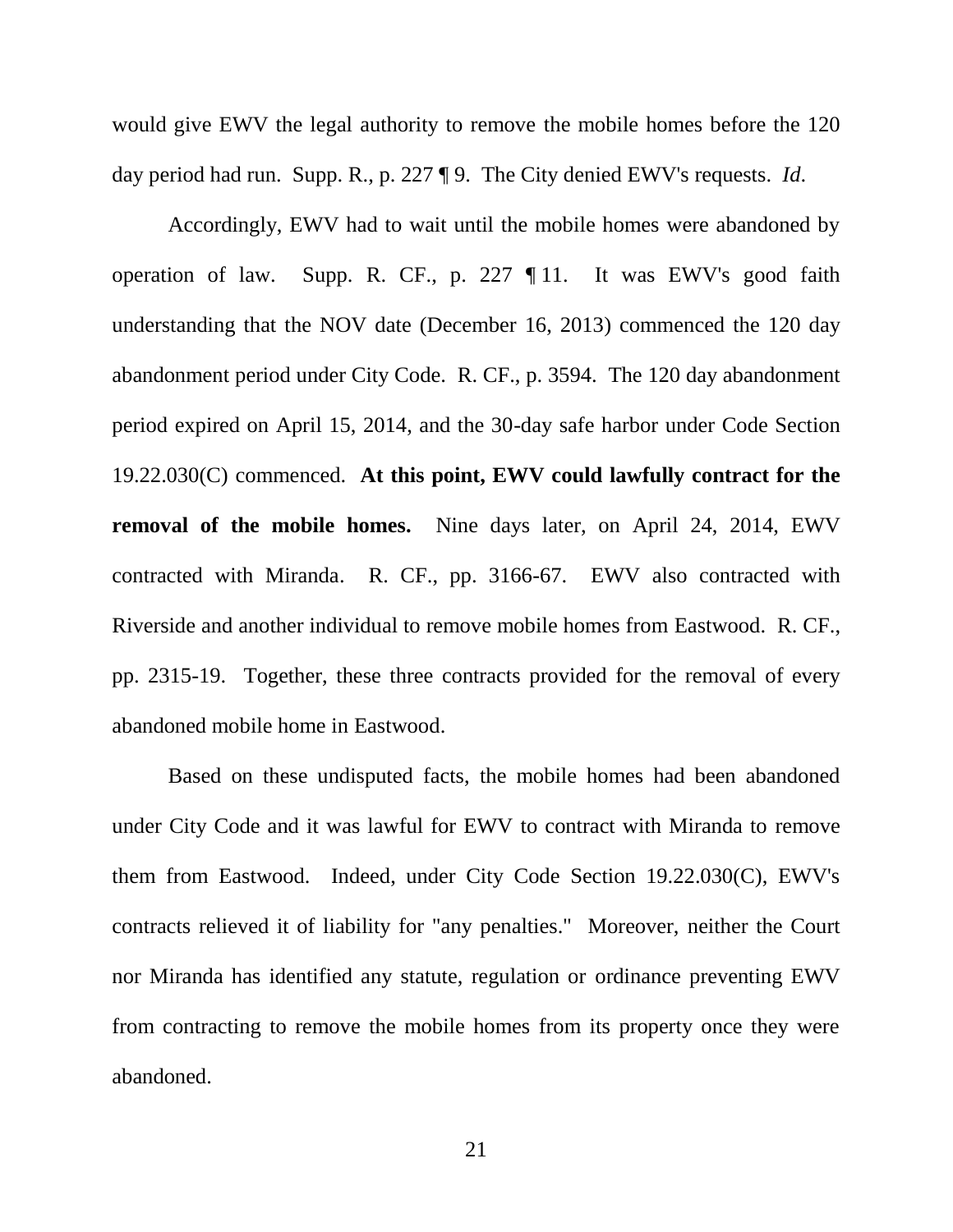All evidence in this case supports the lawfulness of the Contract. Miranda obtained moving permits from Weld County. R. CF., pp. 1969-2230. Riverside did the same. R. CF., pp. 3599-3600. It was inherently lawful for Miranda and Riverside to remove mobile homes from Eastwood when they obtained permits from Weld County to do so. Miranda also admitted in his deposition that the only barrier to him performing under the Contract was his lack of preparations; *nothing else* stood in his way. R. CF., p. 952 at 54:20-55:11. Craig Shriver of Riverside also testified that it was legal and possible to remove mobile homes from Eastwood once they were abandoned even if he or EWV did not hold title to them. R. CF., p. 1896 at 104:16-20. Even the City of Evans City Attorney, in a deposition of Cowan, stated that mobile homes that had been abandoned by the passage of time could be removed from Eastwood. *See* R. CF., pp. 3542-43 at 48:23-49:2. Thus, Weld County, through the issuance of permits, the City of Evans Attorney, Miranda and Shriver all *agree* that it was lawful to remove mobile homes from Eastwood after April 15, 2014.

This evidence establishes that it was lawful to remove mobile homes from Eastwood when the Contract was signed, and the Contract did not have an "illegal purpose" as a matter of law. At a minimum, summary judgment must be reversed because the Court erred by failing to consider this evidence of legality in the Second Summary Judgment Order.

22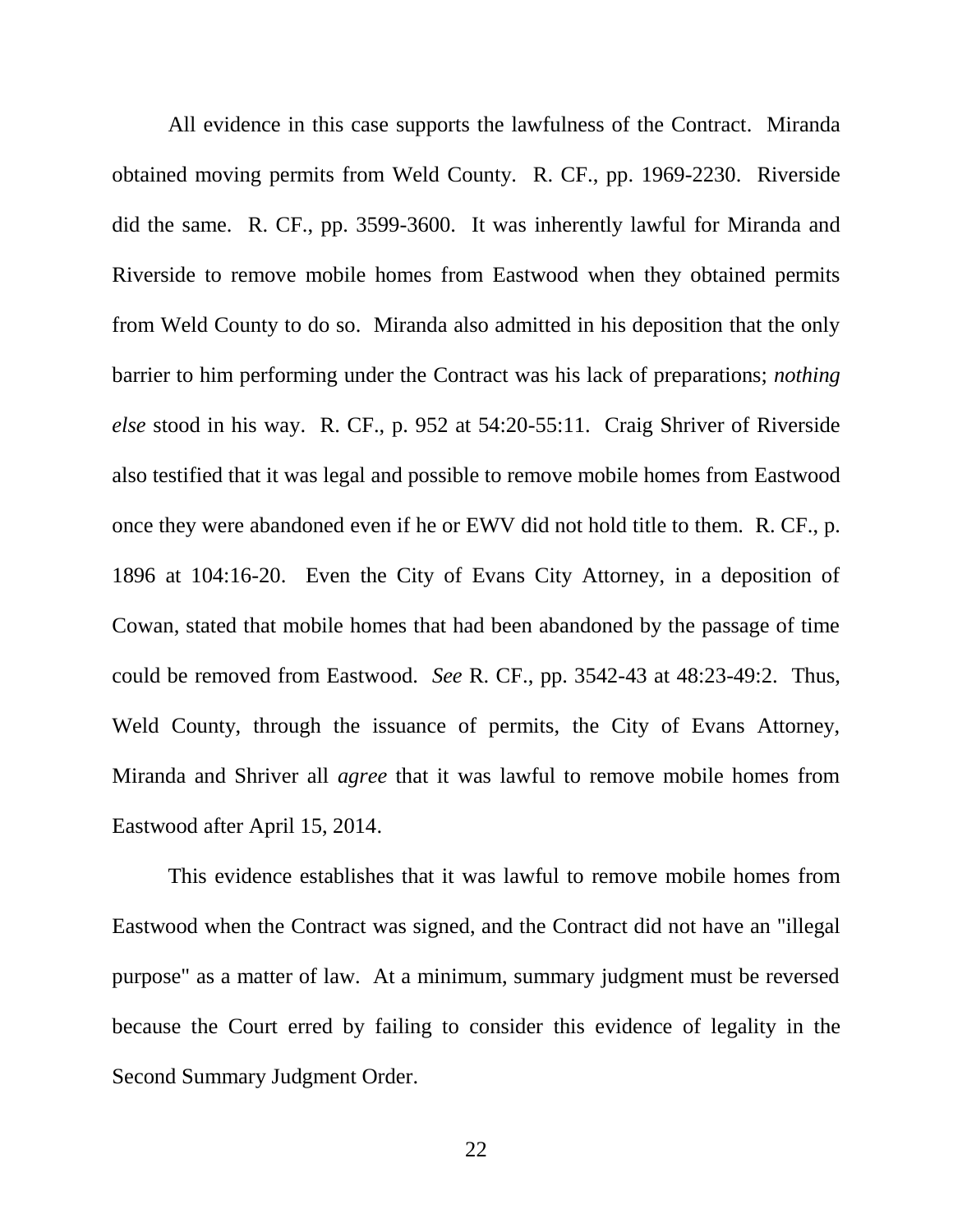## **b. The Court erred in its interpretation of EWV's arguments in** *EWV I***.**

<span id="page-30-0"></span>EWV never stated that it was illegal for Miranda to remove mobile homes from Eastwood. In reaching this erroneous conclusion, the Court failed to consider the timeline of events outlined above, which provide context for the Cowan Affidavit and EWV's response to the City's partial motion for summary judgment.

In the Cowan Affidavit, Mr. Cowan stated that the "remaining manufactured homes have not presently been removed because EWV **was** prohibited by law from removing homes to which it did not hold title." Supp. R. CF., p. 227 ¶ 6. (emphasis added). Notably, Mr. Cowan referred to the homes in the present tense (that they "have not presently been removed") but refers to the reason why they could not be removed in the *past tense* (EWV "**was**" prohibited from removing them). This is a clear indication that EWV had *previously* been prohibited from removing the mobile homes to which it did not have title *but that was no longer the case*. Cowan explained what changed: "[n]ow that so much time has passed since the destruction and abandonment of the manufactured homes," which is a reference to the 120 day abandonment period in City Code, EWV and its contractors could obtain permits for the removal of homes to which EWV did not have title. Supp. R. CF, p. 227  $\P$  11.

Cowan continued: "EWV has entered into contracts for the removal of the homes when legally possible. At this point, EWV and/or the parties removing the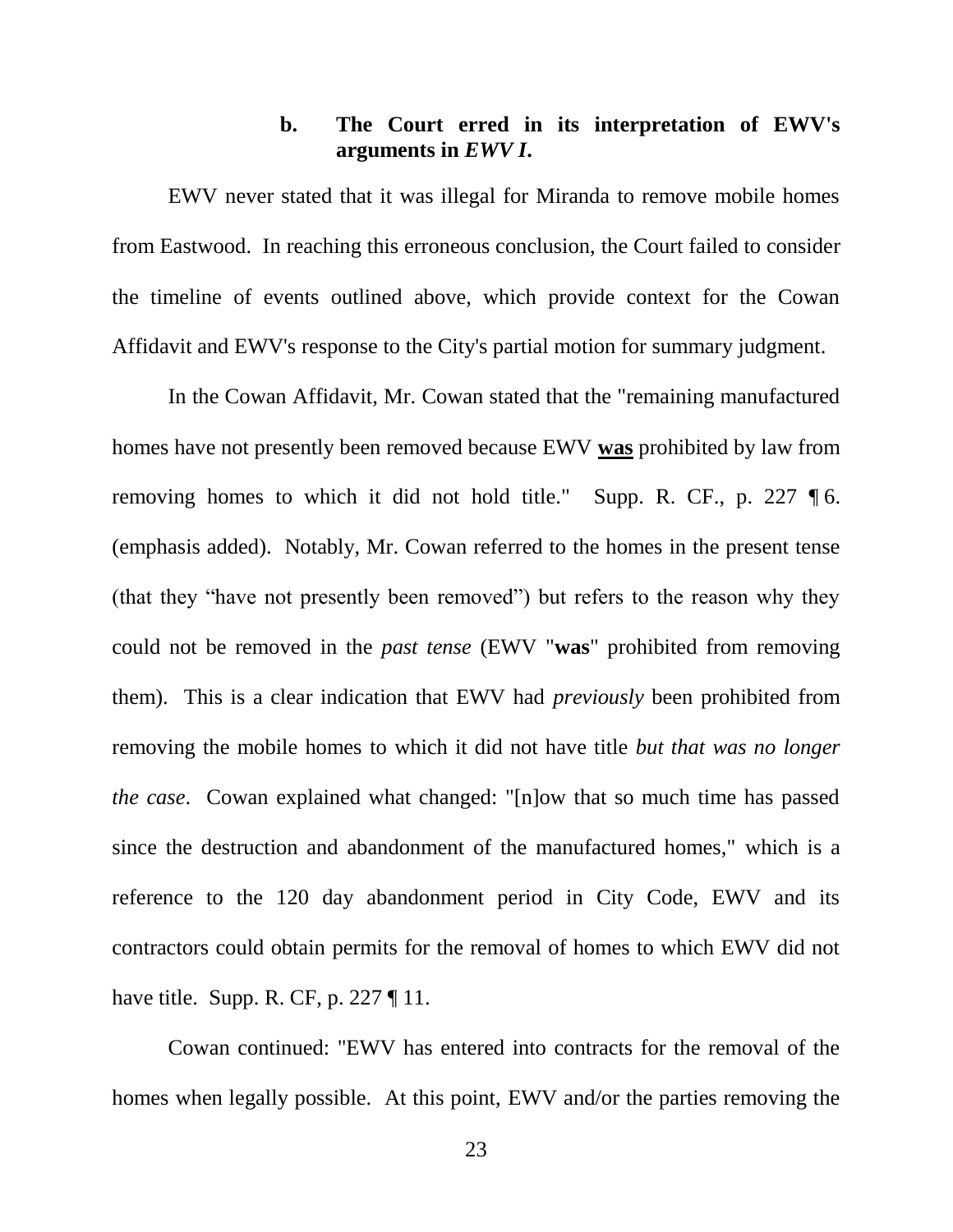manufactured homes are awaiting the approval of Weld County to be allowed to destroy or remove the homes." Supp. R. CF., p. 227 ¶10-11. This approval came in the form of permits to move or destroy the mobile homes. R. CF., p. 3504 at 88:16-:21. Thus, the Cowan Affidavit states that the only barrier to removal was county permits—not titles—and Weld County could now issue those permits. The City did not dispute EWV's claim. In fact, the City Attorney agreed that abandoned mobile homes could be removed from Eastwood. R. CF., pp. 3542-43 at 48:23-49:4.

In denying the City's partial summary judgment motion in *EWV I*, the Court misconstrued EWV's position. This confusion continued into this case, where the Court erroneously held that EWV had taken the position that it was unlawful to remove mobile homes to which EWV did not hold title in May of 2014. For the reasons above, that is not what EWV said in *EWV I* and the Court erred in its analysis of EWV's position.

Further, in the Second Summary Judgment Order, the Court erred by holding that the Contract was invalid because EWV did not hold permits to remove the mobile homes when the Contract was signed. It was lawful and possible for Weld County to issue the permits once the homes had been abandoned. Supp. R. CF., p. 227 ¶ 11. Thus, Miranda was capable of obtaining the necessary permits to remove mobile homes, and it is undisputed that he obtained 19 permits. There is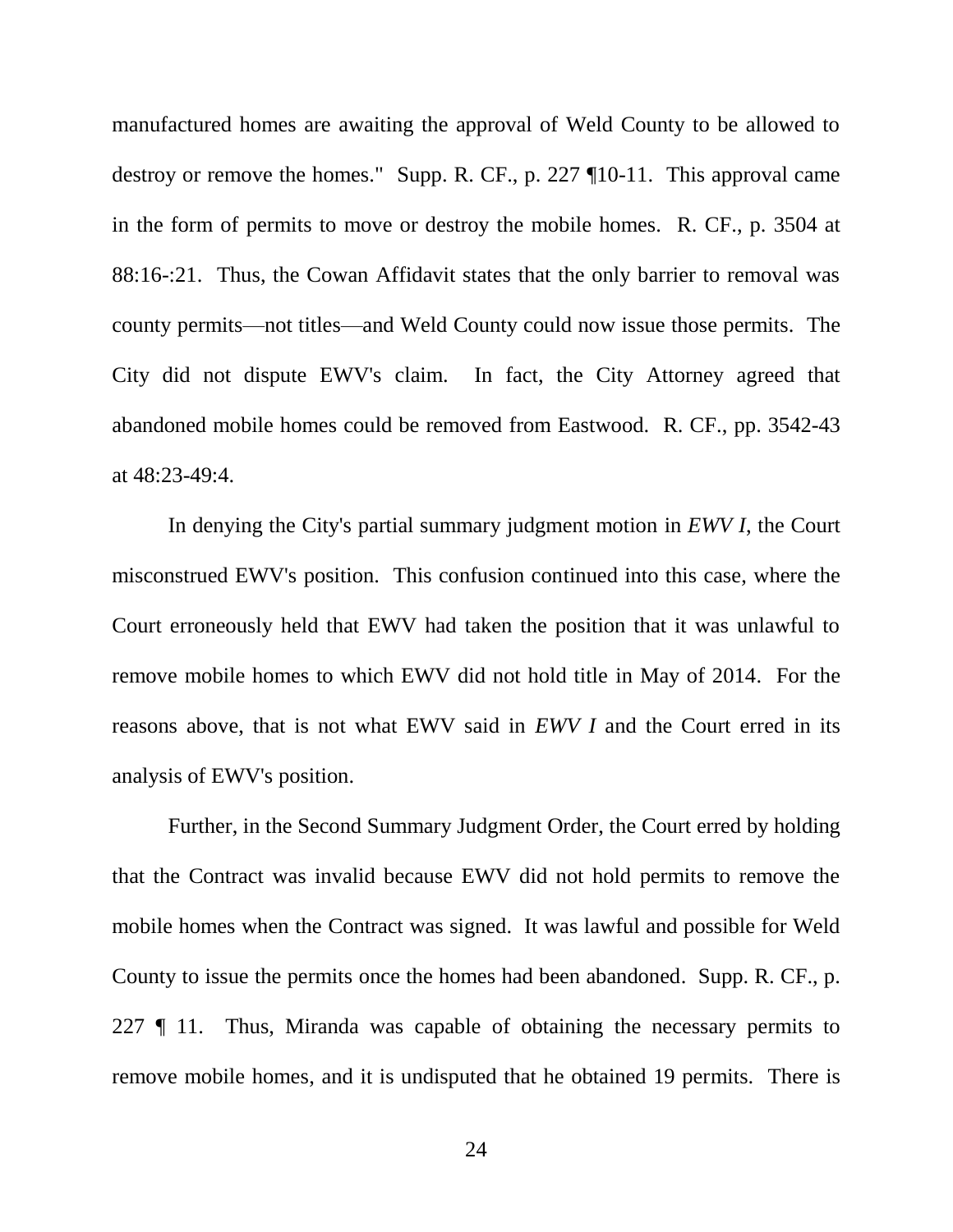no legal authority requiring EWV to get moving permits before entering into a contract to have the mobile homes removed.

This situation is similar to a contract to remodel a house. The contractor and homeowner enter into an agreement for the remodeling work, which will require building permits. The parties agree that if the remodel is not completed by a given date, the contractor will suffer penalties. This contract is perfectly legal at the time it is signed, even though the contractor cannot lawfully start performing the work until he obtains permits, because the contractor is *able to get* the permits.

In sum, the Court erred in its analysis of EWV's arguments in *EWV I.*  Neither EWV nor Cowan ever stated that it was unlawful to remove mobile homes from Eastwood when the Contract was signed. Therefore, it was erroneous for the Court to void the Contract as an illegal contract based on EWV's arguments in *EWV I.* 

# **3. The Court erred in holding that EWV was judicially estopped from claiming that the Contract was valid and enforceable.**

<span id="page-32-1"></span><span id="page-32-0"></span>Under Colorado law, the party advancing the principle of judicial estoppel must prove, among other elements, that a party has taken inconsistent positions in different cases and the inconsistency is part of an intentional effort to mislead the court. *Estate of Burford v. Burford*, 935 P.2d 943, 948 (Colo. 1997). The two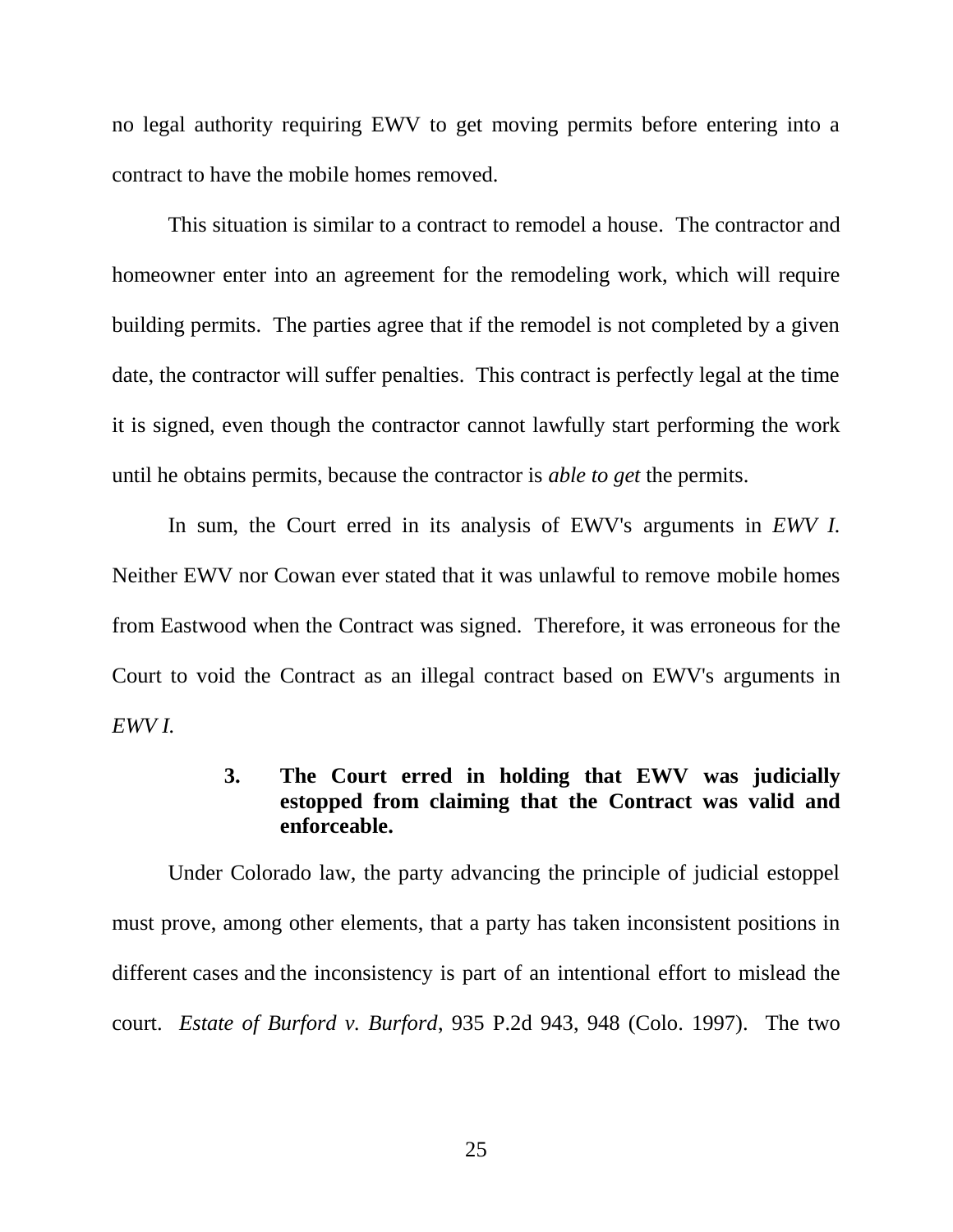positions must be "totally inconsistent-that is, the truth of one position must necessarily preclude the truth of the other." *Id*.

The Court erred in applying the doctrine of judicial estoppel against Appellants for three reasons. First, judicial estoppel does not apply to propositions of law. Second, even if judicial estoppel applies, the Court erred in its analysis of Appellants' prior and current positions. Finally, the District Court disregarded genuine disputes of material fact regarding Appellants' prior positions and whether they intended to mislead the Court.

## <span id="page-33-3"></span><span id="page-33-1"></span>**a. Judicial estoppel does not apply to propositions of law.**

<span id="page-33-2"></span><span id="page-33-0"></span>The judicial estoppel "doctrine normally applies to inconsistent factual positions rather than legal positions: '[T]he position to be estopped must be one of fact rather than law or legal theory.'" *Arko v. People*, 183 P.3d 555, 560 (Colo. 2008) (*quoting Lowery v. Stovall*, 92 F.3d 219, 224 (4th Cir. 1996)). Indeed, this Court has refused to apply judicial estoppel to propositions of law, such as jurisdiction, because only a court may determine what the law is. *See Hall v. Am. Standard Ins. Co. of Wis.*, 2012 COA 201, ¶ 24 ("[P]ositions taken by the parties are not determinative" of jurisdictional issue "because the parties cannot confer jurisdiction on this court."); *c.f. People v. Shell*, 148 P.3d 162, 175 (Colo. 2006)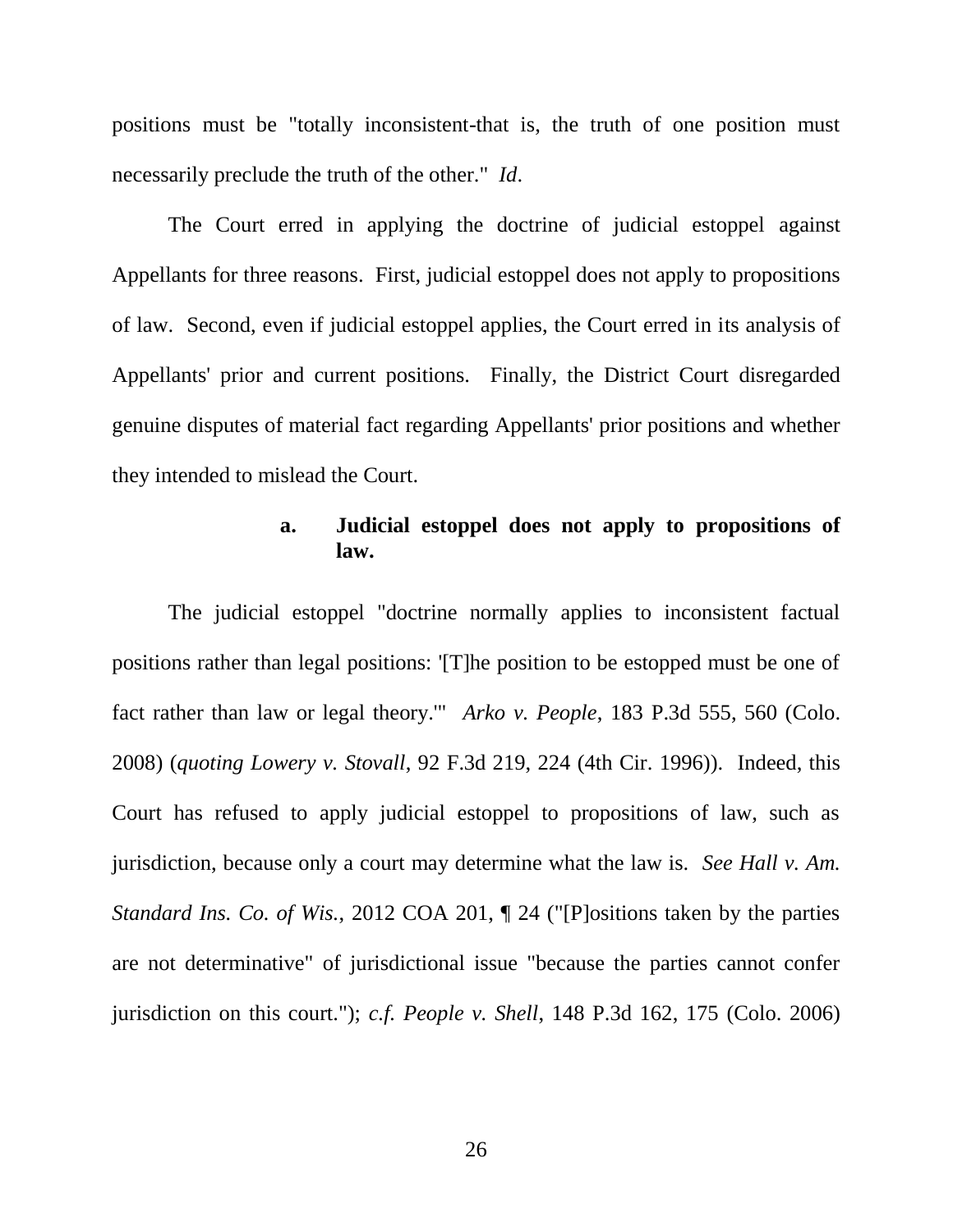(holding unlicensed individual to "previous acknowledgement that a power of attorney is not a proxy for a law license").

Here, the Court "held" EWV to its purported prior position that it was unlawful for mobile homes to be removed from Eastwood. This was erroneous because the doctrine of judicial estoppel does not apply to propositions of law.

#### **b. EWV has not taken inconsistent positions.**

<span id="page-34-0"></span>The Court also erred when it concluded that EWV took inconsistent positions in *EWV I* and this litigation. *See* Section II, 2, b, *supra*. At a minimum, genuine disputes of material fact preclude the entry of summary judgment. For instance, EWV, through Keith Cowan, has given consistent deposition testimony in *EWV I* and this case. In *EWV I*, Mr. Cowan agreed with the City's position that "after a period of time," a landowner where a mobile home has been abandoned can remove the mobile home. R. CF., p.  $3542$  at  $48:23 - 49:4$ . Mr. Cowan also testified that EWV entered into contracts for the removal of mobile homes as soon as he believed the abandonment period had expired. R. CF., p. 3546 at 106:21 – 107:18. During his deposition in the present case, Mr. Cowan stated the mobile "homes had been abandoned" and "EWV has the right to get them off the property" because of the "[t]ime frame" after the flood. R. CF., p. 3261 at 100:1-:15.

Mr. Cowan's deposition testimony is evidence of consistency in EWV's positions, which raises a fact dispute that cannot be resolved against the Appellants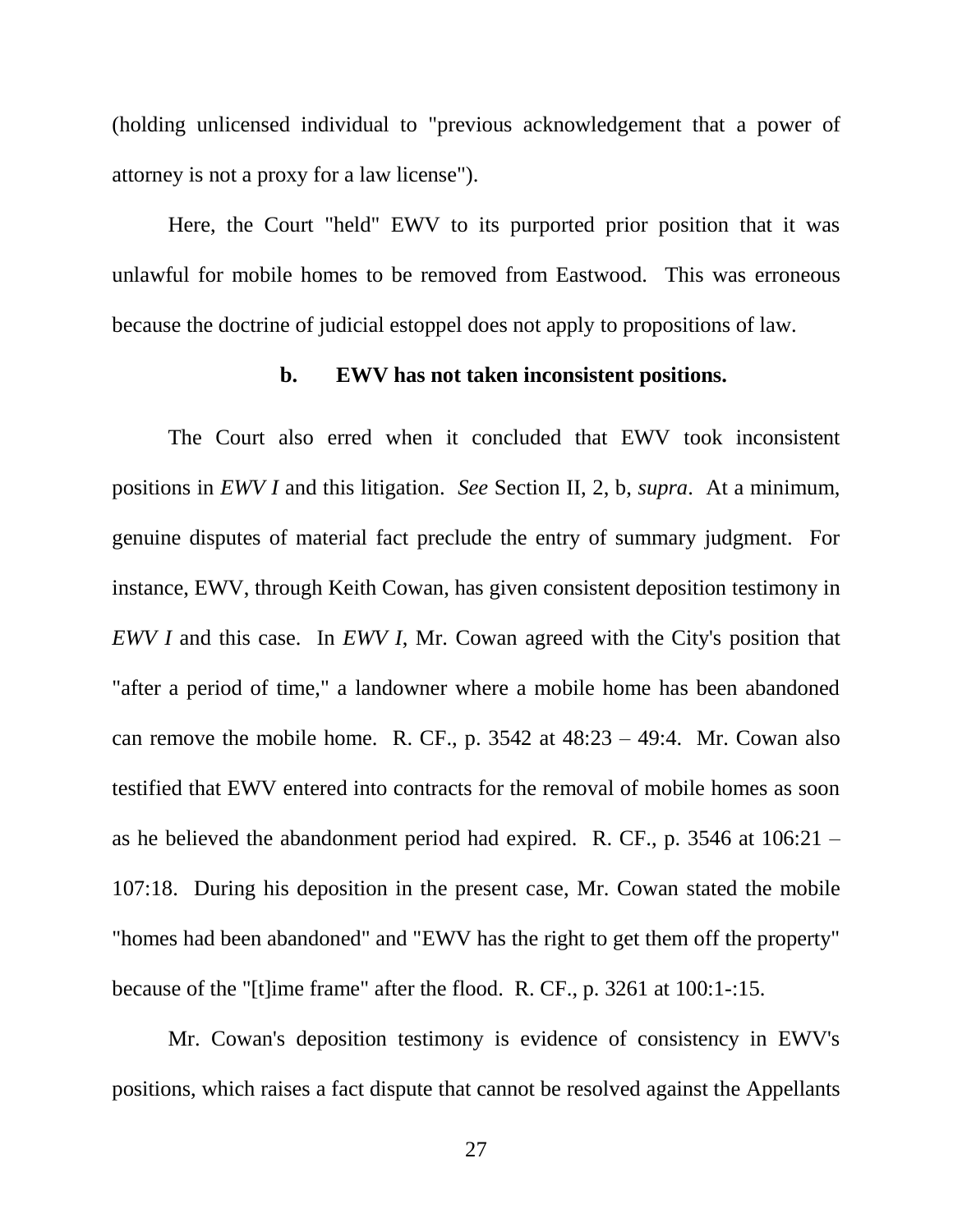on summary judgment. Moreover, it is reasonable to infer that Cowan submitted copies of contracts, including the Contract, to the Court in the Cowan Affidavit because Cowan believed they were lawful agreements. *See* R. CF., pp. 2315-19. Why would Cowan submit contracts to a District Court if he was taking the position, as required under judicial estoppel, that they were *illegal*? In the Second Summary Judgment Order, the Court failed to consider this evidence or draw every reasonable inference from the evidence in Appellants' favor. *See, e.g., People In Interest of S.N. v. S.N., 2014 CO 64,* 15-16 (summary judgment standard). As a result, the Second Summary Judgment Order should be reversed.

# <span id="page-35-4"></span><span id="page-35-1"></span>**c. The Court's finding that EWV intentionally misled the Court is not supported by the evidence.**

<span id="page-35-3"></span><span id="page-35-2"></span><span id="page-35-0"></span>To be judicially estopped, a party must take an inconsistent position that is "part of an intentional effort to mislead the court." *Estate of Burford*, 935 P.2d at 948. Intent is a fact-dependent inquiry that is inappropriate for summary judgment. *See Gulf Ins. Co. v. State,* 607 P.2d 1016, 1019 (Colo. App. 1979) ("Generally, issues relative to a party's intent may not be resolved by summary judgment."); *Grimm Const. Co., Inc. v. Denver Bd. of Water Comm'rs,* 835 P.2d 599, 602 (Colo. App. 1992) ("[T]he issue of a party's intent is a question of fact and is generally not appropriate for summary disposition.").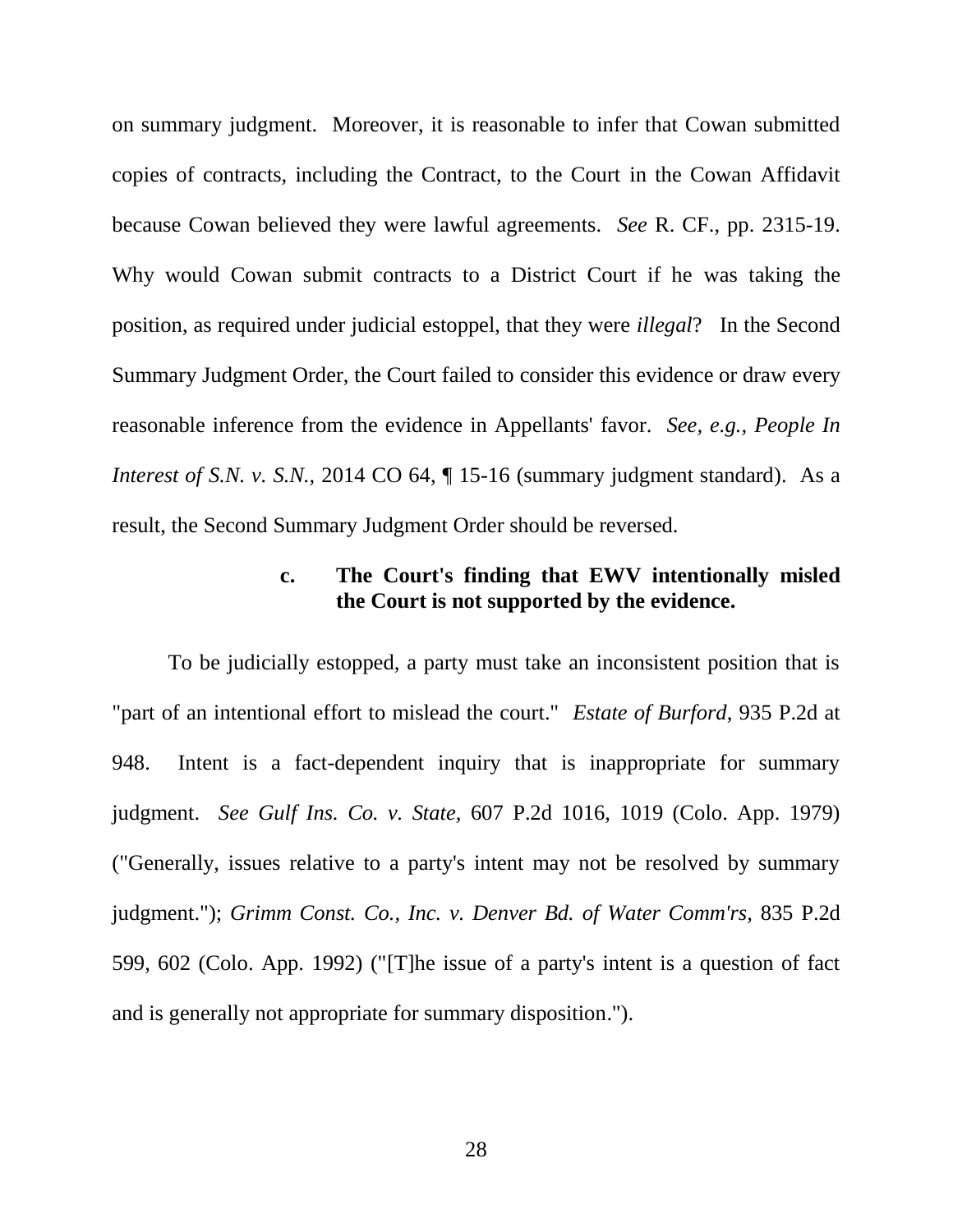The Court erred when it concluded that there was no genuine dispute that EWV and Mr. Cowan intended to mislead the court. First, the Court stated that "**I cannot tell if Cowan and EWV's lawyers were trying to mislead the court** in the Evans litigation by asserting that EWV did not hold title to any of the mobile homes—knowing full well that Cowan did hold title to some of the homes." R. CF., p. 3673 (emphasis added). This is an explicit acknowledgement that the record was insufficient to establish an essential element of judicial estoppel, which precludes the entry of summary judgment.

Second, the Court reached its damning conclusion against EWV, Cowan, and their counsel regarding a fact-intensive issue such as their intent without an evidentiary hearing in *EWV I* or the proceedings below. The Court determined Cowan was personally trying to deceive the Court, yet he never allowed a word of testimony from Cowan himself. For the Court to reach this conclusion on the present record is erroneous.

Third, the Court erred in disregarding conflicting evidence of EWV's and Cowan's intent. As set forth above, the record is replete with evidence that EWV took consistent positions in *EWV I* and these proceedings. In light of that evidence and the lengthy and complex proceedings in *EWV I* and this matter, the need for an evidentiary hearing could not have been greater. *EWV I* and this case span nearly four years. The cases relate to issues as diverse as inverse condemnation, flooding,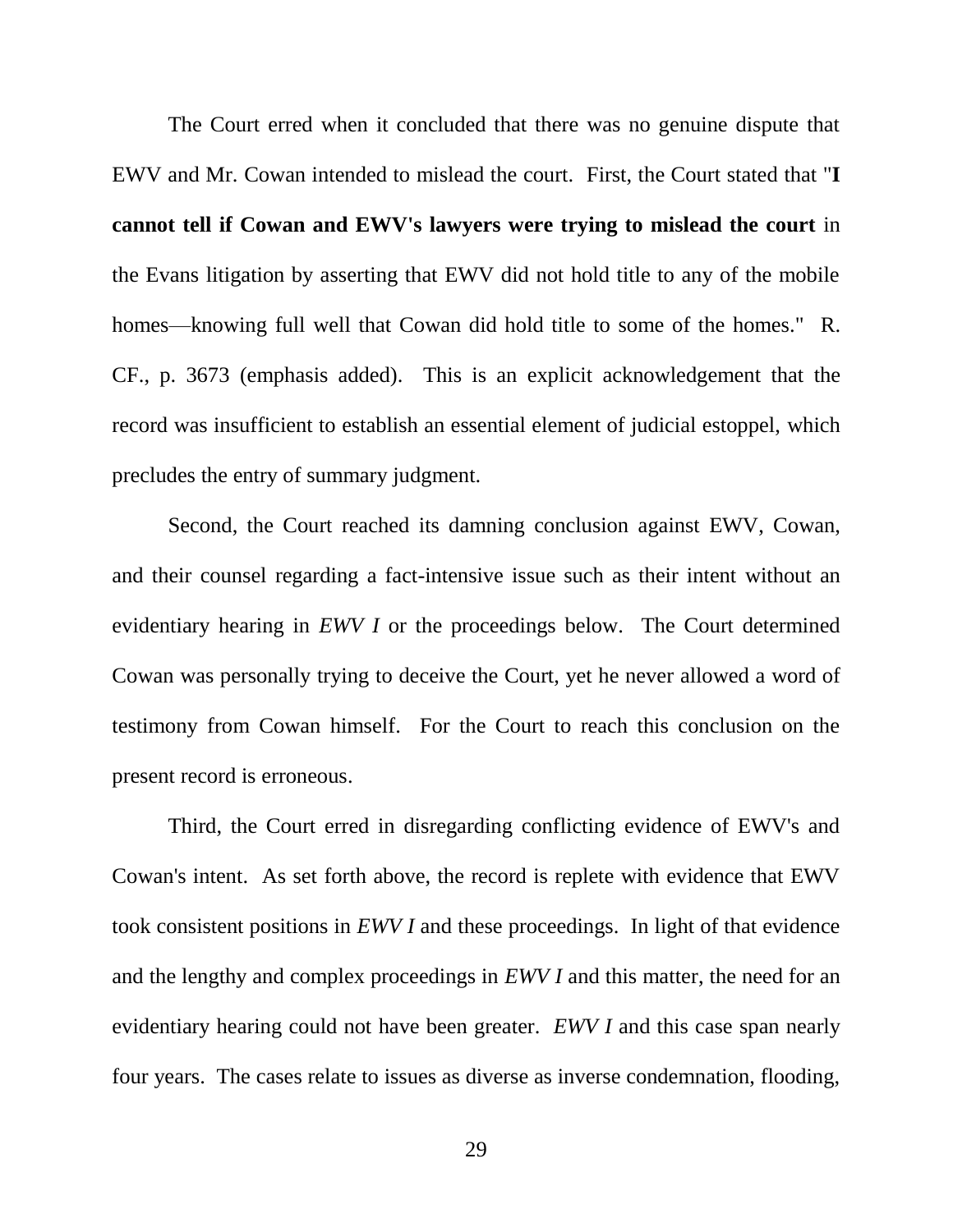nuisance law, due process, and contracts. A reasonable fact finder could conclude that even if there was any inconsistency in EWV's and Cowan's positions, it is attributable to new facts coming to light or a new understanding of applicable legal authorities, and not their intent to mislead. The Court erred in failing to given Appellants' the benefit of this inference on summary judgment. For these reasons, the Court's finding on judicial estoppel must be reversed.

### <span id="page-37-0"></span>**III. EWV was not required to transfer title to mobile homes that were abandoned by operation of law.**

#### **A. Standard of Review**

<span id="page-37-1"></span>The Court of Appeals reviews a district court's interpretation of statute *de novo*. *Sherritt v. Rocky Mountain Fire Dist*., 205 P.3d 544, 545 (Colo. App. 2009).

### <span id="page-37-4"></span><span id="page-37-2"></span>**B. Preservation**

This issue was preserved in the proceedings below. R. CF., p. 3610.

#### <span id="page-37-5"></span>**C. Argument**

<span id="page-37-3"></span>The Court alternatively held that the Contract was invalid "because it violated the statutory requirements of [C.R.S.] § 38-29-106." R. CF., p. 3675. The Court's holding was erroneous because C.R.S. § 38-29-106 does not apply to a landowner contracting for the removal of abandoned mobile homes from its property.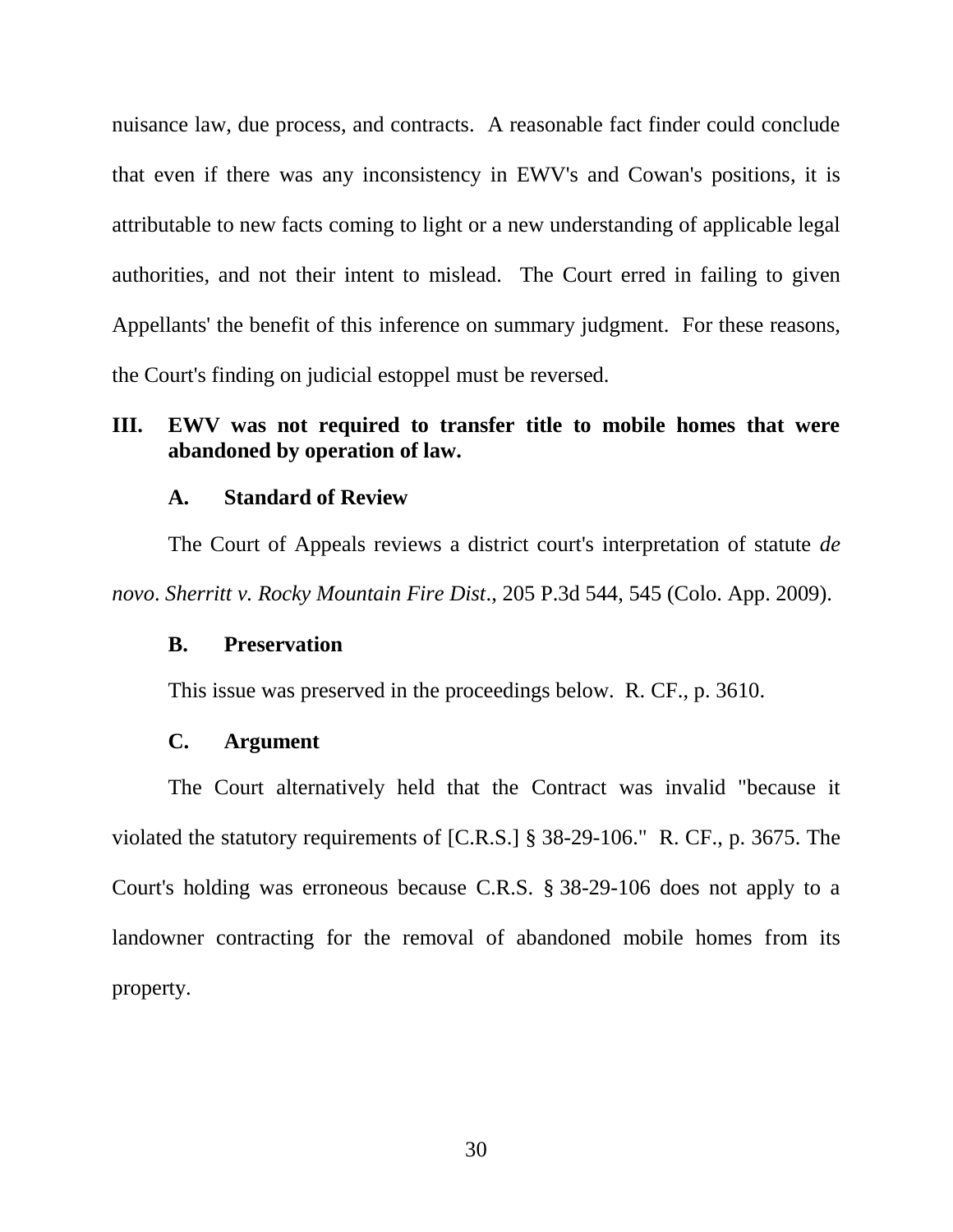## <span id="page-38-4"></span>**1. Landowners are not required to transfer title to mobile homes when the landowner does not hold title to the mobile home.**

<span id="page-38-3"></span><span id="page-38-0"></span>C.R.S. § 38-29-106 provides, in relevant part, that "no person shall sell or otherwise transfer a manufactured home to a purchaser or transferee thereof without delivering to such purchaser or transferee the certificate of title to such home, duly transferred in the manner prescribed in section 38-29-112." In turn, C.R.S. § 38-29-112 provides that "[u]pon the sale or transfer of a manufactured home for which a certificate of title has been issued, **the person in whose name said certificate of title is registered**, … shall, in his own person or by his duly authorized agent or attorney, execute a formal transfer of the home described in the certificate . . . ." C.R.S. § 38-29-112 (emphasis added).

<span id="page-38-2"></span><span id="page-38-1"></span>By their plain terms, Sections 106 and 112 only require that "the person in whose name [the] certificate of title is registered" transfer a certificate of title to a purchaser or transferee. These provisions do not apply to landowners, like EWV, who possess mobile homes because they have been abandoned and the certificates of title are lost, missing or have not been transferred to the landowner. *See Pinnacol Assurance v. Hoff,* 2016 CO 53,  $\parallel$  48 ("We construe the legislature's failure to include particular language not as an oversight, but as a deliberate omission reflecting legislative intent."); *Sherritt,* 205 P.3d at 545 (courts "are not at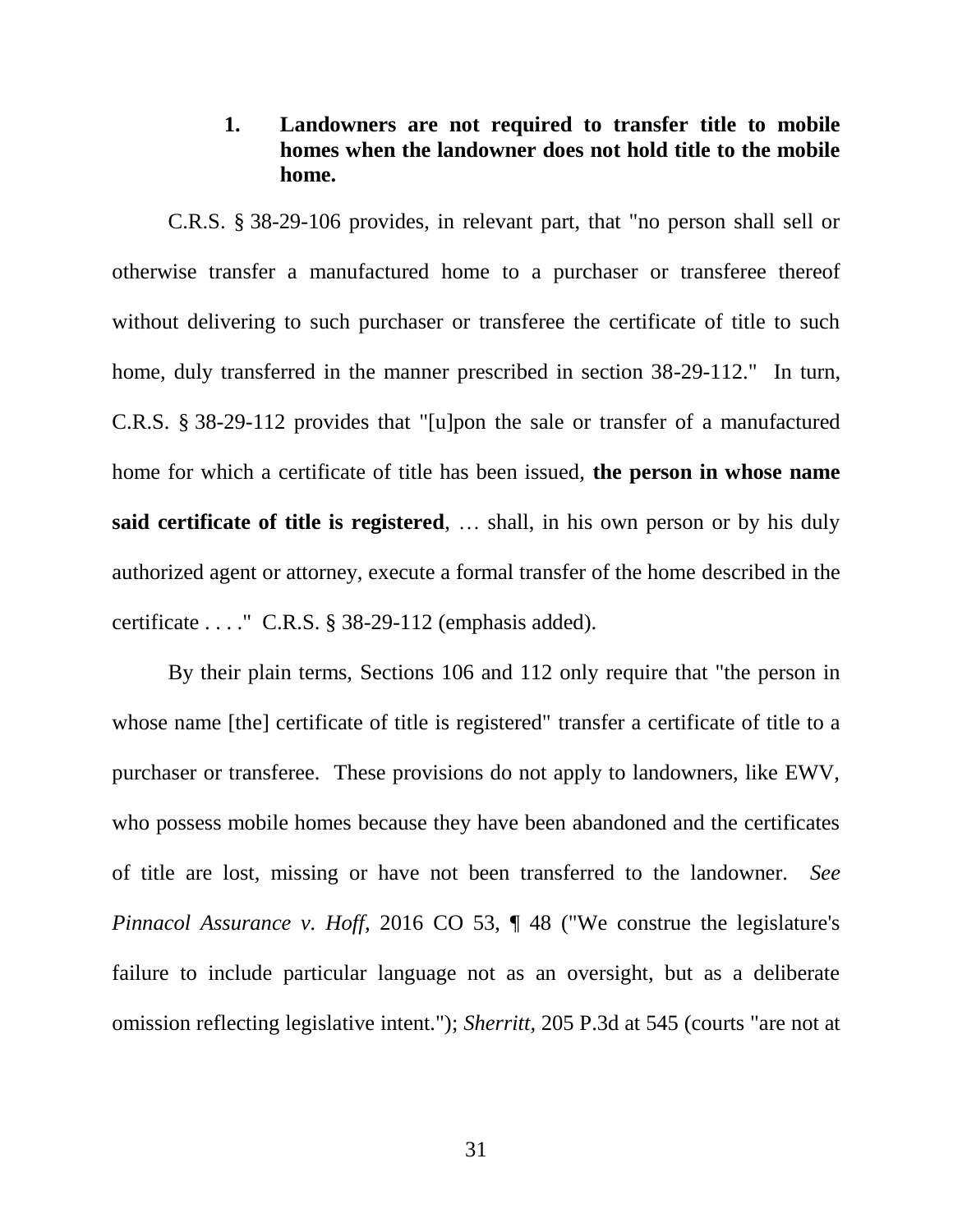liberty to read additional terms into, or to modify, the plain language of a statute.") (quotation omitted).

<span id="page-39-3"></span>Rather, C.R.S. § 38-29-119 expressly addresses this circumstance. It provides that when a certificate of title is lost or missing, a new owner of a manufactured home can obtain a certificate of title by producing "**a bill of sale thereto**, or other evidence of the ownership thereof that satisfies the director of the right of the applicant to have a certificate of title issued to him or her." C.R.S. § 38-29-119(1) (emphasis added). Based on this plain language, a "bill of sale" is a proper and legal means of conveying and evidencing ownership of a manufactured home in circumstances, like this case, where the certificate of title is lost or missing. Thus, under C.R.S. § 38-29-119, the Contract was a lawful agreement, and the District Court erred in holding that the Contract violated Colorado law.

# <span id="page-39-2"></span><span id="page-39-1"></span>**2. The Court erred by disregarding material facts concerning its interpretation of C.R.S. § 38-29-106.**

<span id="page-39-0"></span>The District Court erred by failing to consider expert testimony that its interpretation of C.R.S. § 38-29-106 is inconsistent with the statute's real-world application and that it would have draconian effects. *See Trappers Lake Lodge & Resort, LLC v. Colorado Dep't of Revenue,* 179 P.3d 198, 199–200 (Colo. App. 2007) (if statutory provisions "are ambiguous or unclear, such that the words chosen do not inexorably lead to a single result, [courts] may consider, among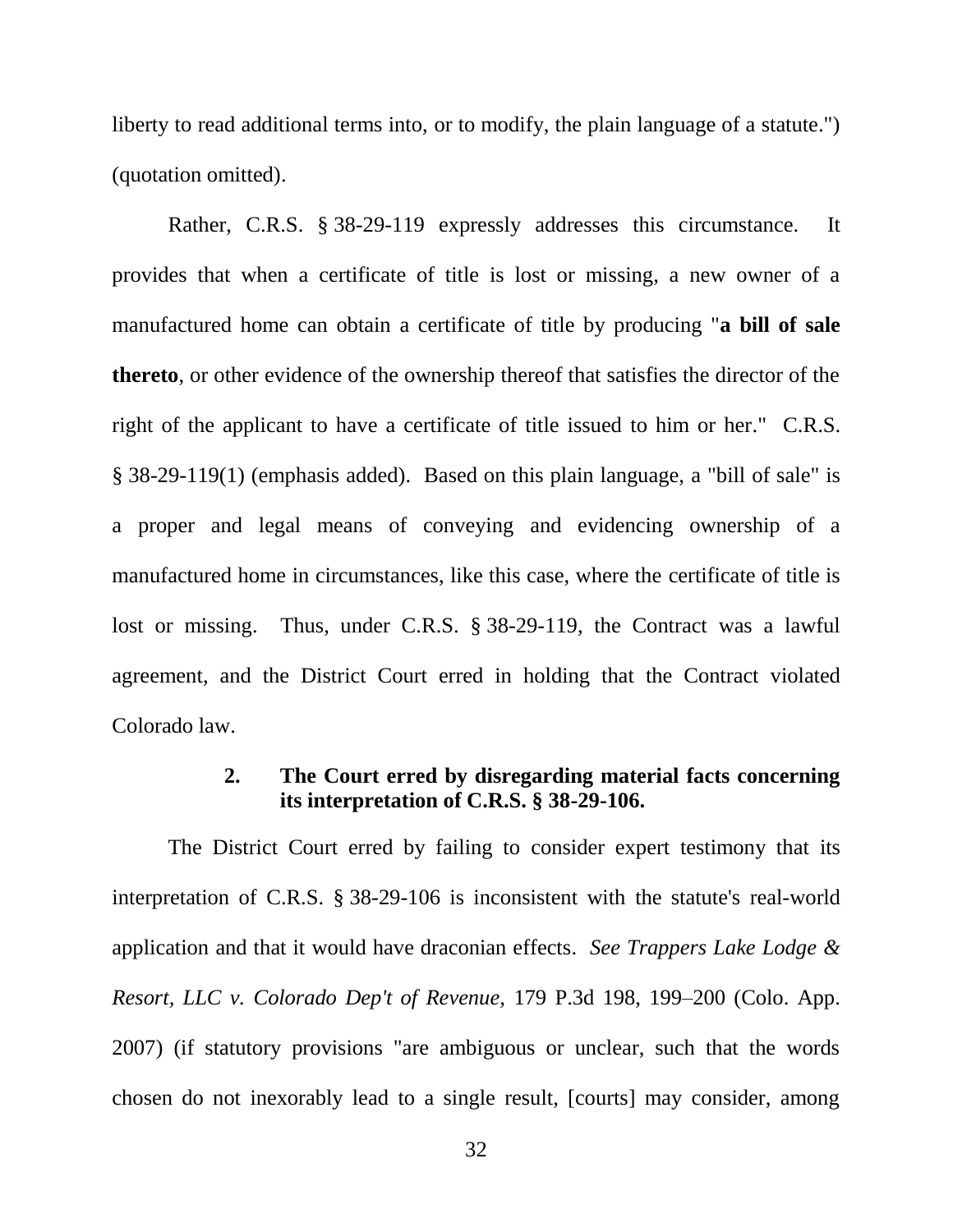other things, the legislative declaration, the object sought to be attained, and the consequences of a particular construction.") (quotations omitted).

Craig Shriver, an expert in mobile home removal, installation, refurbishing and demolition, and the managing member of Riverside, testified that lack of title to a mobile home, once abandoned, had nothing to do with his ability to remove mobile homes from Eastwood. R. CF., p. 3505 at 104:16-:25. He also testified that he *regularly* contracts with mobile home park owners to remove abandoned mobile homes for which the park owner does not have title. *Id.* R. CF., p. 3507 at 110:17-112:7; 3509 at 135:10-136:13. In those cases, after he removes the home, he follows the statutory procedure in C.R.S. § 38-29-119 to obtain a new title. R. CF., p. 3503 at 38:11-39:6; p. 3507 at 111:8-112:7. In fact, he often removes the abandoned mobile home, places it in his storage facility, and waits to obtain a new title until he places it in a new location because mobile homes are titled in the county in which they are placed. R. CF., p. 3508 at 129:6-130:17*.* 

<span id="page-40-1"></span>The Court erred by failing to consider any of Mr. Shriver's testimony (indeed, Mr. Shriver's name does not even appear in the Second Summary Judgment Order). The District Court's interpretation of C.R.S. § 38-29-106 would impose onerous new requirements on landowners and others in the mobile home industry, and the Second Summary Judgment Order should be reversed so the

<span id="page-40-0"></span>33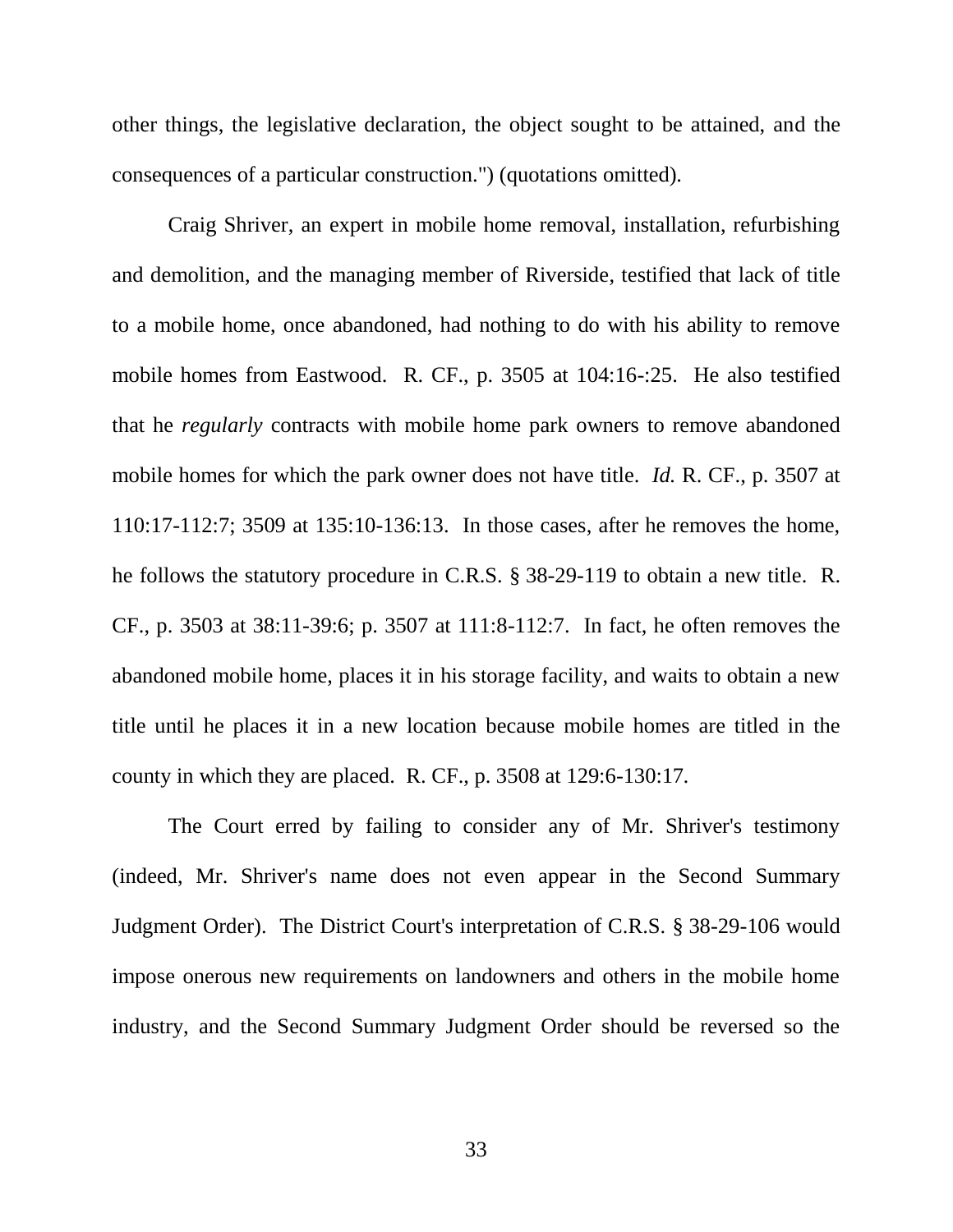District Court can conduct further fact finding on the application C.R.S. § 38-29- 106 before such draconian effects are imposed.

### <span id="page-41-1"></span><span id="page-41-0"></span>**IV. The Court erred in concluding that the Contract was voidable.**

### **A. Standard of Review**

The Court of Appeals "reviews a trial court's order on a summary judgment motion de novo." *Gibbons*, 2013 CO 49, ¶ 11.

#### <span id="page-41-2"></span>**B. Preservation**

This issue was preserved in the proceedings below. R. CF., pp. 3618-22.

#### **C. Argument**

<span id="page-41-3"></span>The Court alternatively held that the Contract was voidable because it lacked consideration and was illusory. The Court erred by failing to consider evidence of consideration and Miranda's affirmance of the parties' agreement.

# <span id="page-41-5"></span>**1. The Contract did not lack consideration and was not illusory as a matter of law.**

<span id="page-41-4"></span>As set forth in Section I(C) above, there is no genuine dispute that the Contract was supported by adequate consideration because EWV assigned its rights in the mobile homes to Miranda, the homes had scrap value, and Miranda remains in possession of 19 homes. At a minimum, the Court erred in failing to consider evidence of consideration that raises a genuine dispute for trial. *Grant*, 626 P.2d at 766 ("[I]he issue of whether there was valid consideration becomes a question of fact for the trier of fact."). Moreover, the Court erred in reviewing the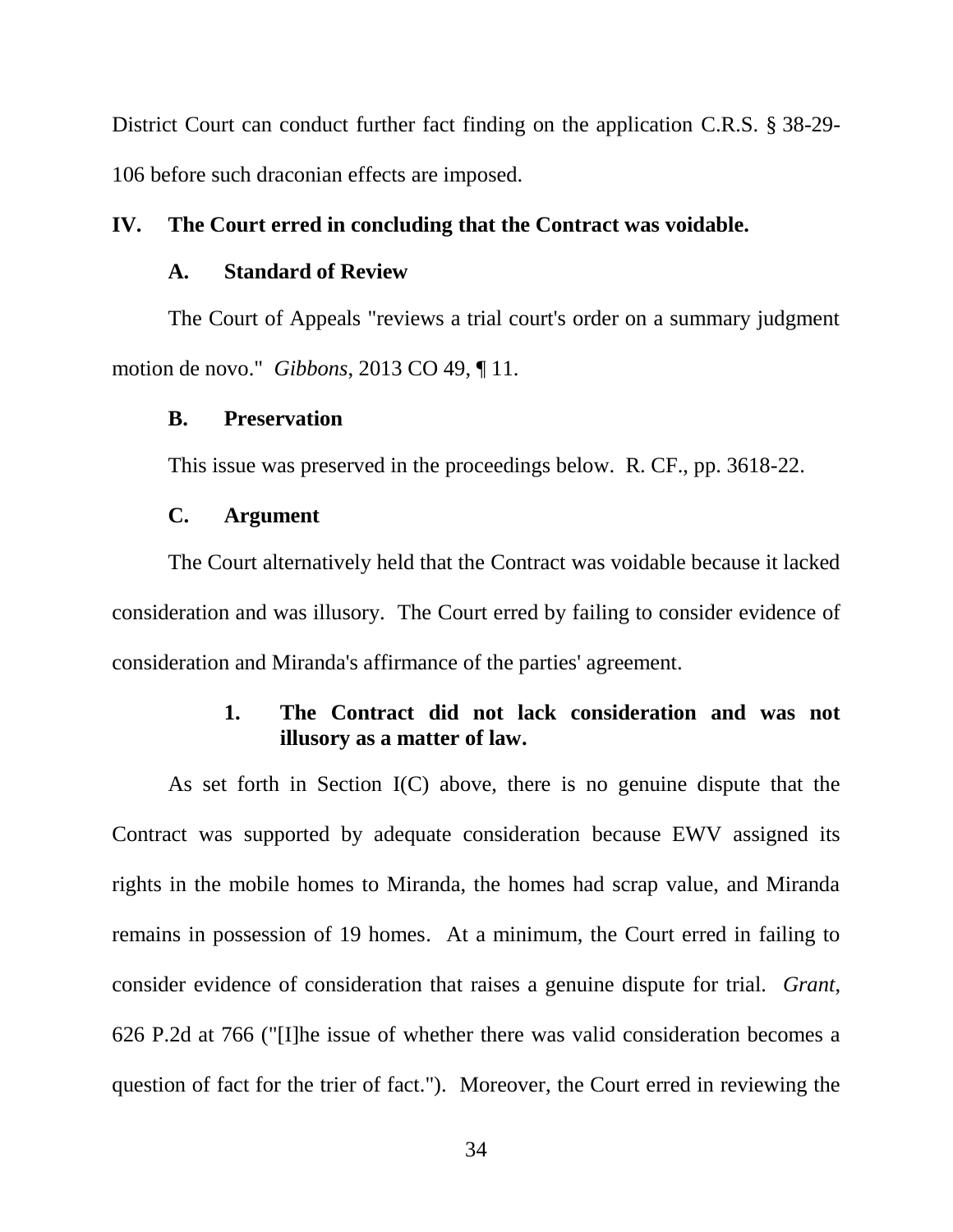adequacy of the consideration based on the status of the parties *after* the Contract had been executed. "Consideration is not to be measured in the light of the eventual success or failure under a contract but rather consideration is measured as of the time of making the contract." *W. Fed. Sav. & Loan Ass'n of Denver v. Nat'l Homes Corp*., 445 P.2d 892, 897–98 (Colo. 1968).

<span id="page-42-2"></span>The Court also erred in concluding that EWV had no obligations under the Contract. EWV promised to and did give all of its right, title, and interest in the mobile homes to Miranda. Under the agreement, EWV could not (for instance) later return and claim a right to the homes or take scrap from them. Further, EWV could not prevent Miranda from removing the mobile homes that were listed in the Contract. Miranda has asserted a claim for breach of contract against EWV, and is seeking \$2.5 million in compensatory damages, which is an admission that EWV had some obligation under the Contract that it allegedly breached. Finally, the Contract is not illusory merely because EWV disclaimed warranties of habitability and of title. Miranda accepted the risk associated with taking the mobile homes "as is" and "with all faults" when he agreed to the Contract without paying EWV any money.

### <span id="page-42-1"></span>**2. The Court disregarded evidence that Miranda affirmed the Contract.**

<span id="page-42-0"></span>A contract that lacks consideration or is illusory is voidable, as opposed to void. "[A] voidable document is operative until it is set aside by a court." *In re*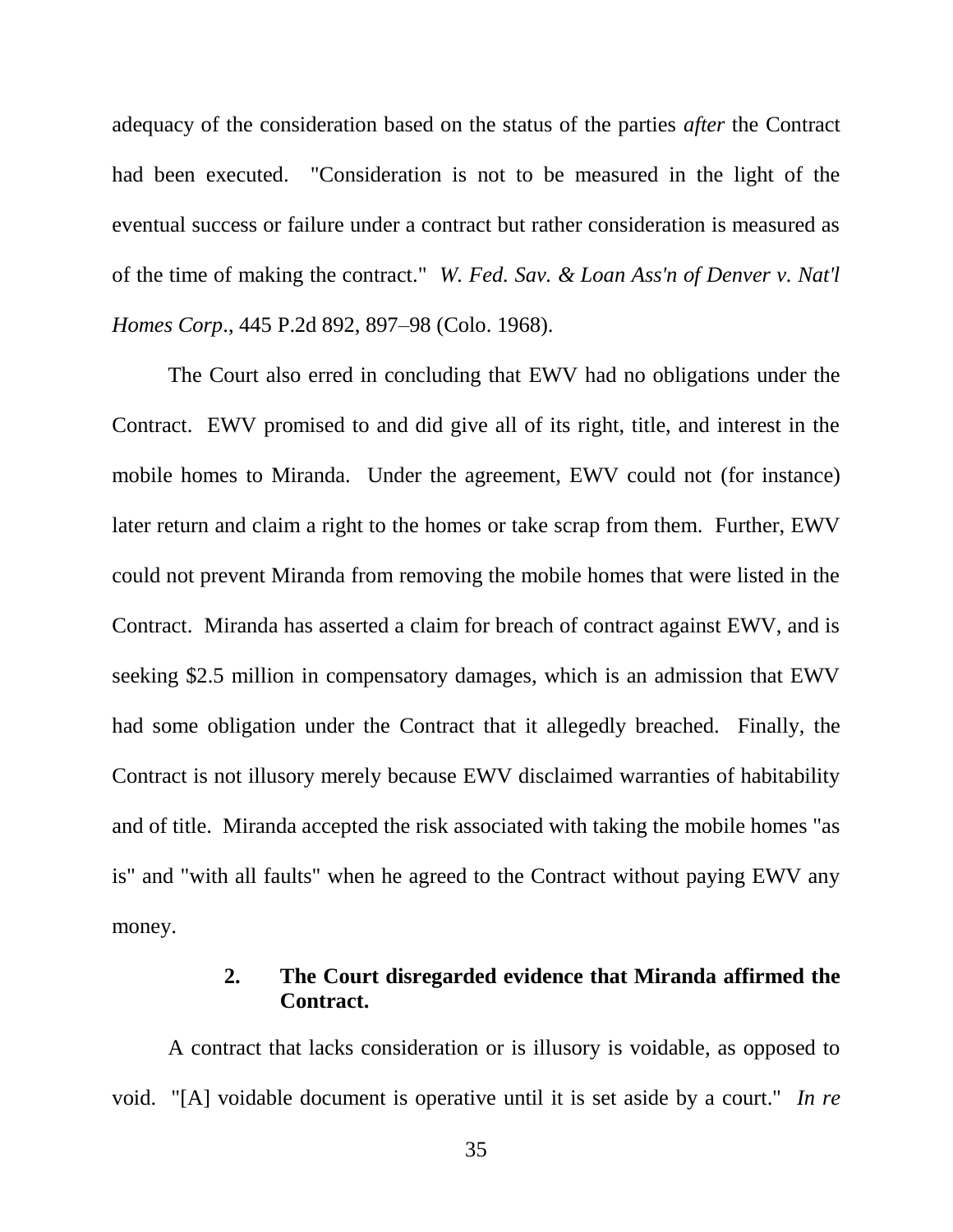<span id="page-43-3"></span><span id="page-43-2"></span>*Estate of Foiles*, 2014 COA 104,  $\parallel$  25. "If a party, having the right to rescind a contract, does any act which amounts to an admission of the existence of the contract, he cannot afterwards elect to treat it as void." *Wark v. Bopp*, 199 P.2d 892, 894 (Colo. 1948). Whether a voidable contract has been affirmed is a question a fact. *See Olson v. Dev. Properties, Inc*., 515 P.2d 1140, 1141 (Colo. App. 1973) (reversing summary judgment because whether plaintiff ratified voidable contract "should be determined by the trier of fact after a full hearing on the issues presented.").

<span id="page-43-1"></span><span id="page-43-0"></span>The Court erred by holding that the Contract was void because there is evidence that Miranda affirmed the Contract and lost his power of avoidance. First, bringing suit for breach of contract is an affirmance of the contract, "for clearly one who seeks damages for the breach of a covenant of a given contract of necessity must have elected to consider and treat the contract as of full force and effect." *Halm v. Wright*, 168 P. 36, 37–38 (Colo. 1917); *Gerbaz v. Hulsey*, 288 P.2d 357, 359 (Colo. 1955) (plaintiff "could not affirm and at the same time disaffirm the contract."). Miranda filed five consecutive complaints in this case and in each of them he sought to enforce the terms of the Contract. *See* Section IV. Indeed, his Third Amended Complaint *only contained claims for breach of contract*. R. CF., pp. 476-83; 713-14. Thus, Miranda affirmed the contract by his pleadings in this action, and he cannot now rescind it.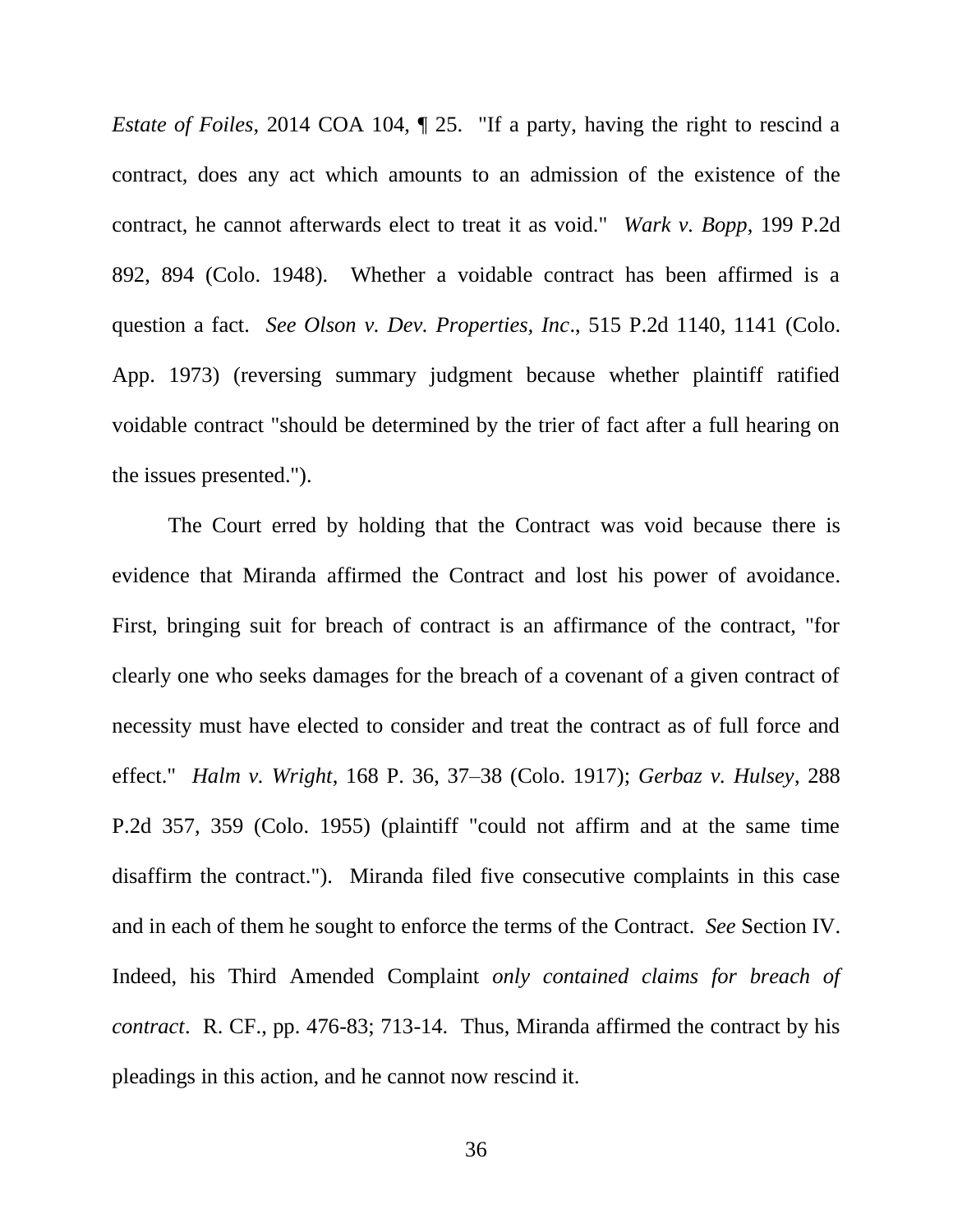Second, if a party:

having the right to rescind a contract, does any act which amounts to an admission of the existence of the contract, he cannot afterwards elect to treat it as void. . . . If he be silent, and continue to treat the property as his own, he will be held to have waived the objection, and will be conclusively bound by the contract, as if the mistake or fraud had not occurred. He is not permitted to play fast and loose. Delay and vacillation are fatal to the right which had before subsisted.

<span id="page-44-3"></span>*Wark*, 199 P.2d at 894. Here, by the plain terms of the Contract, Miranda was aware that EWV did not hold title to the mobile homes and that EWV was not warranting title to them. R. CF., p. 534. Nevertheless, he performed and treated the Contract as valid by removing mobile homes from Eastwood, and he remains in possession of the homes he removed. He cannot now claim the Contract is avoidable for lack of consideration on the grounds that EWV lacked title. *See id.; Jones v. Dressel,* 623 P.2d 370, 374 (Colo. 1981) (minor affirmed avoidable agreement "by accepting the benefits of the contract"); *Emley v. Tenenbone,* 255 P. 627, 628 (Colo. 1927) (defendant's performance, and acceptance of performance from plaintiff, was ratification of voidable contract); *Ponder v. Altura Farms Co*., 143 P. 570, 572 (Colo. 1914) (same).

<span id="page-44-2"></span><span id="page-44-1"></span><span id="page-44-0"></span>At a minimum, whether Miranda was aware of the alleged defects in the Contract that he now claims render it voidable and whether he timely exercised his right to avoidance are fact questions that cannot be resolved on summary judgment.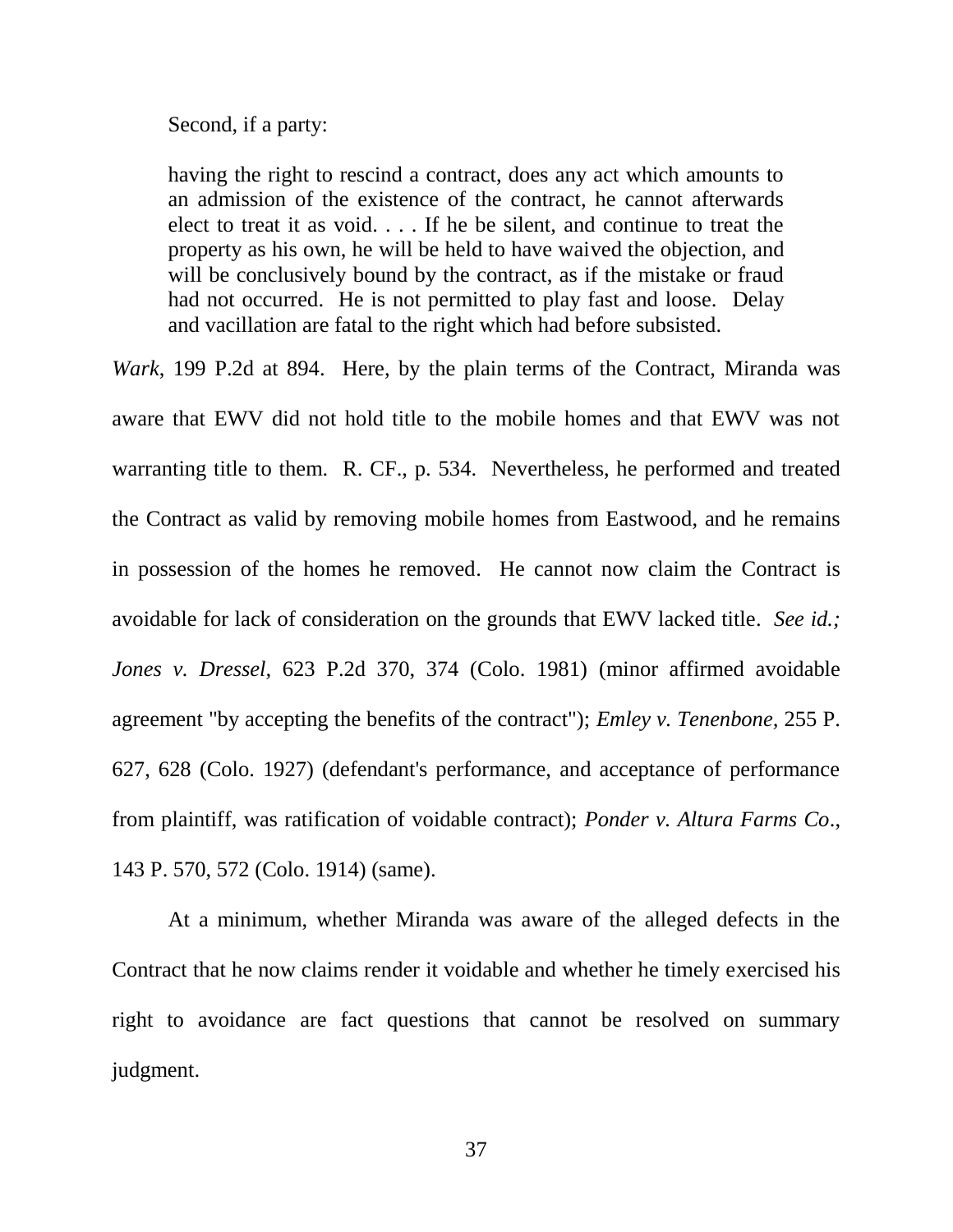<span id="page-45-0"></span>**V. The Court of Appeals should reverse the Order and remand with instructions to reassign this matter to a different judge.**

<span id="page-45-2"></span><span id="page-45-1"></span>It is within the inherent authority of this Court to reassign a matter on remand. *See* C.R.S. § 13-4-102(3) ("The court of appeals shall have authority to issue any writs, directives, orders, and mandates necessary to the determination of cases within its jurisdiction."); *Mitchell v. Maynard*, 80 F.3d 1433, 1448 (10th Cir. 1996) (citing federal enabling statute as authority for authorization to reassign case to different district court judge). Reassignment is necessary because Appellants will be unable to receive a fair and unbiased determination of disputed issues in light of the District Court's (Hon. Todd Taylor) findings in the Sanctions Order and Second Summary Judgment Order. For instance, in the Second Summary Judgment Order the Court found, without testimony, that it was an *undisputed fact* that EWV and Cowan intentionally misled the Court. The Court also inferred that EWV's counsel acted maliciously in their representation of EWV and Cowan in *EWV I* and this litigation. Without a reassignment, if this issue is remanded for an evidentiary hearing, Appellants will face a tribunal that has predetermined the issue. Even as to other factual disputes on remand, Appellants cannot reasonably expect a fair hearing when the Court has already determined that Appellants intentionally set out to mislead him.

The Court also appears to have tipped the scales against Appellants on legal issues. For instance, in the First Summary Judgment Order, the Court held that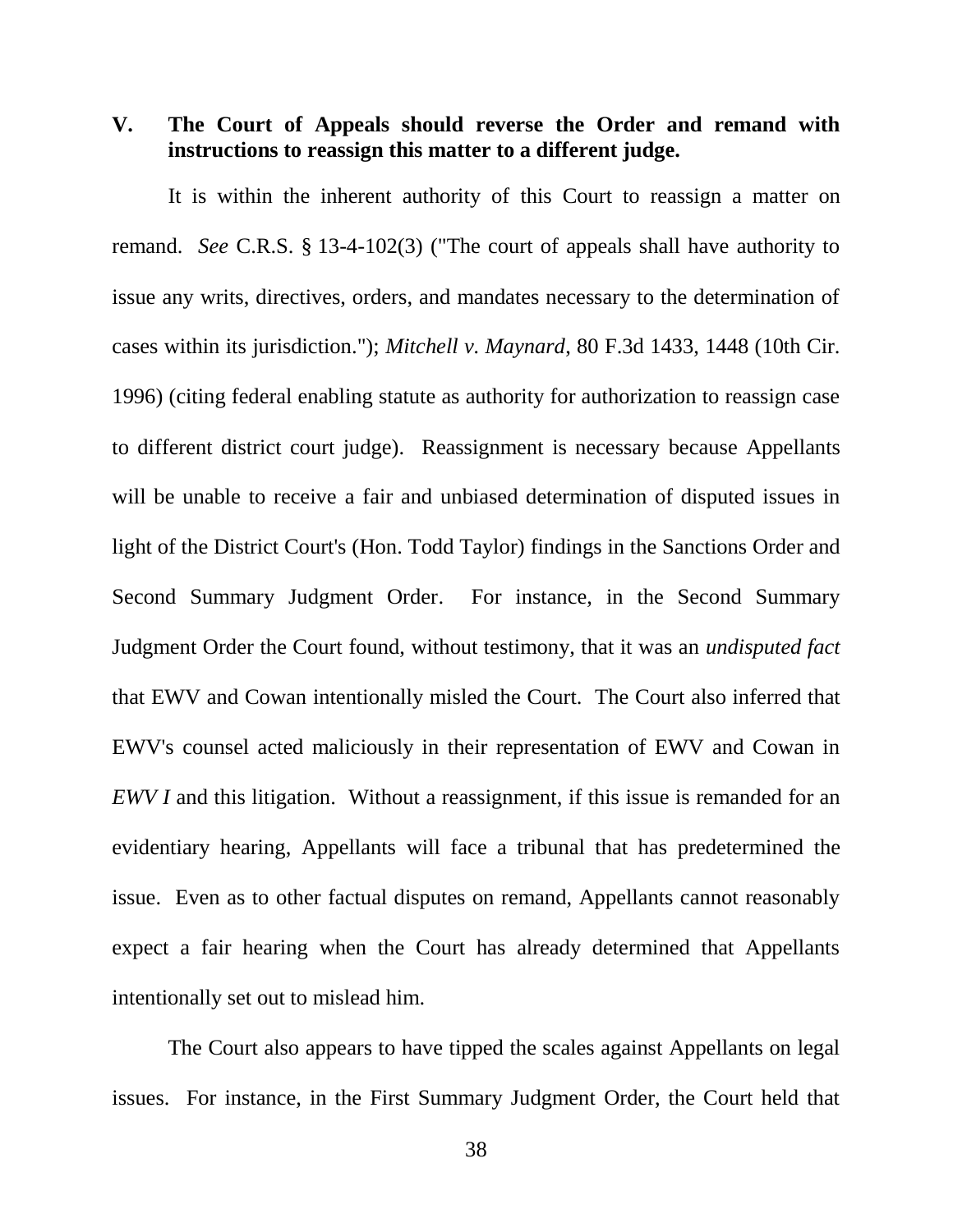Miranda's claim under the Colorado Consumer Protection Act ("CCPA") was barred because he alleged a "purely private wrong." R. CF., pp. 456-459. The Court held, "even after giving the Plaintiffs the benefit of all favorable inferences supported by the undisputed facts, no basis exists to conclude that the alleged misrepresentations [regarding the mobile homes] were made to anyone other than Plaintiffs." *Id*. The Court also held it was "undisputed that Defendants offered the damaged mobile homes in the context of the unique circumstances of the 2013 flood—not in the usual course of business," which precludes a CCPA claim. *Id*. at 8. Yet, in the Second Summary Judgment Order, *the Court allowed Miranda to reassert a CCPA claim.* The Court explicitly found that a "genuine dispute exists" as to the nature and extent of [EWV's] alleged misrepresentations . . . [and] about the potential public impact" of them. R. CF., p. 3681. Between the two orders, not one new bit of evidence was presented on this issue. The only reasonable explanation for these two diametrically opposed findings is the Court's new disposition toward Appellants.

<span id="page-46-0"></span>Under C.R.C.P. 97 and the Canons of Judicial Conduct, District Court judges must be disqualified when they have actual bias or the appearance of bias toward a party. Specifically, a judge shall be disqualified "in any proceeding in which the judge's impartiality might reasonably be questioned, including but not limited to [when] [t]he judge has a personal bias or prejudice concerning a party or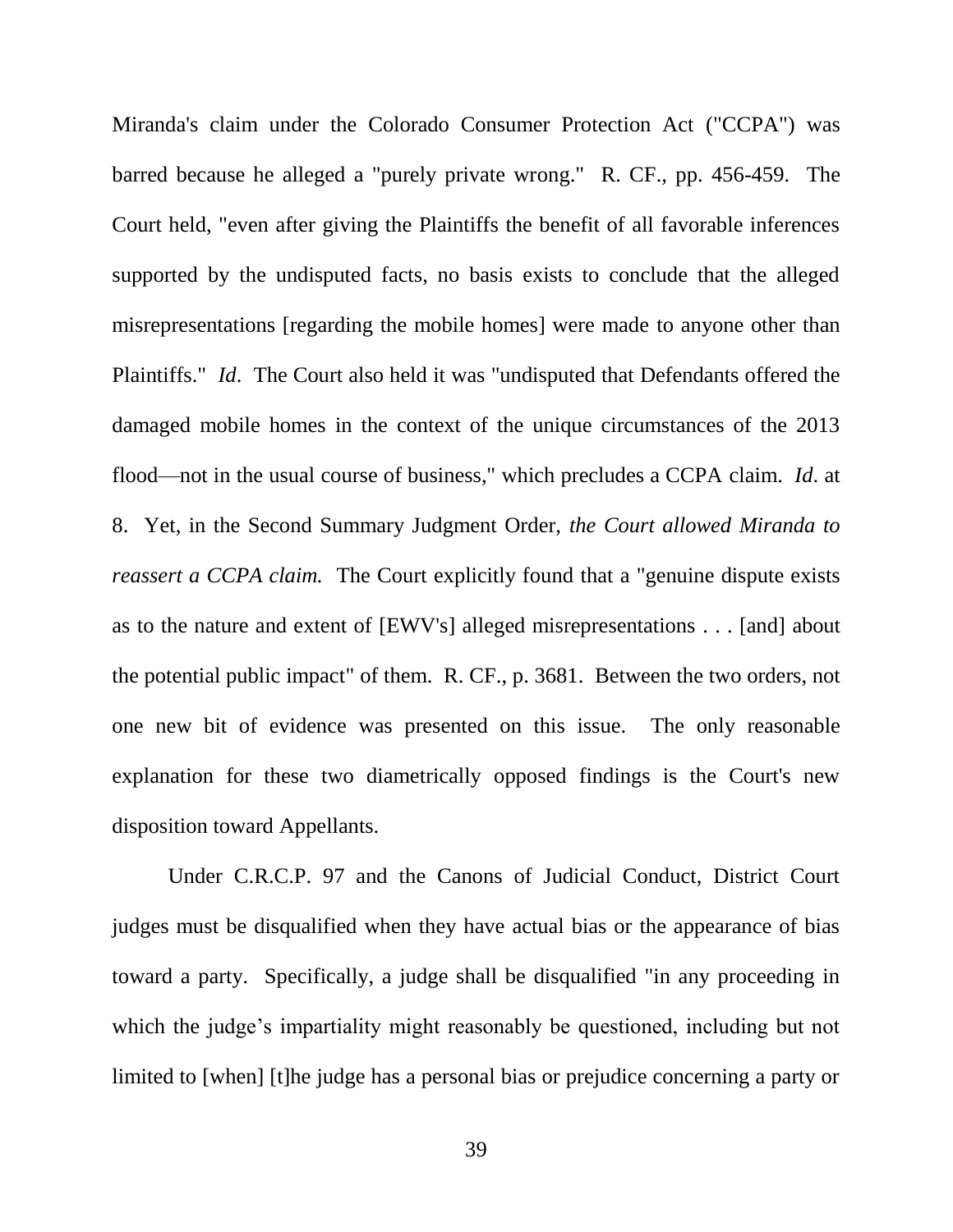a party's lawyer." CJC 2.11(A)(1). There can be little question that Judge Taylor has expressed a personal bias or prejudice toward EWV, Cowan and their counsel, and his impartiality can reasonably be questioned. At a minimum, upon remand, Judge Taylor's prior findings as to Cowan's and his counsel's purported misdeeds will call into question the ability of Appellants to receive a fair and unbiased hearing. Accordingly, it is necessary and appropriate for this Court to exercise its inherent authority on remand to instruct the Chief Judge of the 19th Judicial District to reassign this matter to a different judicial officer.

### **CONCLUSION**

The District Court erred in entering summary judgment in Appellee's favor. The Second Summary Judgment Order should be reversed, and this case should be remanded with instructions to enter the First Summary Judgment Order enforcing the terms of the Contract. When remanded, this Court should order that it be reassigned to a different judicial officer.

#### STINSON LEONARD STREET LLP

*s/ Perry L. Glantz* Perry L. Glantz, #16869